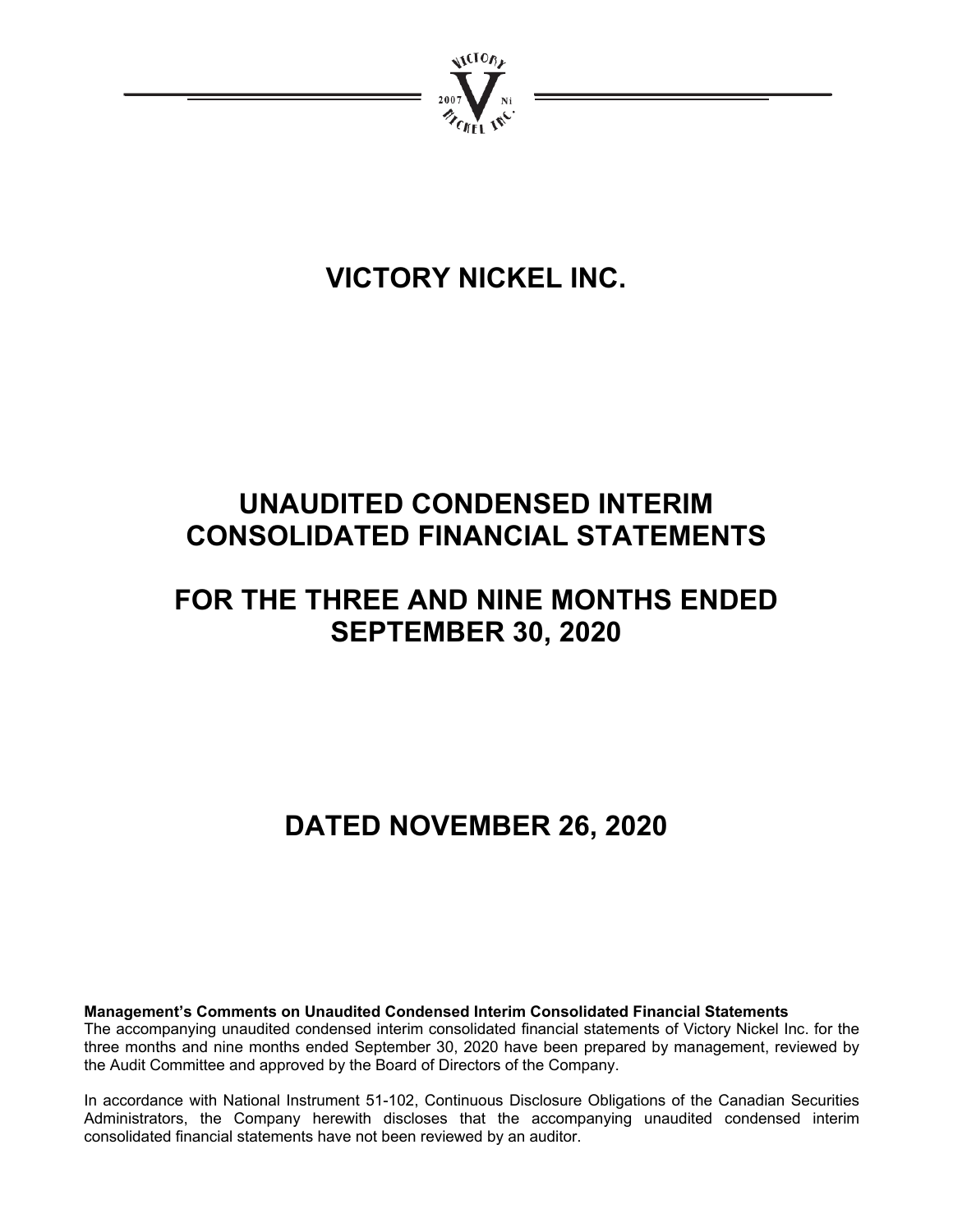# **Condensed Interim Consolidated Balance Sheets**

|                                                         |                | September 30,                  | December 31, |
|---------------------------------------------------------|----------------|--------------------------------|--------------|
| <b>Notes</b><br>(in thousands of United States dollars) |                | 2020                           | 2019         |
| <b>ASSETS</b>                                           |                |                                |              |
| <b>Current assets</b>                                   |                |                                |              |
| Cash                                                    |                | \$<br>105<br>-\$               | 23           |
| Receivables                                             | 4              | 45                             | 36           |
| Marketable securities                                   |                | 1                              | $\mathbf{1}$ |
| Inventory                                               | 5              | 872                            | 1,151        |
| <b>Total current assets</b>                             |                | 1,023                          | 1,211        |
| Non-current assets                                      |                |                                |              |
| Property, plant and equipment                           | 6              | 1,543                          | 1,868        |
| Mine property and development project                   | $\overline{7}$ | 13,006                         | 12,800       |
| Exploration and evaluation projects                     | 8              | 3,430                          | 3,430        |
| <b>Total non-current assets</b>                         |                | 17,979                         | 18,098       |
| <b>Total Assets</b>                                     |                | \$<br>\$<br>19,002             | 19,309       |
| <b>LIABILITIES AND SHAREHOLDERS' EQUITY</b>             |                |                                |              |
| <b>Current liabilities</b>                              |                |                                |              |
| Trade and other payables                                | 9              | \$<br>$3,263$ \$               | 2,968        |
| Loans and borrowings                                    | 10             | 21,143                         | 18,886       |
| <b>Total current liabilities</b>                        |                | 24,406                         | 21,854       |
| <b>Non-current liabilities</b>                          |                |                                |              |
| Loans and borrowings                                    | 10             | 30                             |              |
| Participating Interest                                  | 11             | 1                              | $\mathbf{1}$ |
| <b>Total non-current liabilities</b>                    |                | 31                             | $\mathbf{1}$ |
| <b>Total Liabilities</b>                                |                | 24,437                         | 21,855       |
| <b>Shareholders' equity</b>                             |                |                                |              |
| Share capital                                           | 12             | 53,410                         | 53,410       |
| Contributed surplus                                     |                | 6,178                          | 6,178        |
| Accumulated other comprehensive loss                    |                | (3, 456)                       | (3, 456)     |
| Deficit                                                 |                | (61, 567)                      | (58, 678)    |
| Total shareholders' equity                              |                | (5, 435)                       | (2, 546)     |
| <b>Total Liabilities and Shareholders' Equity</b>       |                | \$<br>$\mathfrak{s}$<br>19,002 | 19,309       |

#### **NATURE OF OPERATIONS AND GOING CONCERN (Note 1)**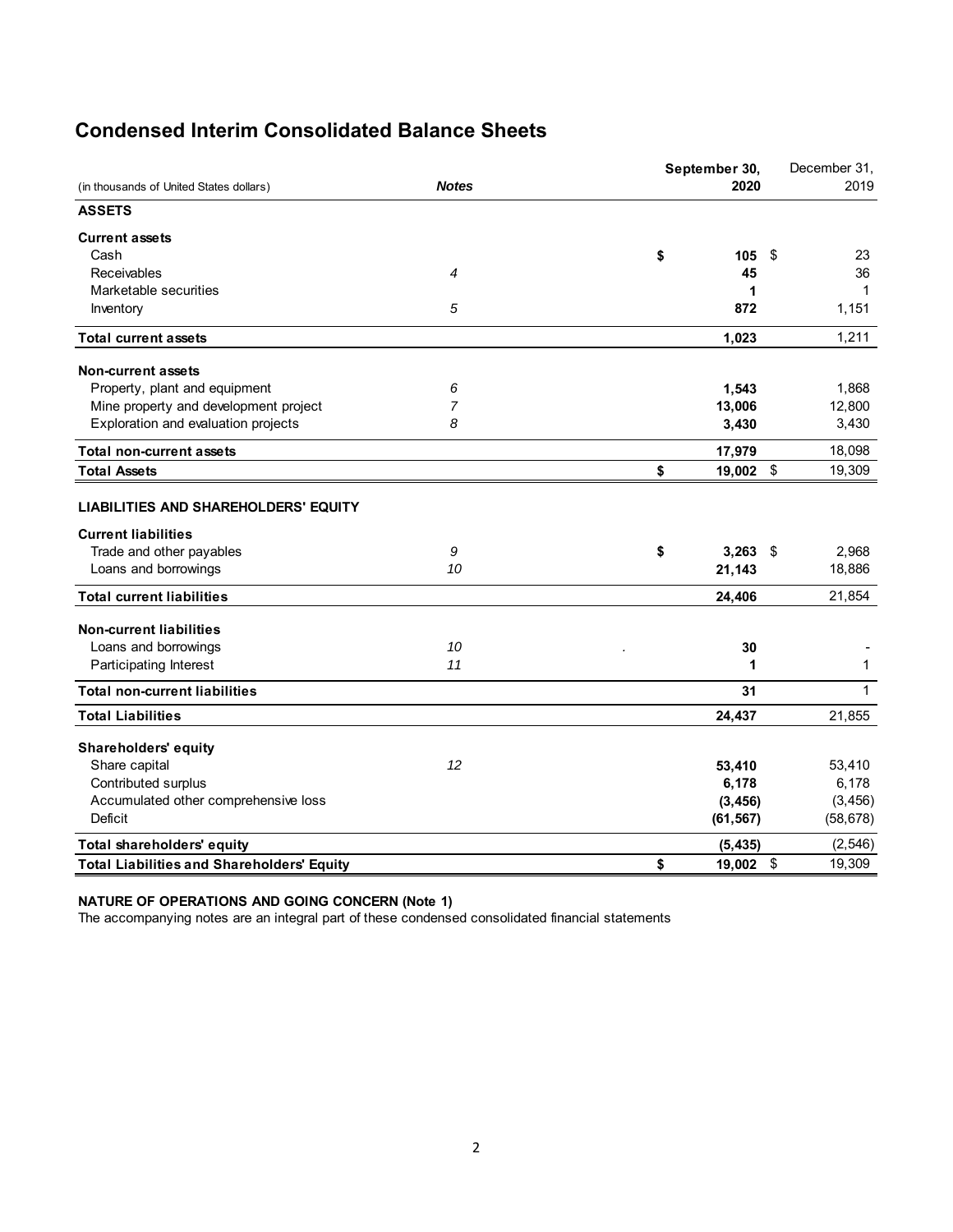# **Consolidated Statements of Operations**

|                                                    |              |                       | Three months ended    | Nine months ended     |                       |  |  |  |  |
|----------------------------------------------------|--------------|-----------------------|-----------------------|-----------------------|-----------------------|--|--|--|--|
| (in thousands of United States dollars)            | <b>Notes</b> | September 30,<br>2020 | September 30,<br>2019 | September 30,<br>2020 | September 30,<br>2019 |  |  |  |  |
| Sales                                              |              | \$<br>56              | 56<br>\$              | 364<br>- \$           | - \$<br>407           |  |  |  |  |
| Cost of goods sold                                 |              | (74)                  | (26)                  | (468)                 | (349)                 |  |  |  |  |
| <b>Gross loss</b>                                  |              | (18)                  | 30                    | (104)                 | 58                    |  |  |  |  |
| <b>Operating expenses</b>                          |              |                       |                       |                       |                       |  |  |  |  |
| General and administrative                         |              | (222)                 | (207)                 | (585)                 | (592)                 |  |  |  |  |
| Amortization of property, plant and equipment      | 6            | (108)                 | (142)                 | (325)                 | (427)                 |  |  |  |  |
| Writedown of Mine property and development project | 11           |                       |                       |                       | (17)                  |  |  |  |  |
| Writedown of Exploration & Evaluation projects     | 8            | (8)                   |                       | (16)                  |                       |  |  |  |  |
| <b>Operating loss</b>                              |              | (356)                 | (319)                 | (1,030)               | (978)                 |  |  |  |  |
| Finance income                                     | 15           |                       | 41                    | 131                   |                       |  |  |  |  |
| Finance costs                                      | 15           | (962)                 | (666)                 | (1,990)               | (2,061)               |  |  |  |  |
| Net finance costs                                  |              | (962)                 | (625)                 | (1, 859)              | (2,061)               |  |  |  |  |
| Net loss for the year                              |              | $(1,318)$ \$<br>\$    | $(944)$ \$            | $(2,889)$ \$          | (3,039)               |  |  |  |  |
| Loss per share                                     | 13           |                       |                       |                       |                       |  |  |  |  |
| Basic and diluted loss per share                   |              | $(0.01)$ \$<br>\$     | $(0.01)$ \$           | $(0.03)$ \$           | (0.03)                |  |  |  |  |

The accompanying notes are an integral part of these condensed consolidated financial statements

# **Consolidated Statements of Comprehensive Loss**

|                                                             | Three months ended    |                       | Nine months ended |                       |  |                       |
|-------------------------------------------------------------|-----------------------|-----------------------|-------------------|-----------------------|--|-----------------------|
| (in thousands of United States dollars)                     | September 30.<br>2020 | September 30,<br>2019 |                   | September 30,<br>2020 |  | September 30,<br>2019 |
| Net loss for the year                                       | $(1,318)$ \$          |                       | $(944)$ \$        | $(2,889)$ \$          |  | (3,039)               |
| Other comprehensive income ("OCI")<br>Foreign exchange gain | $\blacksquare$        | 15                    |                   |                       |  | 48                    |
| Other comprehensive income for the year                     |                       | 15                    |                   |                       |  | 48                    |
| Total Comprehensive Loss for the year                       | $(1,318)$ \$          | (929)                 |                   | (2,889)               |  | (2,991)               |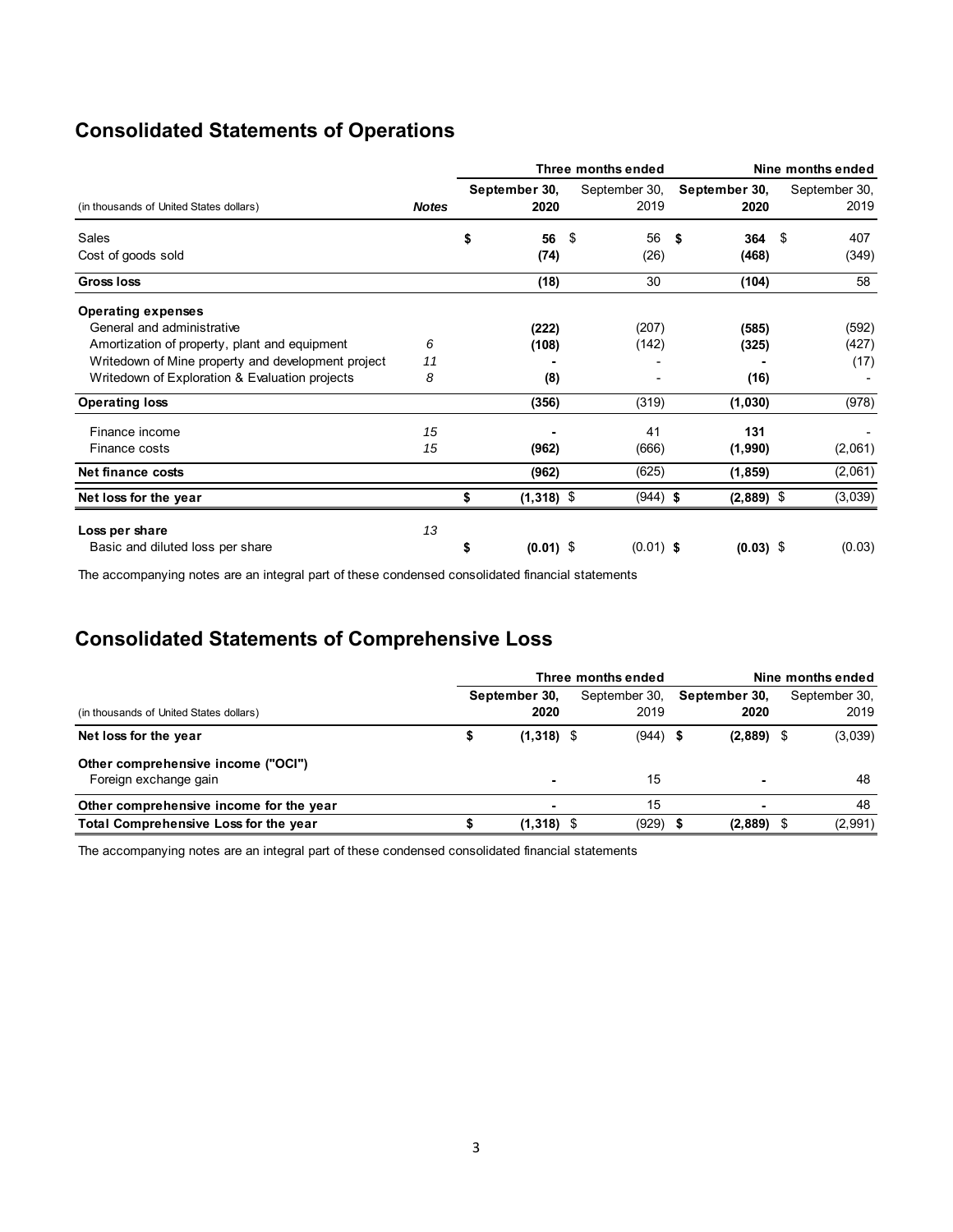# **Consolidated Statements of Shareholders' Equity**

|                                                   |              |                    |                |               | Accumulated<br><b>Other</b> |    |                            |                     |
|---------------------------------------------------|--------------|--------------------|----------------|---------------|-----------------------------|----|----------------------------|---------------------|
|                                                   | <b>Share</b> | <b>Contributed</b> |                | Comprehensive |                             |    |                            |                     |
| (in thousands of United States dollars)           | Capital      |                    | <b>Surplus</b> |               | Loss                        |    | <b>Deficit</b>             | <b>Total Equity</b> |
| Balances as at January 1, 2019                    | \$53,410     | S.                 | $6,178$ \$     |               | (3, 494)                    | \$ | $(54,094)$ \$              | 2,000               |
| Total comprehensive loss for the period           |              |                    |                |               |                             |    |                            |                     |
| Net loss for the period                           |              |                    |                |               |                             |    | (3,039)                    | (3,039)             |
| Other comprehensive income                        |              |                    |                |               |                             |    |                            |                     |
| Foreign exchange on change in functional currency |              |                    |                |               | 48                          |    |                            | 48                  |
| Total other comprehensive income                  |              |                    |                |               | 48                          |    |                            | 48                  |
| Total comprehensive loss for the period           |              |                    |                |               |                             |    |                            | (2,991)             |
| Balances as at September 30, 2019                 | \$53,410     | -\$                | $6,178$ \$     |               |                             |    | $(3,446)$ \$ $(57,133)$ \$ | (991)               |
| Balances as at January 1, 2020                    | \$53,410     | - \$               | $6,178$ \$     |               | $(3,456)$ \$                |    | $(58, 678)$ \$             | (2, 546)            |
| Total comprehensive loss for the period           |              |                    |                |               |                             |    |                            |                     |
| Net loss for the year                             |              |                    |                |               |                             |    | (2,889)                    | (2,889)             |
| Total comprehensive loss for the period           |              |                    |                |               |                             |    |                            | (2,889)             |
| Balances as at September 30, 2020                 | \$53,410     | S                  | $6,178$ \$     |               |                             |    | $(3,456)$ \$ $(61,567)$ \$ | (5, 435)            |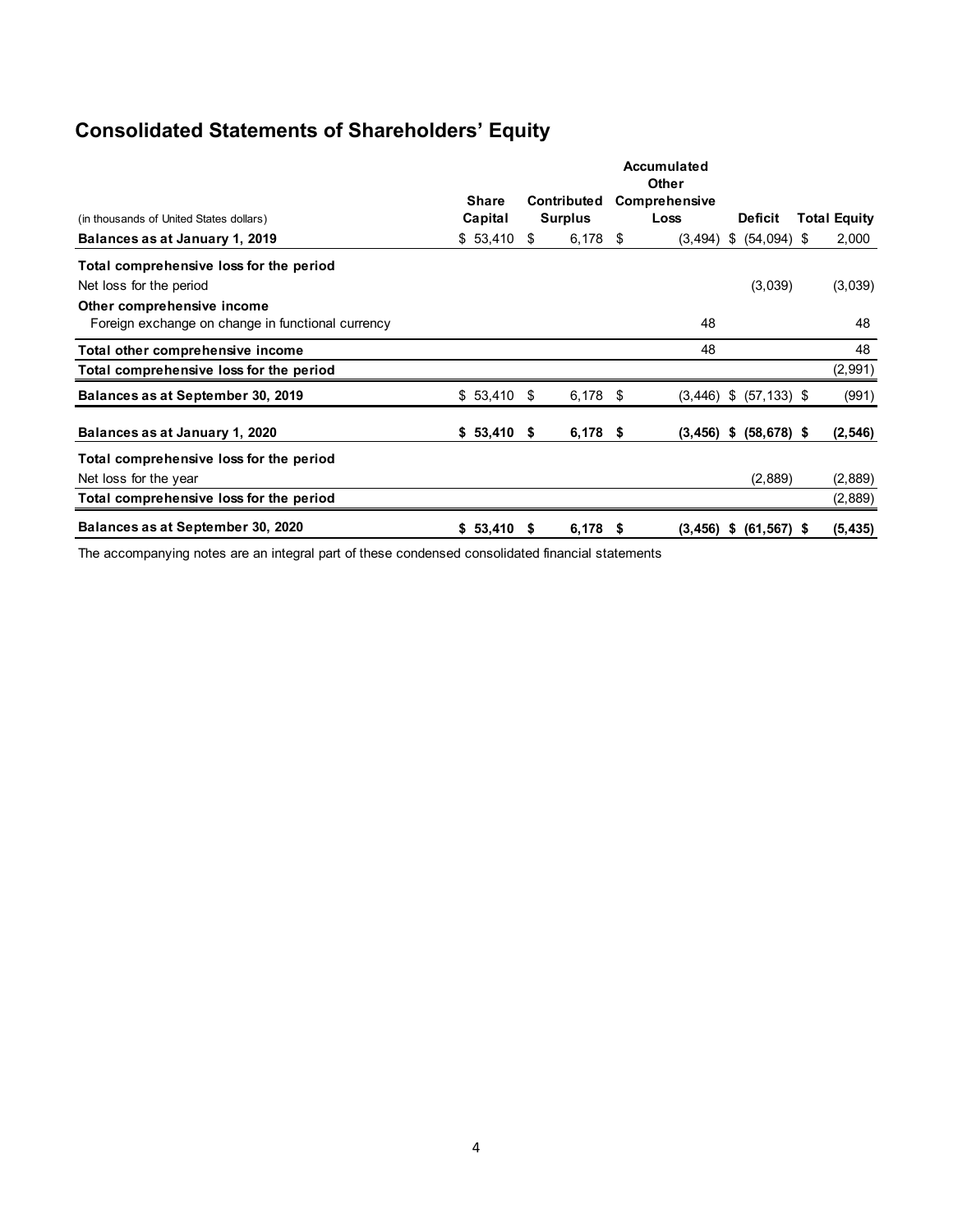# **Consolidated Statements of Cash Flows**

|                                                       |              | Nine months ended |               |                                 |  |  |  |  |
|-------------------------------------------------------|--------------|-------------------|---------------|---------------------------------|--|--|--|--|
|                                                       |              |                   | September 30, | September 30,                   |  |  |  |  |
| (in thousands of United States dollars)               | <b>Notes</b> |                   | 2020          | 2019                            |  |  |  |  |
| Cash flows from operating activities                  |              |                   |               |                                 |  |  |  |  |
| Net loss for the year                                 |              | \$                | $(2,889)$ \$  | (3,039)                         |  |  |  |  |
| Adjustments for:                                      |              |                   |               |                                 |  |  |  |  |
| Amortization of property, plant and equipment         | 6            |                   | 325           | 427                             |  |  |  |  |
| Writedown of Mine property and development project    | 11           |                   |               | 17                              |  |  |  |  |
| Writedown of exploration and evaluation projects      | 8            |                   | 16            |                                 |  |  |  |  |
| Net finance costs                                     | 15           |                   | 1,988         | 1,954                           |  |  |  |  |
| Net change in working capital:                        |              |                   |               |                                 |  |  |  |  |
| Change in receivables                                 | 4            |                   | (9)           | 27                              |  |  |  |  |
| Change in inventory                                   | 5            |                   | 279           | (60)                            |  |  |  |  |
| Change in trade and other payables                    | 9            |                   | 295           | 167                             |  |  |  |  |
| Net cash provided (used) by operating activities      |              |                   | 5             | (507)                           |  |  |  |  |
| Cash flows from investing activities                  |              |                   |               |                                 |  |  |  |  |
| Purchase of property, plant and equipment             | 6            |                   |               | (7)                             |  |  |  |  |
| Proceeds on sale of marketable securities             |              |                   |               | 149                             |  |  |  |  |
| Expenditures on mine property and development project | 7            |                   | (206)         | (17)                            |  |  |  |  |
| Expenditures on exploration and development projects  | 8            |                   | (16)          |                                 |  |  |  |  |
| Net cash (used) provided by investing activities      |              |                   | (222)         | 125                             |  |  |  |  |
| Cash flows from financing activities                  |              |                   |               |                                 |  |  |  |  |
| Net receipts of loans                                 | 10           |                   | 269           | 381                             |  |  |  |  |
| Net receipts of government loan                       | 10           |                   | 30            |                                 |  |  |  |  |
| Net cash provided by financing activities             |              |                   | 299           | 381                             |  |  |  |  |
| Net increase in cash                                  |              |                   | 82            | (1)                             |  |  |  |  |
| Foreign exchange effect on cash and cash equivalents  |              |                   |               | 15                              |  |  |  |  |
| Cash balance at beginning of the year                 |              |                   | 23            | 43                              |  |  |  |  |
| Cash balance at end of the year                       |              | \$                | 105           | $\boldsymbol{\mathsf{S}}$<br>57 |  |  |  |  |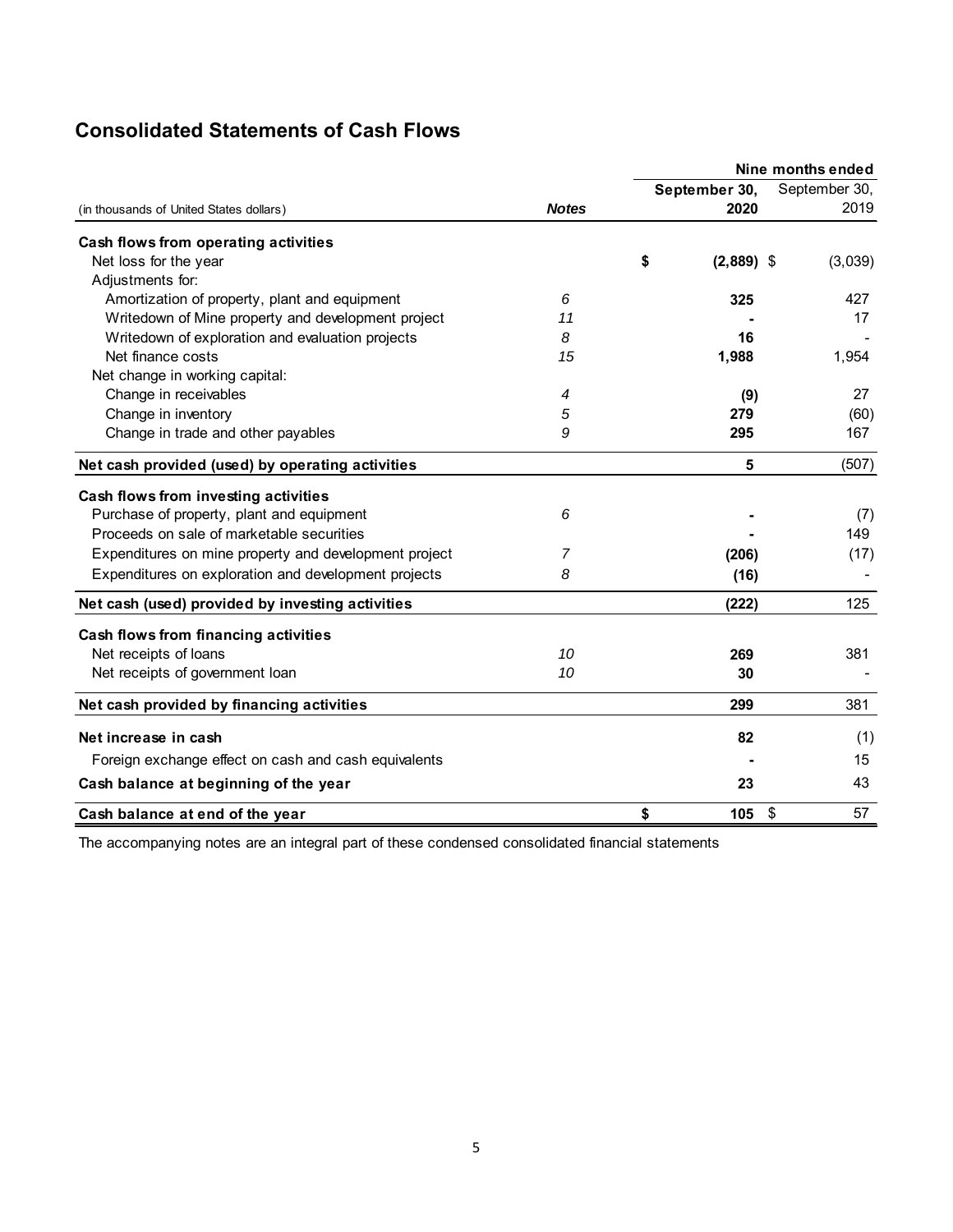*(all tabular amounts in thousands of United States dollars, except common share and per share information)*

# **1. NATURE OF OPERATIONS AND GOING CONCERN**

### **Nature of Operations**

Victory Nickel Inc. ("Victory Nickel" or the "Company") is a company domiciled in Canada. The address of the Company's registered office is 80 Richmond St. West, Suite 1802, Toronto, Ontario, M5H 2A4. The consolidated financial statements as at and for the three and nine months ended September 30, 2020 (the "Condensed Interim Consolidated Financial Statements") comprise the Company and its subsidiaries Victory Silica Ltd. ("Victory Silica") and BG Solutions Ltd. ("BG") together referred to as "Victory Nickel" and individually as "Victory Nickel entities". Victory Nickel was primarily engaged in the acquisition, exploration and development of nickel properties in Canada (Minago, Mel and Lynn Lake in Manitoba, and Lac Rocher in Quebec) until the second quarter of 2014 when the Company became a producer and supplier of premium frac sand from its frac sand plant (the "7P Plant"), located near the town of Seven Persons, approximately 18 kilometres southwest of Medicine Hat, Alberta. The 7P Plant comprises a fully-operational wet plant with a nominal capacity of approximately 120,000 tons per annum ("tpa") and a dry plant with a nominal capacity of 500,000 tpa. Frac sand is specialized sand that is used as a proppant to enhance recovery from oil and gas wells, however the sand produced at the 7P Plant also has uses in other markets. The Company was formed on February 1, 2007 pursuant to a plan of arrangement.

The Company is listed on the Canadian Securities Exchange ("CSE") under the symbol NI.

All dollar amounts are quoted in United States dollars ("US\$" or "US dollars"), except for those denoted as Canadian dollars ("CAD\$") or Australian dollars ("AU\$").

# **Going Concern**

These Condensed Interim Consolidated Financial Statements have been prepared using Generally Accepted Accounting Principles ("GAAP") applicable to a going concern, which contemplates the realization of assets and settlement of liabilities in the normal course of business as they come due. As at September 30, 2020, the Company had a working capital deficiency of \$23,383,000, calculated as current assets less current liabilities, a decrease from a working capital deficiency of \$20,643,000 as at December 31, 2019 mostly due to interest accrued on debt and the fact that the Secured Debt became a long term liability in January 2020 as described further below. At September 30, 2020, the current loans and borrowings and accrued interest of \$21,143,000 were the largest factor in the Company's working capital deficiency.

The Company's main assets are its nickel projects. Minago, the most advanced of its projects, is permitted and ready for development. However, development costs are estimated to be in excess of CAD\$500,000,000 and given the current price of nickel, it is unlikely that financing for this project will be available in the near future. If the Company is unable to finance and develop its nickel projects, the potential recovery via sale of these projects may be below the current carrying amounts. Given the defaults on loans discussed below, there is an increased risk that the Company's creditors could force the Company to liquidate its core assets under less than favourable terms.

As announced on October 30, 2020, the Company has engaged Red Cloud Securities Inc. ("Red Cloud") on an exclusive basis as its financial advisor to manage a process (the "Process") on behalf of the Company to improve the capital structure of the Company. Red Cloud and the Company will evaluate all potential opportunities and structures to improve the Company's capital structure and allow the Company to move forward to the benefit of all stakeholders.

In connection with the Process, the Company and its secured lender, City Hall Capital LLC (the "Secured Lender") have executed a forbearance agreement, effective October 30, 2020, related to the outstanding secured debt held by the Secured Lender in the aggregate amount of US\$11,364,685.58 (inclusive of accrued interest to and including October 30, 2020) under which the Secured Lender agrees to forbear from the exercise of its rights and remedies under the security in respect of the Indebtedness for a period of time during the course of the Process. During the forbearance period, the Secured Lender has agreed to fund the Company up to a maximum principal amount of US\$282,000.

The outcome of the Process, which is expected to be completed in the first quarter of 2021, is uncertain and could result in the Secured Lender taking any and all actions within its rights to claim amounts owed to it by the Company.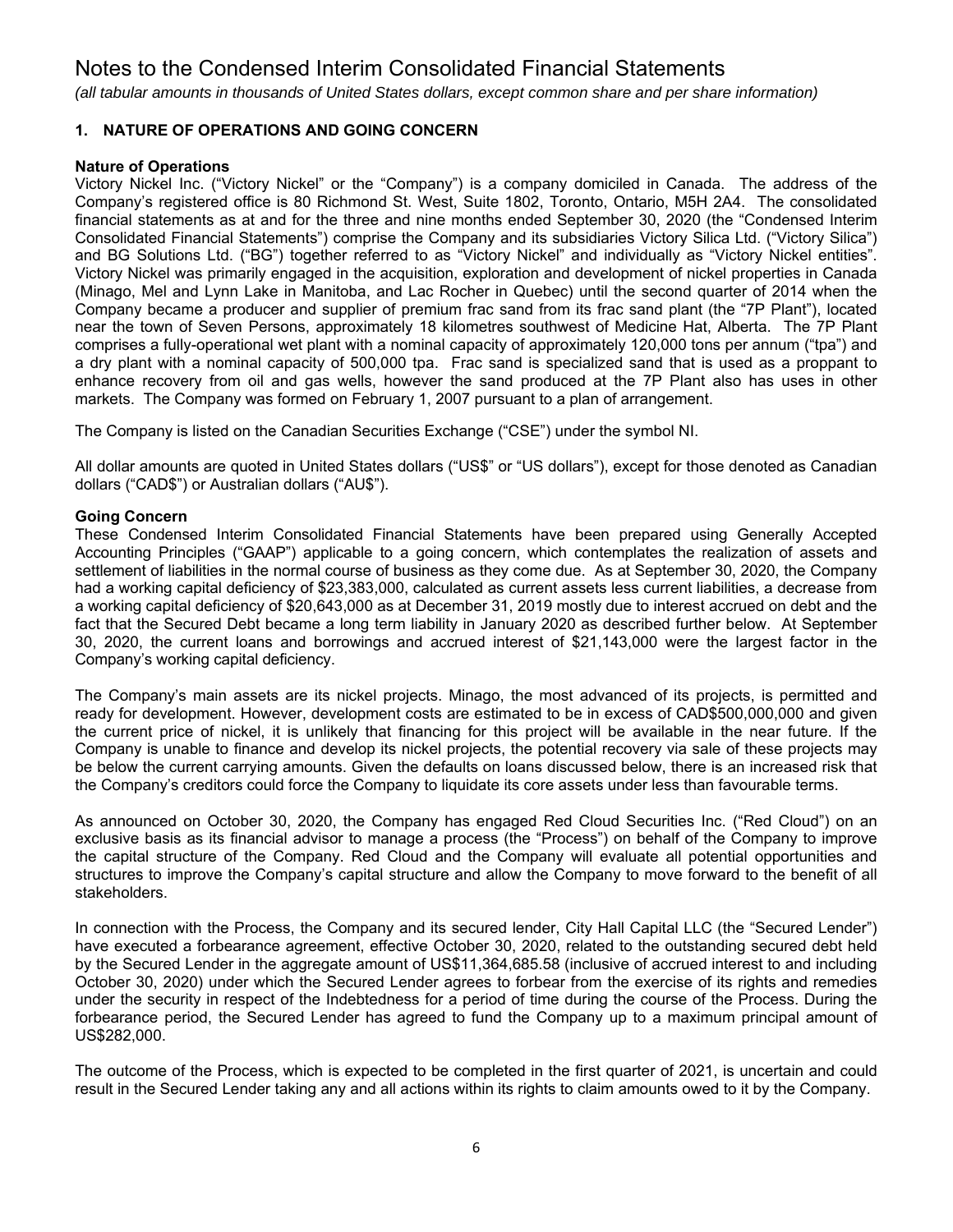*(all tabular amounts in thousands of United States dollars, except common share and per share information)*

Due to market conditions beyond the Company's control the suspension of operations at the 7P Plant until the demand for frac sand improved was announced in April 2015. The 7P Plant was restarted in March 2017. In October 2017 the Company announced that it had completed the refurbishment of its frac sand wash plant at the 7P Plant. The 7P Plant now comprised of a wet and a dry plant continues to serve customers, however sales remain well below the level required to generate positive cash flow.

The near-term outlook in the frac sand market remains unclear. The significant drop in oil adds uncertainty for the demand and price of frac sand. The US dollar continues to negatively impact demand for high-quality Wisconsin frac sand in Canada due to the fact that the relative price for Canadian frac sand has dropped and service companies appear satisfied with using lower-quality domestic frac sand. The Company's existing inventory is Wisconsin frac sand, however the Company is planning to add Canadian sand to its inventory in order to be more competitive.

Cash flows from frac sand sales during 2019 and to date in 2020 were not sufficient to pay financing costs and the Company was not able to make most of its interest payments due.

During 2016, the Company restructured its debt (the "Debt Restructuring Agreement") with holders of promissory convertible notes and trade creditors, by issuing shares of the Company and unsecured promissory convertible notes ("Promissory Convertible Notes"). In 2017, the Company's secured debt ("Secured Debt") increased by the amount of unpaid interest to \$7,050,000 and the maturity date was extended to July 31, 2019. In 2018, the maturity date of the Secured Debt was further extended to January 31, 2020. On January 31, 2020, the Secured Debt increased by the amount of working capital advances and unpaid interest to \$10,009,000, and the maturity date was extended to July 31, 2021. The interest rate on the Secured Debt remained unchanged at 14.8% with interest payable in arrears.

Pursuant to the terms of the Secured Debt, the Company is prevented from making payments under outstanding unsecured debt until the Secured Debt is repaid. The Company has not been able to repay the Secured Debt. The Secured Lender of the Secured Debt has provided a forbearance agreement for the balance of the accrued interest and continues to make advances to cover non-discretionary costs. The Company's ability to make the required interest payments in 2020 is also in doubt and dependent upon frac sand sales and/or third-party funding or asset sales. The Company's Secured Lender continues to demonstrate its commitment to ensuring the protection of the Company's core assets by providing working capital advances and forbearance agreements with respect to the interest due under the Secured Debt. Should the support of the Secured Lender change, the going concern assumption would be in doubt.

During 2016, all of the Promissory Convertible Note holders participated in the Debt Restructuring Agreement, except for one holder of a \$3,000,000 promissory convertible note (the "Outstanding Note"). In March 2016, the Company announced that it had received notice that the holder of the Outstanding Note had filed a statement of claim concerning non-payment of principal and interest. The Company has reviewed the statement of claim with legal counsel to assess its impact on the Company and has concluded that there is no significant impact on the status of the Company's debt. The Outstanding Note matured in July 2016 and the Company has been unable to repay the amounts owing and interest payments due, which has resulted in the Company defaulting on the Outstanding Note.

The Company has not made interest payments due on any of its Promissory Convertible Notes, which has resulted in the Company defaulting on these notes.

On July 31, 2018, the Company obtained approval from certain holders of Promissory Convertible Notes amounting to CAD\$357,000 and \$1,396,000, to extend the maturity date to January 31, 2020, from July 31, 2018, upon the issuance of an aggregate total of 532,899 common shares of the Company. The balance of the promissory notes remained in default as the Company was unable to repay the Promissory Convertible Notes when they became due.

In addition to the liquidity and solvency uncertainties described above, the ability to resume full operations at the 7P Plant will require additional financing. As noted, the Company's Secured Lender has been supportive to date, however there are no assurances that this will continue, that the Company will be able to find alternative financing or that sand sales will achieve the level sufficient to generate cash flows to repay its outstanding obligations.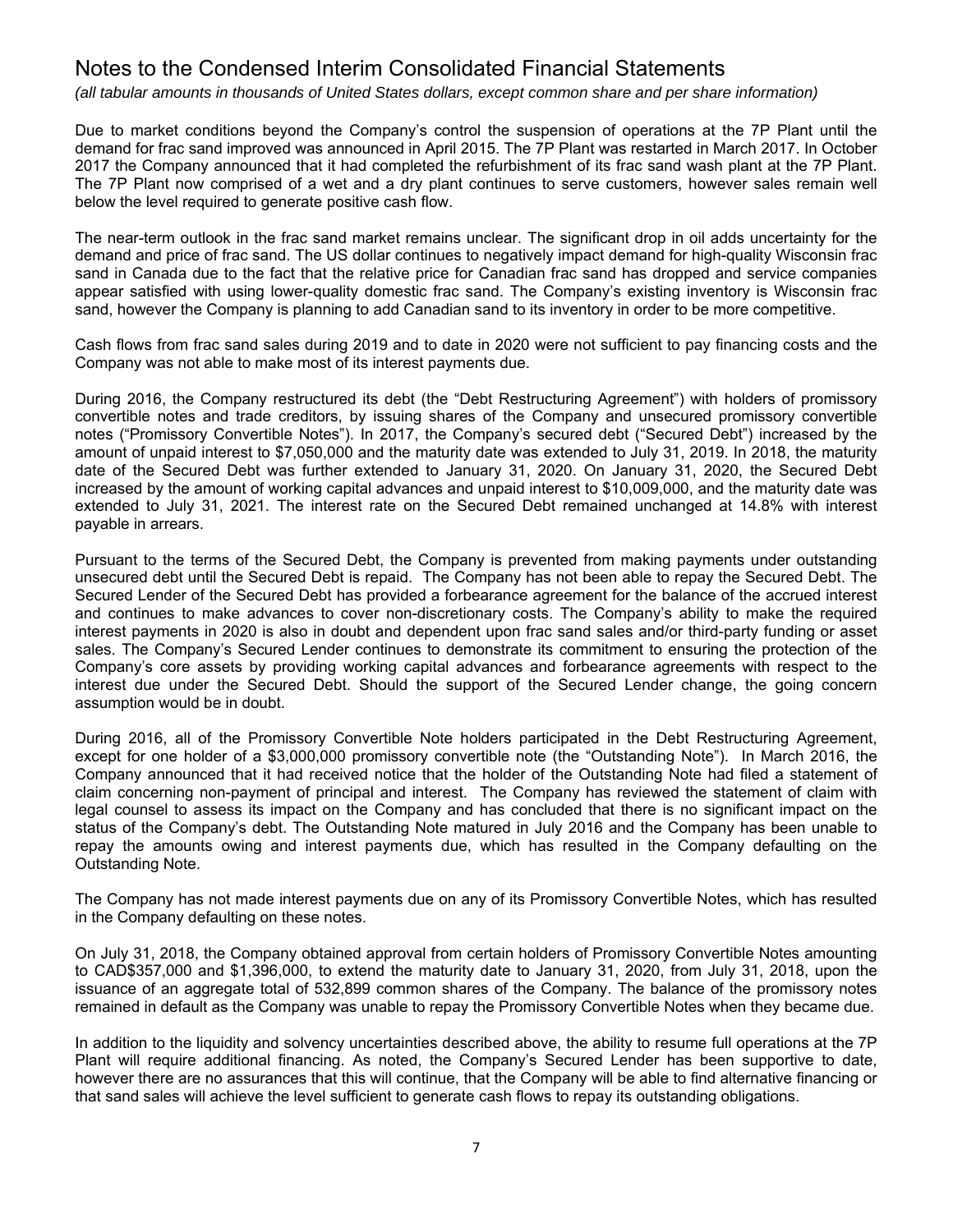*(all tabular amounts in thousands of United States dollars, except common share and per share information)*

Per guidelines from the province of Alberta, the 7P Plant is considered an essential service and is therefore able to continue operations; the Company intends to continue to operate the 7P Plant for the foreseeable future. Throughout the evolution of the COVID-19 pandemic, the Company's head office personnel in Toronto have been working remotely and all staff in Ontario and Alberta has complied with applicable provincial and federal regulations and guidelines. The Company will continue to monitor the COVID-19 situation and adapt as necessary.

Management continues to advance its program to supplement existing sand inventory with domestic "in-basin" sand supply. Given the current situation as it relates to COVID-19, the timeline to development and sand production from the Short Grass Property, defined below, remains to be determined.

The Company has cut non-essential costs in an effort to reduce operating losses and has deferred payments wherever possible. During 2019, the Company, with the agreement of its Secured Lender, sold non-core assets to provide operating funds and liquidated the remainder of its marketable securities, eliminating this source of funds for operations. However, without an injection of capital and/or until the demand and pricing for frac sand returns, the Company will not be able to meet its outstanding obligations or any new obligations as they become due. The defaults on the Company's existing obligations add to the challenge of obtaining additional capital.

There can be no assurance that the Company will be able to restructure its debt further and/or recapitalize, and there is no certainty as to what further steps, if any, the secured and unsecured lenders may take. To date, management and the board of directors have reduced and/or deferred salaries and director fees until business recovers, but there is no certainty that this will continue. Management salary reductions and/or deferrals put the Company at risk of being unable to retain key personnel.

In addition to the above liquidity issues, the Company is subject to the risks and challenges experienced by other companies at a comparable stage. These risks include, but are not limited to, continuing losses, dependence on key individuals and the ability to secure adequate financing or to complete corporate transactions to meet the minimum capital required to successfully fund its projects and operating expenses.

None of the Company's mining projects have commenced commercial production and, accordingly, the Company is dependent upon debt or equity financings, the optioning and/or sale of resource or resource-related assets or interests, exploration results which have the potential for the discovery of economically-recoverable reserves and resources, and/or the ability to generate sufficient cash flow from its other operating activities for its funding. Development of the Company's current nickel mining projects to the production stage will require significant financing. Given the current economic climate, including the low nickel price, and the Company's existing liquidity challenges, the ability to raise sufficient funds will be difficult.

Should the Company not be able to overcome the risks described in this section, the carrying value of the Company's assets would be subject to material adjustment and, in addition, other adjustments may be necessary to these Condensed Interim Consolidated Financial Statements should such adverse events impair the Company's ability to continue as a going concern as contemplated under GAAP. There is no certainty that the Company will be able to generate sufficient cash to fund its activities including debt servicing, project expenditures and corporate costs. These conditions indicate the existence of a material uncertainty that may cast significant doubt about the Company's ability to continue as a going concern. Failure to continue as a going concern would require that the Company's assets and liabilities be restated on a liquidation basis, which would differ significantly from the going concern basis.

# **2. BASIS OF PREPARATION**

The Condensed Interim Consolidated Financial Statements have been prepared using accounting policies consistent with International Financial Reporting Standards ("IFRS") and its interpretations adopted by the International Accounting Standards Board ("IASB") applicable to the preparation of interim financial statements, including IAS 34. The accounting policies, methods of computation and presentation applied in these Condensed Interim Consolidated Financial Statements are consistent with those of the previous fiscal year.

The unaudited Condensed Interim Consolidated Financial Statements reflect the accounting policies and disclosures described in Notes 2, 3, 4 and 5 to the Company's audited consolidated financial statements for the years ended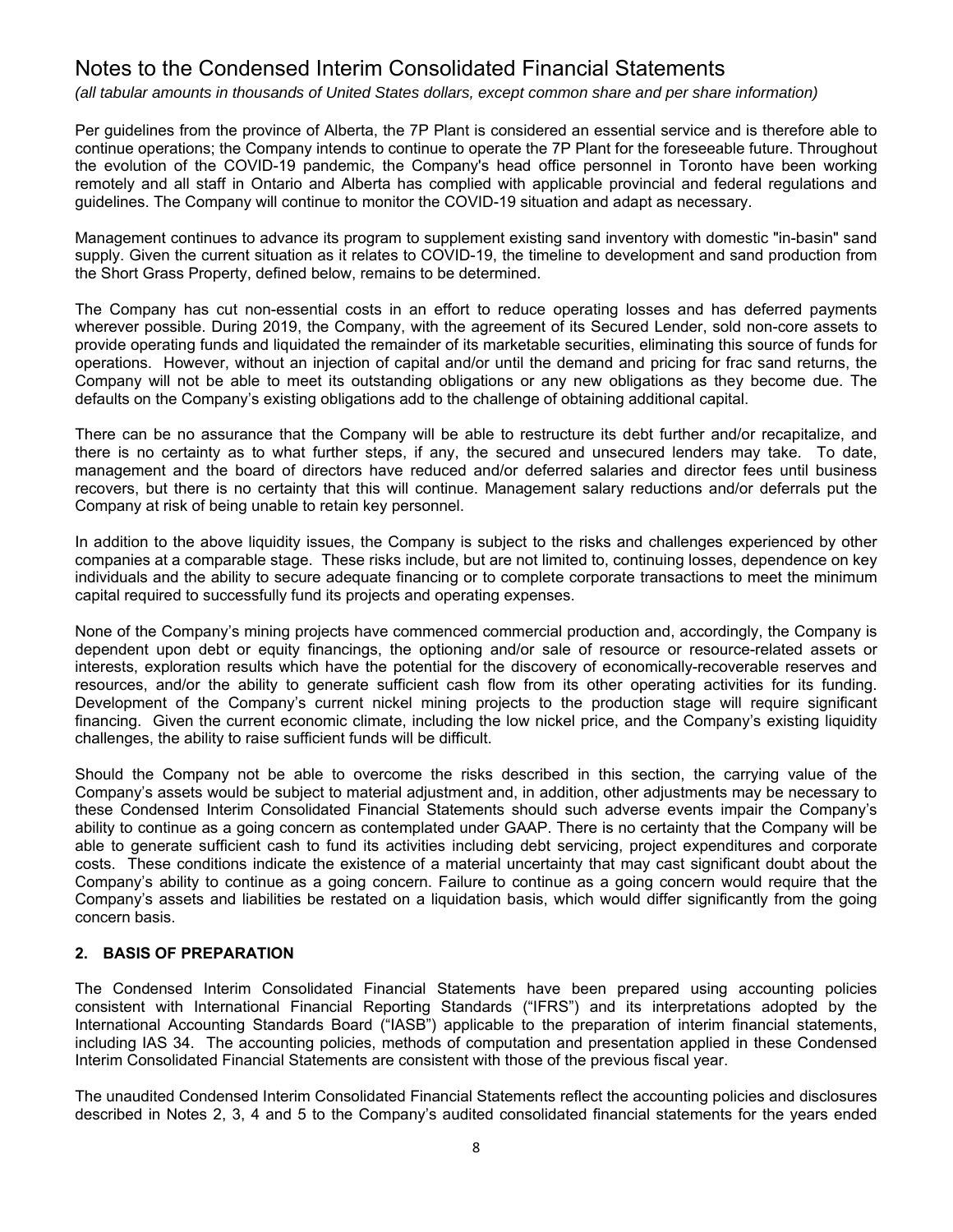*(all tabular amounts in thousands of United States dollars, except common share and per share information)*

December 31, 2019 and 2018 (the "2019 Audited Financial Statements") (with the exception of changes set out below, if any) and accordingly, should be read in conjunction with those financial statements and the notes thereto.

The management of the Company prepares the consolidated financial statements, which are then reviewed by the Audit Committee and the Board of Directors. The Condensed Interim Consolidated Financial Statements were authorized for issue by the Board of Directors on November 26, 2020 and are made available to shareholders and others through filing on SEDAR shortly thereafter.

These Condensed Interim Consolidated Financial Statements are presented in US dollars, which is the Company's functional currency. All financial information is expressed in US dollars unless otherwise stated; tabular amounts are stated in thousands of dollars.

# **3. SIGNIFICANT ACCOUNTING POLICIES**

The accounting policies of the Company are set out in detail in Note 3 to the 2019 Audited Financial Statements. Such policies have been applied consistently by all Victory Nickel entities and to all periods presented in these Condensed Interim Consolidated Financial Statements.

There have been no new accounting policies adopted by the Company.

# **4. RECEIVABLES**

|                           | September 30, | December 31, |      |  |
|---------------------------|---------------|--------------|------|--|
|                           | 2020          |              | 2019 |  |
| Trade accounts receivable | 39            |              | 31   |  |
| Other receivables         |               |              | 5    |  |
|                           | 45            |              | 36   |  |

All trade accounts receivable balance is as follows:

|                           | September 30, | 2020       | December 31,<br>2019 |
|---------------------------|---------------|------------|----------------------|
| Trade accounts receivable |               |            |                      |
| Current                   |               | $32 \quad$ | 31                   |
| Past due 0-30 days        |               | 5          |                      |
| Past due 31-60 days       |               |            |                      |
|                           | S             | 39         | 31                   |

As at September 30, 2020, one of five customers of the Company's customers accounted for 94% of the trade accounts receivable balance (December 31, 2019 – one of four customers accounted for 87%).

### **5. INVENTORY**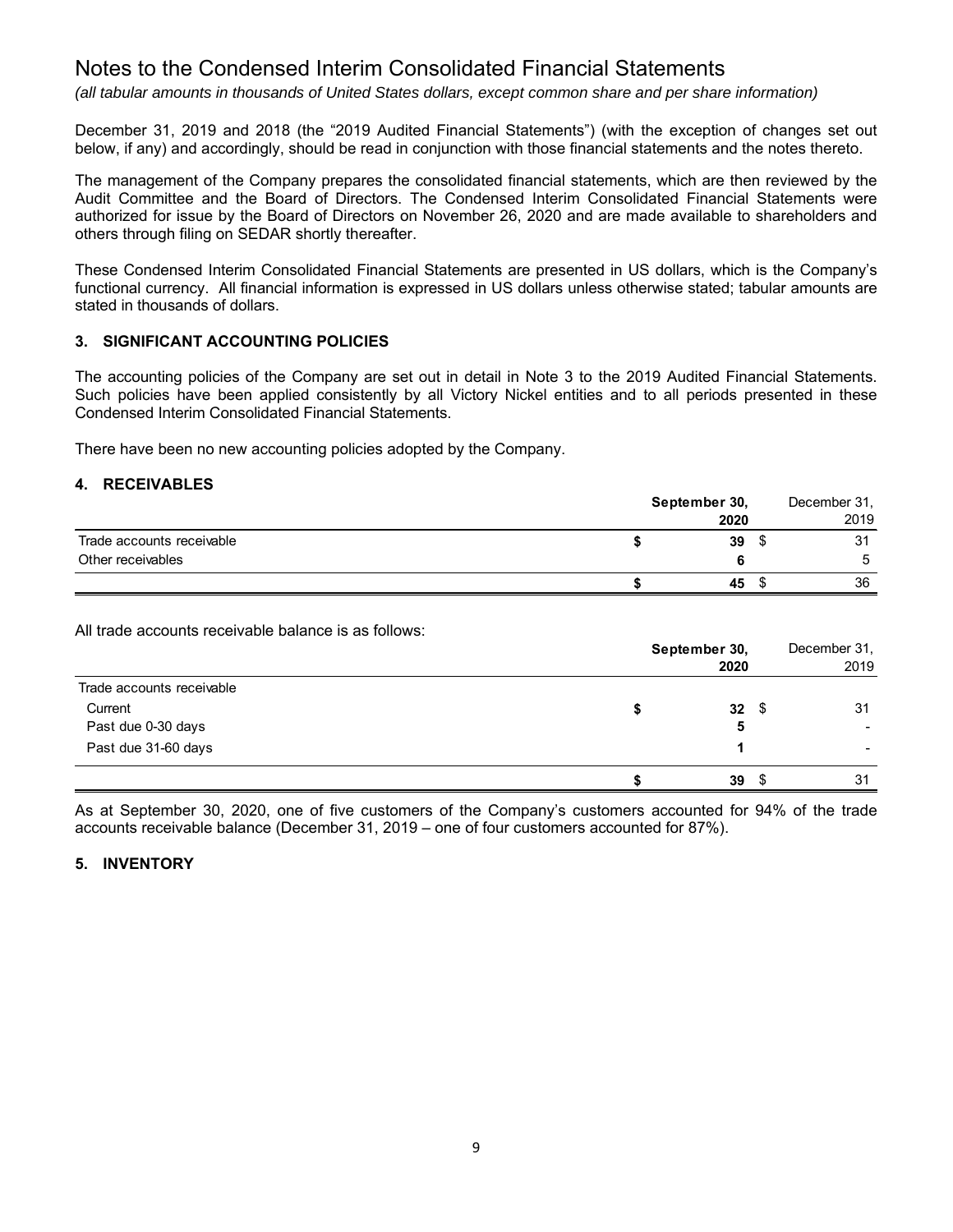*(all tabular amounts in thousands of United States dollars, except common share and per share information)*

|                                  | September 30, | December 31, |  |  |
|----------------------------------|---------------|--------------|--|--|
|                                  | 2020          | 2019         |  |  |
| Raw material stored at 7P Plant  | $164 \quad $$ | 102          |  |  |
| Finished goods & other inventory | 708           | 1.049        |  |  |
|                                  | 872           | 1.151        |  |  |

# **6. PROPERTY, PLANT AND EQUIPMENT**

| Balances as at January 1, 2020    | Land and<br><b>Building</b> | <b>7P Plant</b> |      | <b>Vehicles</b><br>and Mobile<br>Equipment |      | Equipment<br>and Furniture | Total       |
|-----------------------------------|-----------------------------|-----------------|------|--------------------------------------------|------|----------------------------|-------------|
| Cost                              | 80                          | 4,889           |      | 685                                        |      | 220                        | 5,874       |
| Accumulated amortization          | (16)                        | (3,032)         |      | (551)                                      |      | (45)                       | (3,644)     |
| Effect of foreign exchange        | (7)                         | (143)           |      | (41)                                       |      | (171)                      | (362)       |
| <b>Carrying Amount</b>            | 57                          | \$<br>1,714     | - \$ | 93                                         | \$   | 4                          | \$<br>1,868 |
| Amortization                      | (1)                         | (303)           |      | (20)                                       |      | (1)                        | (325)       |
| Balances as at September 30, 2020 |                             |                 |      |                                            |      |                            |             |
| Cost                              | 80                          | 4.889           |      | 685                                        |      | 220                        | 5.874       |
| Accumulated amortization          | (17)                        | (3, 335)        |      | (571)                                      |      | (46)                       | (3,969)     |
| Effect of foreign exchange        | (7)                         | (143)           |      | (41)                                       |      | (171)                      | (362)       |
| <b>Carrying Amount</b>            | 56                          | 1,411           | - \$ | 73                                         | - \$ | 3                          | \$<br>1,543 |

# **7. MINE PROPERTY AND DEVELOPMENT PROJECT**

|              | January 1,<br>2020 |      | Current<br>Expenditures | Writedowns               | September 30,<br>2020 |
|--------------|--------------------|------|-------------------------|--------------------------|-----------------------|
| Minago<br>\$ | 12,800             | - \$ | $206$ \$                | $\overline{\phantom{a}}$ | 13,006                |
| Œ            | 12,800             | S    | 206                     | \$<br>۰                  | 13,006                |

# **Minago**

The 100%-owned Minago project covers approximately 19,799 ha, through a combination of mining claims, mineral leases and a mineral exploration licence, on Manitoba's Thompson Nickel Belt. The property encompasses the Nose Deposit, which contains the entire current nickel mineral resource, and the North Limb, a zone of nickel mineralization with a known strike length of 1.5 kilometres located to the north of the Nose Deposit.

From 2006 to date, considerable work has been performed, including diamond drilling, metallurgical testing, engineering studies, the Minago Feasibility Study ("FS") and all other studies required to complete the Environmental Impact Study that was filed in May 2010. As a result, in August 2011, the Company received its Environmental Act Licence ("EAL"). In April 2014, the Company announced the filing of an amendment to the EAL to relocate the permitted Minago tailings facilities, such that it will not interfere with potential nickel resources and also reduce operating costs. Although this amendment would be preferable, it is not necessary for the Minago project to be developed. On completion of First Nations consultation, the government is expected to issue the amendment to the existing EAL which continues to be valid. The results of the FS were announced in December 2009 and improvements thereto announced in June 2010 and July 2011.

Five mineral claims totalling 691 ha located at the north end of the Company's existing Minago property package are subject to a maximum 2% net smelter return royalty ("NSR") with a 50% back-in right; these claims represent approximately 2.4% of the total Minago project and are not contained in the FS pit footprint.

On April 8, 2020, the Company announced the completion of two exploration diamond drill holes at Minago. The two-hole program at the Minago project targeted geophysical responses underlying the northern part of the property and constitutes condemnation testing related to potential infrastructure development for future project purposes. The geophysical targets tested were identified during historic surveys conducted by previous workers as well as a VTEM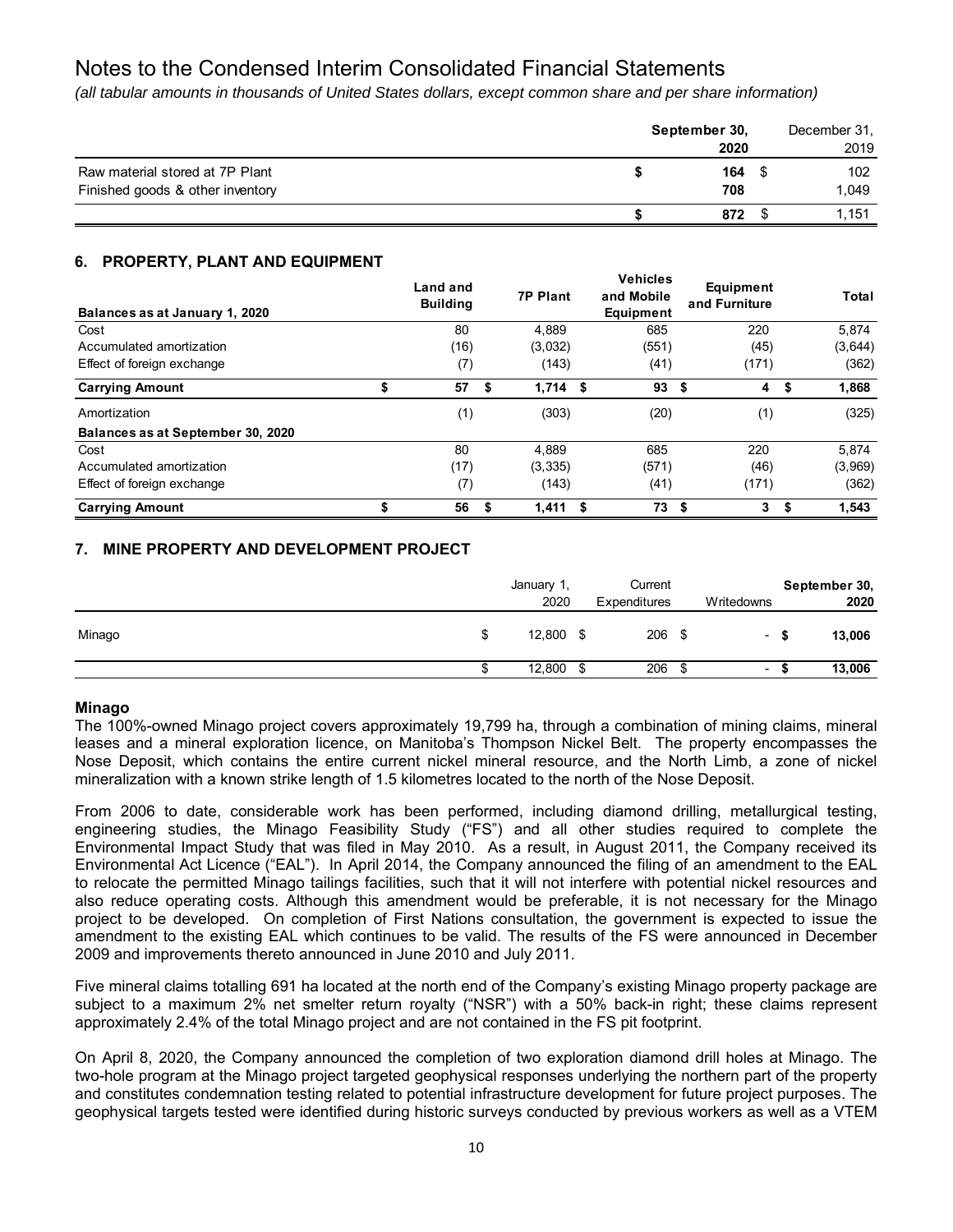*(all tabular amounts in thousands of United States dollars, except common share and per share information)*

survey conducted for the Company in 2007. Due to the limitations on personnel movement resulting from restrictions stemming from the on-going COVID-19 pandemic, processing of core and receipt of assay results are likely to be significantly delayed.

The Minago project is not in production. Accordingly, the Minago project is not being depreciated.

# **8. EXPLORATION AND EVALUATION PROJECTS**

Cumulative costs relating to the acquisition of mineral properties and E&E expenditures have been incurred on the following projects:

|            |   | January 1, | Current      |         |            | September 30, |
|------------|---|------------|--------------|---------|------------|---------------|
|            |   | 2020       | Expenditures |         | Writedowns | 2020          |
| Lac Rocher | S | 480        |              | -S      | (9)        | 480           |
| Mel        |   | 2,950      |              |         |            | 2,950         |
|            | ა | 3,430      | 16           | œ<br>.১ | (16)       | 3,430         |

# **Lac Rocher**

The Lac Rocher project, which is 100%-owned, is located 140 kilometres northeast of Matagami in northwestern Québec. The project is subject to a royalty of CAD\$0.50 per ton on any ores mined and milled from the property and a 2% NSR described below.

The Lac Rocher property is subject to a discovery incentive plan (the "DIP") to reward certain individuals involved in the discovery of Lac Rocher with a 2% NSR for mines that were discovered on certain properties prior to the expiry of the DIP. The NSR is payable only on revenues earned after recovery of all development costs for any mine on the property. The terms of the DIP provide the Company with a right of first refusal on any proposed disposition of the NSR. In addition, the DIP contains put/call provisions under which the Company may be required to purchase, or may exercise an option to purchase, the NSR at the value of its discounted cash flows, as defined therein. The Lac Rocher property is the only property subject to the DIP. As the Lac Rocher property is not yet in production, no royalties are currently payable.

# **Mel**

The Company purchased a 100% interest in the Mel properties located near Thomson, Manitoba from Vale. Vale is entitled to a 10% royalty on "distributable earnings" defined as net revenue less operating expenses, before federal and provincial income taxes, after provincial mining taxes and less aggregate pre-production capital but before depreciation.

Vale has a contractual obligation to mill ore mined from the Mel deposit at its cash cost plus 5% provided that the product meets Vale's specifications and that Vale has sufficient mill capacity.

# **Lynn Lake**

The Lynn Lake nickel property ("Lynn Lake") covers approximately 600 ha in northern Manitoba. In November 2014, the Company announced that it had optioned Lynn Lake to Corazon Mining Limited ("Corazon"). Under the terms of the option agreement, subject to any required regulatory approvals, Corazon can acquire a 100% interest in Lynn Lake by issuing to Victory Nickel, 40,000,000 Corazon shares upon closing and incurring AU\$3,500,000 in exploration expenditures or payments (in cash or Corazon shares at Corazon's option) to Victory Nickel before December 19, 2019. In April 2015, the Company received 40,000,000 shares of Corazon valued at \$192,000 as part of the option agreement. These shares were subsequently sold. On January 14, 2020, the Company received an interim report from Corazon, indicating that over AU\$3,500,000 in exploration expenditures has been incurred. The Company is currently in the process of reviewing the interim report.

If the terms of the option are determined to not have been met, Corazon shall either pay to the Company (in cash or in Corazon shares, at the discretion of Corazon) the difference between AU\$3,500,000 and the amount spent by Corazon on Lynn Lake or elect to return the property to the Company. If the terms of the option are met, Victory Nickel will retain a 1.5% net smelter royalty on production from Lynn Lake and receive a payment of AU\$1,000,000 (in cash or Corazon shares at Corazon's option) within 30 days of the commencement of ore processing activities.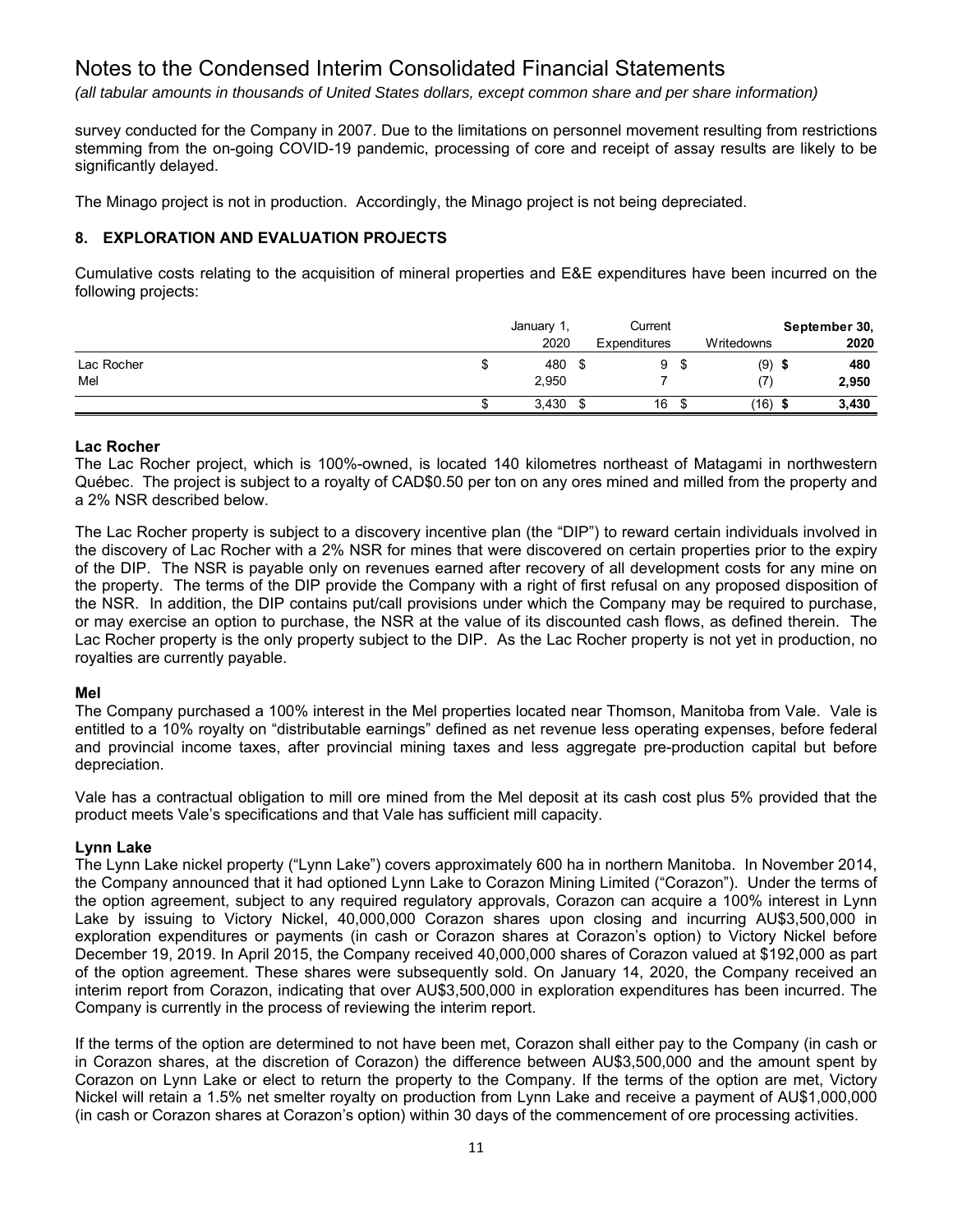*(all tabular amounts in thousands of United States dollars, except common share and per share information)*

### **Bear Coulee**

In October 2014, the Company entered into an option to acquire a 100% interest in a frac sand land package totalling over 300 acres in Trempeleau County Wisconsin, USA (the "Bear Coulee Property"). The option agreement provides for a cash payment on signing of the agreement, a second cash payment on delivery of permits and a third cash payment on exercise of the option. The option is valid for six months from the receipt of permits with two equivalent extensions available under certain circumstances. Prior to production, the Company will be required to pay \$40,000 per annum as advance royalties on the initial 20,000 tons of sand production. Once the Bear Coulee Property is in production, the Company will be required to pay a royalty of \$2.00 per ton of frac sand sold that is mined from the property.

In February 2015, the Company announced that a resource estimate of approximately 11 million tons of sand has been completed on the Bear Coulee Property and was incorporated into a National Instrument 43-101 technical report.

# **Short Grass Property**

In October 2018, Victory Silica entered into an option agreement (the "Exploration and Option Agreement") with Short Grass Ranches Ltd. (the "Owner") giving the Company the option to mine frac sand from one of the Owner's properties (the "Short Grass Property"), located in Alberta, Canada, approximately 52 kilometres from the 7P Plant.

Under the terms of the Exploration and Option Agreement, the Company had a 180-day period to evaluate the Short Grass Property. The Company completed third-party testing of sand resources on the Short Grass Property. In April 2019 the Company notified the Owner of its exercise of the Exploration and Option Agreement.

On February 6, 2020, Victory Silica executed an agreement (the "Non-Metallic Mineral Rights Agreement") with the Owner to develop a commercial frac sand mine. The initial term of the Non-Metallic Mineral Rights Agreement is for five years with the ability to extend for additional five-year terms and will pay the Owner a royalty for net frac sand sold from the Short Grass Property. The Non-Metallic Mineral Rights Agreement gives the Company the potential to produce in-basin domestic sand which has grown in popularity in North America as a means for the Company's customers and potential customers to reduce their overall frac cost. Any sand mined from the Short Grass Property would be trucked to the 7P Plant for processing and sale alongside existing inventory.

The Short Grass Property has a high-quality sand resource, is well-located and gives the Company the opportunity to access new customers in evolving markets.

# **9. TRADE AND OTHER PAYABLES**

|                                       | September 30, |            | December 31, |
|---------------------------------------|---------------|------------|--------------|
|                                       |               | 2020       | 2019         |
| Accounts payable                      |               |            |              |
| Mine property and development project | \$            | $20 \,$ \$ | 13           |
| Exploration and evaluation projects   |               | 11         | 3            |
| Frac sand segment                     |               | 1,957      | 1,806        |
| Other payables                        |               | 96         | 126          |
| Accrued liabilities                   |               |            |              |
| Frac sand segment                     |               | 347        | 347          |
| Other payables                        |               | 832        | 673          |
|                                       |               | 3,263      | \$<br>2,968  |

As part of the Secured Debt terms with the Secured Lender, the Company agreed to not make any payments, prior to the repayment of the Secured Debt and without the Secured Lender's approval, to settle past unsecured debt or balances outstanding with trade creditors. The balances owing to trade creditors that did not agree to the Debt Restructuring Agreement in 2016 amount to \$975,000 and CAD\$777,000 and remained outstanding as at September 30, 2020.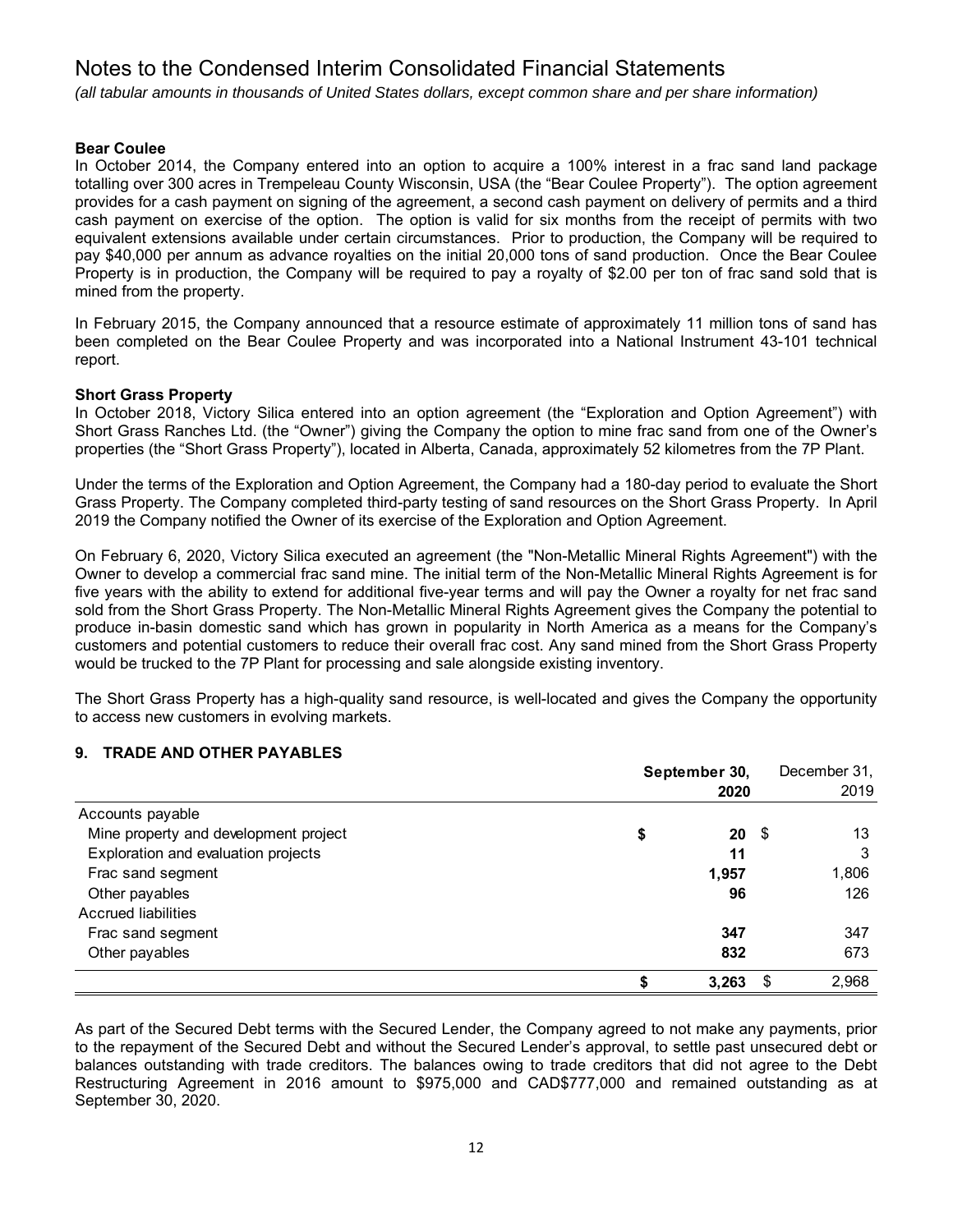*(all tabular amounts in thousands of United States dollars, except common share and per share information)*

# **10. LOANS AND BORROWINGS**

|                                      |              | September 30, |    | December 31, |
|--------------------------------------|--------------|---------------|----|--------------|
|                                      | <b>Notes</b> | 2020          |    | 2019         |
| Current loans and borrowings         |              |               |    |              |
| Secured Debt                         | (a)          | \$<br>10,009  | \$ | 7,050        |
| Promissory notes                     | (b)          | 2,303         |    | 2,275        |
| Debt due to management & directors   | (c)          | 383           |    | 383          |
| <b>Outstanding Note</b>              | (d)          | 3,000         |    | 3,000        |
| Other Ioans with Secured Lender      | (e)          | 228           |    | 645          |
| Accrued interest                     |              | 5,220         |    | 5,533        |
| Total current loans and borrowings   |              | 21,143        |    | 18,886       |
| Long-term loans and borrowings       |              |               |    |              |
| Government Ioan                      | (f)          | \$<br>30      |    |              |
| Total long-term loans and borrowings |              | 30            |    |              |
|                                      |              | \$<br>21,173  | S  | 18,886       |

During the three and nine months ended September 30, 2020, the Company also incurred interest expense of \$810,000 and \$1,943,000 (September 30, 2019 - \$543,000 and \$1,556,000) respectively, amortized loan fees of \$nil and \$nil (September 30, 2019 - \$3,000 and \$60,000) respectively, and amortized note discount and embedded derivatives of \$nil and \$47,000 (September 30, 2019 - \$119,000 and \$325,000) respectively.

# **(a) Secured Debt**

|                                                | September 30, |        |  | December 31, |
|------------------------------------------------|---------------|--------|--|--------------|
|                                                |               | 2020   |  | 2019         |
| Carrying balance at beginning of the period    |               | 7.050  |  | 6,990        |
| Conversion from accrued interest               |               | 2,271  |  |              |
| Restructure of other loans with Secured Lender |               | 688    |  |              |
| Amortized loan fees                            |               | ٠      |  | 60           |
| <b>Secured Debt</b>                            |               | 10.009 |  | 7,050        |

As at December 31, 2019, the Secured Debt of \$7,050,000 had a maturity date of January 31, 2020. On January 31, 2020, the Secured Debt increased by the amount of working capital advances and unpaid interest to \$10,009,000, and the maturity date was extended to July 31, 2021. The interest rate on the Secured Debt and additional loans remained unchanged at 14.8% with interest payable in arrears.

The Secured Debt is due in full on the date of maturity, subject to a cash sweep of 75% of free cash flow ("Free Cash Flow") payable within 45 days following the end of each fiscal quarter and 90 days from each fiscal year end. Free Cash Flow will be calculated based on the Company's quarterly unaudited and annually audited consolidated statement of cash flows, as net cash from operating and investing activities, plus interest and lease payments from financing activities. Allowable investing activities must be approved in advance by the Secured Lender.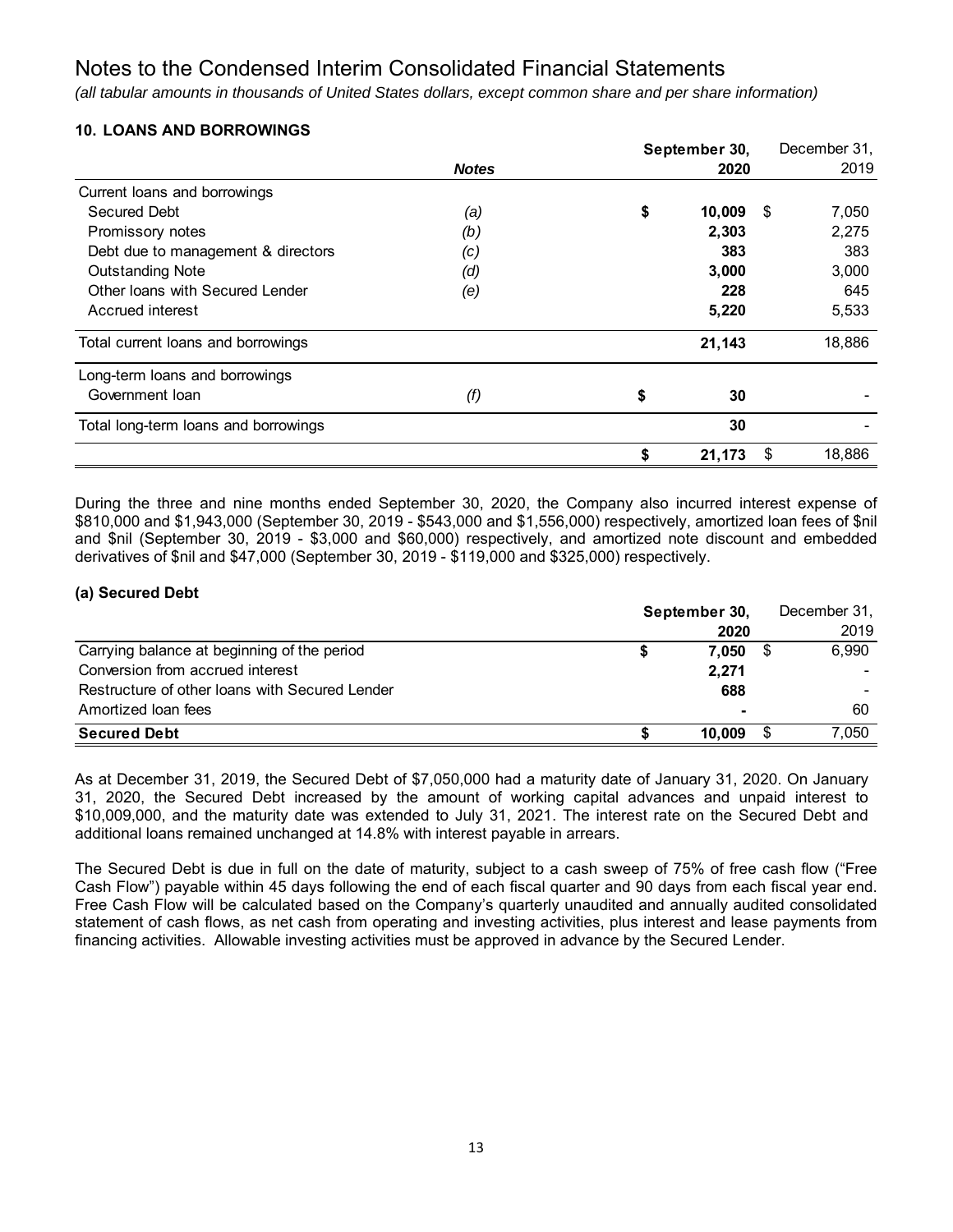*(all tabular amounts in thousands of United States dollars, except common share and per share information)*

# **(b) Promissory Convertible Notes**

|                                                        | September 30, |         |    | December 31, |
|--------------------------------------------------------|---------------|---------|----|--------------|
|                                                        |               | 2020    |    | 2019         |
| Total principal outstanding at beginning of the period | S             | 5,275   | \$ | 4,817        |
| Change in present value discount on debt               |               | 47      |    | 454          |
| Change in unamortized embedded derivatives             |               |         |    | (13)         |
| Effect of foreign exchange                             |               | (19)    |    |              |
| Carrying balance at the end of the period              |               | 5.303   |    | 5.275        |
| Less: Outstanding Note                                 |               | (3,000) |    | (3,000)      |
| <b>Current portion of Promissory Convertible Notes</b> |               | 2.303   | \$ | 2,275        |

During 2016, the Company announced that it had restructured a portion of its debt through private placements of common shares and Promissory Convertible Notes, in settlement of current indebtedness to certain of its unsecured lenders and trade creditors.

The Company has not made any interest payments due on its Promissory Convertible Notes, which has resulted in the Company defaulting on these notes.

# **Promissory Convertible Note Holders**

The Promissory Convertible Notes have the following original terms:

- A maturity date of July 31, 2018;
- An interest rate of 7% per annum, payable annually or at any time in cash or in common shares valued at market, at the option of the Company;
- Convertible at CAD\$0.25 per share, at the option of the holder; and
- Holders of the Promissory Convertible Notes will also receive one common share purchase warrant for every four common shares acquired upon conversion of the Promissory Convertible Notes, with an exercise price of CAD\$0.50 per share, exercisable for a five-year period from the date of conversion.

On July 31, 2018, the Company obtained approval from certain holders of Promissory Convertible Notes amounting to CAD\$357,000 and \$1,396,000, to extend the maturity date to January 31, 2020, from July 31, 2018, upon the issuance of an aggregate total of 532,899 common shares of the Company. These Promissory Convertible Notes increased by the amount of unpaid interest of CAD\$72,000 and \$281,000. Concurrent with the extension of these Promissory Convertible Notes, the conversion option above was also extended to January 31, 2020 with the same terms as noted above. All other terms remain the same as the original terms. Those notes which were not extended to January 31, 2020 remain in default and the conversion rights on those notes expired.

### **(c) Debt Owed to Directors and Management**

All outstanding debt due to management and director fees due to directors accumulated up to July 31, 2019 were due on January 31, 2020. The short-term debt of \$383,000 owed to directors and management is comprised of a portion of the restructured debt owed to current and previous directors and management amounting to CAD\$224,000, and unpaid director fees incurred by current and previous directors during 2016, 2017, 2018 and the first half of 2019 totalling CAD\$283,000.

# **(d) Outstanding Note**

During 2016, all of the then holders of promissory convertible notes participated in the Debt Restructuring Agreement except for the one holder of the Outstanding Note of \$3,000,000. In March 2016, the Company announced that it had received notice that the holder of the Outstanding Note had filed a statement of claim concerning non-payment of principal and interest. The Company has reviewed the statement of claim with legal counsel to assess its impact on the Company and has concluded that there is no significant impact on the status of the Company's debt. Pursuant to the terms of the Secured Debt, the Company is prevented from making payments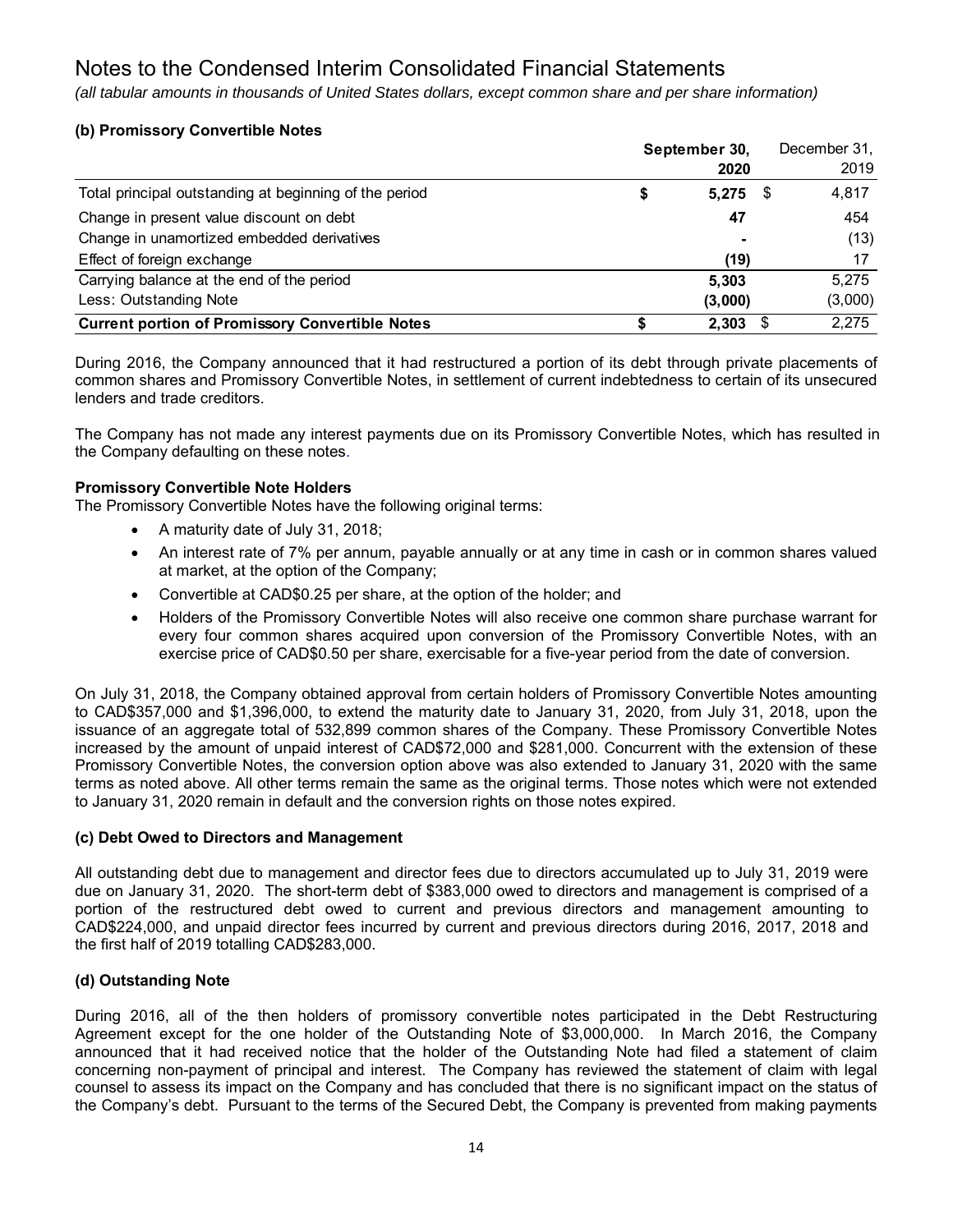*(all tabular amounts in thousands of United States dollars, except common share and per share information)*

under outstanding unsecured debt until the Secured Debt is repaid. As a result, the Company has not paid interest accrued on the Outstanding Note. The Outstanding Note matured in July 2016 and the Company is in default.

### **(e) Other loans with Secured Lender**

The Company's Secured Lender has provided working capital advances on a monthly basis, to ensure the protection of the Company's core assets. These loans also bear interest at 14.8% per annum, are secured by a general security agreement over the Company's assets and have a maturity date of July 31, 2021.

# **(f) Government loan**

In April 2020, the Government of Canada implemented the Canada Emergency Business Account ("CEBA"), whereby certain businesses could apply for an interest-free loan of up to CAD\$40,000 to help cover their operating costs. The Company applied for, and received, this loan during April 2020. Up to 25% of the loan will be forgiven if repaid by December 31, 2022.

# **11. PARTICIPATING INTEREST**

Pursuant to a participating interest loan (the "Participating Interest") with Nuinsco Resources Limited ("Nuinsco" or the "Lender"), Nuinsco converted its loan balance into a limited participating interest (the "Conversion"), whereby the Lender is entitled to receive a share of cash flows earned from the sale of frac sand from the 7P Plant. The Lender's participation was capped at CAD\$10,000,000, with a minimum of CAD\$7,500,000, and was subject to adjustment under certain circumstances.

The Participating Interest is classified as a financial liability carried at amortized cost. As a result of the continued slowdown in demand for frac sand, the continued negative cash flows at the 7P Plant and the losses incurred during the last few years, the estimated fair value of the Participating Interest was valued at \$1,000 at September 30, 2020 (December 31, 2019 - \$1,000). This is a Level 3 methodology and is subject to the highest level of uncertainty. The Company will continue to review and revise its value of the Participating Interest, as the expectations of payments of the Participating Interest change. Changes in that estimate will be recorded through operations with appropriate adjustment for actual cash flows paid**.** 

# **12. CAPITAL AND OTHER COMPONENTS OF EQUITY**

The Company is authorized to issue an unlimited number of common shares with no par value and preferred shares that may be issued in one or more series. The issued and outstanding common shares for the following periods are as follows:

|                                                | Number of     | Share   |
|------------------------------------------------|---------------|---------|
|                                                | <b>Shares</b> | Capital |
| Balance as at January 1 and September 30, 2020 | 97,903,867    | 53.410  |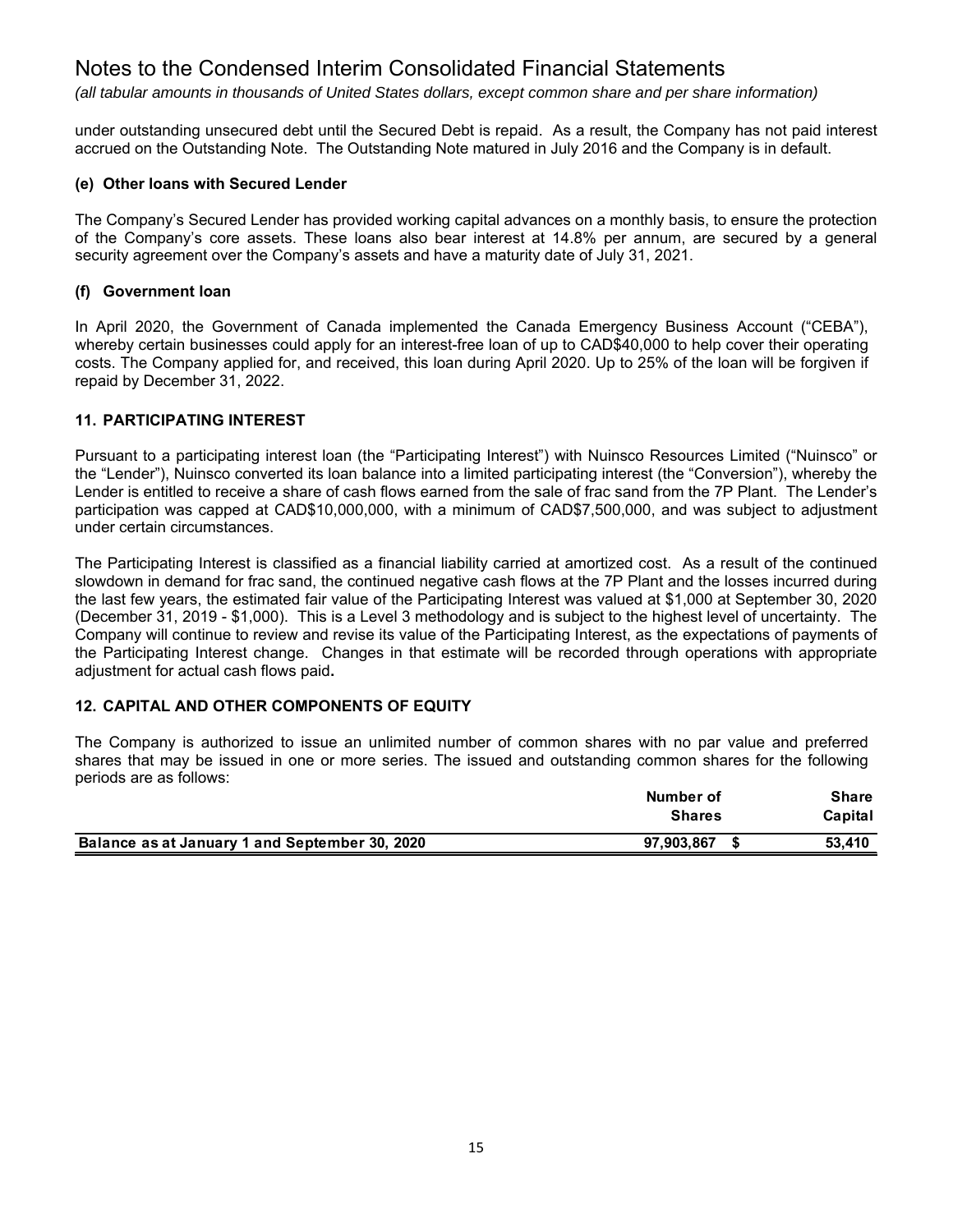*(all tabular amounts in thousands of United States dollars, except common share and per share information)*

# **13. EARNINGS (LOSS) PER SHARE**

The calculation of basic and diluted earnings (loss) per share for the period ended was based on the information in the table below.

|                                                                                                                                   |                         | Three months ended Nine months ended<br>September 30, 2020 September 30, 2020 |
|-----------------------------------------------------------------------------------------------------------------------------------|-------------------------|-------------------------------------------------------------------------------|
| Weighted average number of common shares<br>at end of the period - Basic and Diluted                                              | 97,903,867              | 97,903,867                                                                    |
| Potentially dilutive instruments excluded:<br>Effect of options granted and outstanding<br>Effect of convertible promissory notes | 9,900,000<br>10,426,794 | 9,900,000<br>10,426,794                                                       |
| Net loss attributable to shareholders - Basic and Diluted                                                                         | $(1,318)$ \$            | (2,889)                                                                       |
| Weighted Average Basic and Diluted Loss Per Share                                                                                 | $(0.01)$ \$             | (0.03)                                                                        |

The effect of adjustments to the weighted average number of common shares would be anti-dilutive when the Company incurs losses. The table above provides the weighted average number of common shares on a diluted basis for periods where losses are incurred for information only.

# **14. SHARE-BASED PAYMENTS**

### **Stock Options**

The number and weighted average exercise prices of options are as follows:

|                                                    |                                         | <b>Weighted average</b>            |
|----------------------------------------------------|-----------------------------------------|------------------------------------|
| (amounts in Canadian dollars)                      | <b>Number of options</b>                | exercise price                     |
| Outstanding as at January 1, 2020                  | 11.900.000 \$                           | 0.05                               |
| Expired                                            | $(1,000,000)$ \$                        | 0.05                               |
| Forfeited                                          | $(1,000,000)$ \$                        | 0.05                               |
| Outstanding as at January 1 and September 30, 2020 | 9,900,000                               | \$<br>0.05                         |
| Exercisable as at January 1 and September 30 2020  | 9,900,000                               | \$<br>0.05                         |
|                                                    | <b>Number of options</b><br>outstanding | <b>Contractual life</b><br>(years) |
| Range of exercise prices (Canadian dollars)        |                                         |                                    |
| \$0.05 to \$0.06                                   | 9,900,000                               | 1.41                               |
|                                                    | 9,900,000                               | 1.41                               |

During the three and nine months ended September 30, 2020 and 2019, the Company recorded \$nil in share-based payments upon the vesting of options. As at September 30, 2020 and 2019, there were no share-based payments remaining to be recognized. Options outstanding at September 30, 2020, expire between February 2022 and May 2022.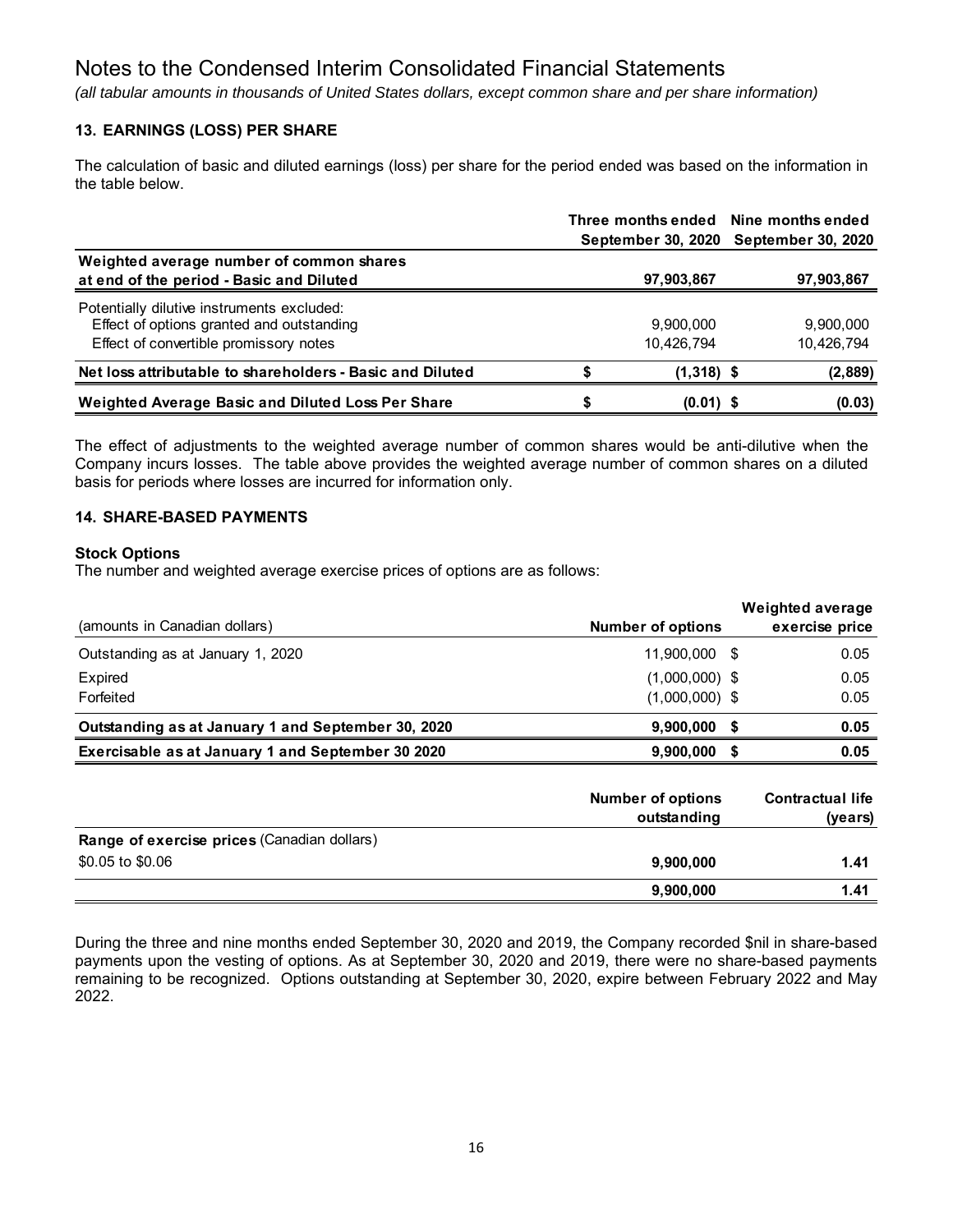*(all tabular amounts in thousands of United States dollars, except common share and per share information)*

# **15. FINANCE INCOME AND FINANCE COSTS**

|                                      |              | Three months ended |               |    |               | Nine months ended |      |               |  |  |
|--------------------------------------|--------------|--------------------|---------------|----|---------------|-------------------|------|---------------|--|--|
|                                      |              |                    | September 30, |    | September 30, | September 30,     |      | September 30, |  |  |
|                                      | <b>Notes</b> |                    | 2020          |    | 2019          | 2020              |      | 2019          |  |  |
| Net foreign exchange gain            |              |                    |               | \$ | 41            | 131<br>\$         | - \$ |               |  |  |
| <b>Finance income</b>                |              |                    |               |    | 41            | 131               |      |               |  |  |
| Interest expense on loans            |              |                    |               |    |               |                   |      |               |  |  |
| Accrued and/or cash settled          | 10           |                    | 810           |    | 543           | 1,943             |      | 1,556         |  |  |
| Amortization of loan fees            | 10           |                    |               |    | 3             |                   |      | 60            |  |  |
| Amortization of embedded derivatives | 10           |                    |               |    | 119           | 47                |      | 325           |  |  |
| Net foreign exchange loss            |              |                    | 152           |    |               |                   |      | 115           |  |  |
| Other                                |              |                    |               |    | 1             |                   |      | 5             |  |  |
| <b>Finance costs</b>                 |              |                    | 962           |    | 666           | 1,990             |      | 2.061         |  |  |
| <b>Net Finance Costs</b>             |              |                    | (962)         | \$ | (625)         | (1, 859)<br>S     | S    | (2,061)       |  |  |

# **16. OPERATING SEGMENT**

### **Reporting Segment**

The Company has been engaged in the exploration, evaluation and development of properties for the mining and production of nickel and associated products; since January 1, 2014, it also has been a producer and supplier of premium frac sand from its 7P Plant. Accordingly, the Company has three reporting segments: Corporate, Exploration and Development, and Frac Sand.

The Corporate segment operates to support the Company's activities, including exploration and development projects and the frac sand business.

Senior management makes decisions with respect to Exploration and Development by considering exploration and development potential and results on a project-by-project basis. The exploration and development projects are all located in Canada.

The Frac Sand segment is managed and operated by Victory Silica's executives and employees, although the business and operating assets are part of Victory Nickel. The segment is located in Canada. The following tables provide information on the assets of the Company's segments:

|                             | September 30,<br>2020 |          |  |  |  |
|-----------------------------|-----------------------|----------|--|--|--|
| Canada                      |                       |          |  |  |  |
| Corporate                   | \$<br>$1,505$ \$      | 1,531    |  |  |  |
| Exploration and development | 16,436                | 16,230   |  |  |  |
| Frac sand                   | 2,395                 | 2,989    |  |  |  |
| Intersegment elimination    | (1, 441)              | (1, 441) |  |  |  |
| <b>Total Assets</b>         | 18,895 \$             | 19.309   |  |  |  |

There have been no changes in the segments or the treatment of segmented assets and revenues during the period.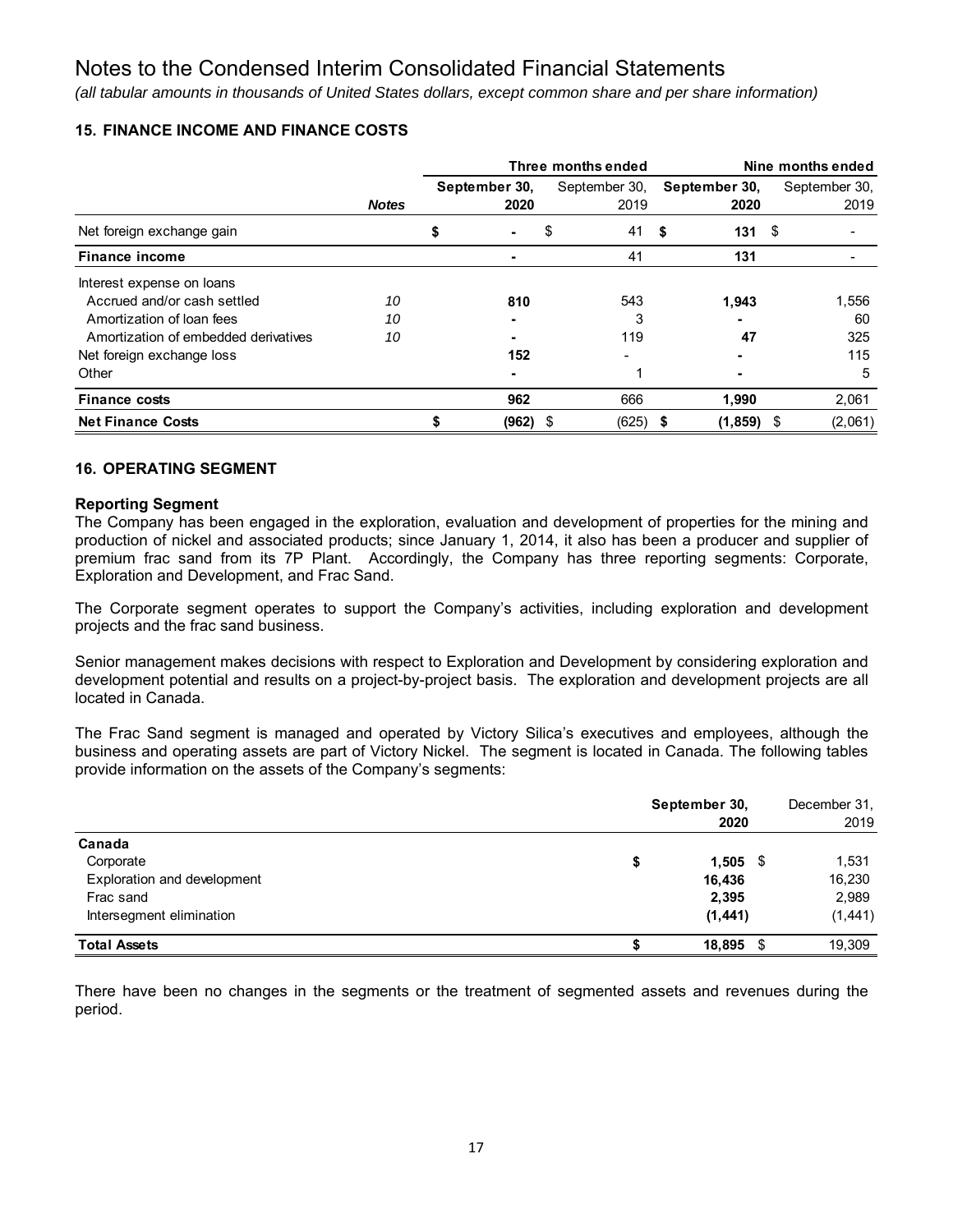*(all tabular amounts in thousands of United States dollars, except common share and per share information)*

|                                                    |    |                          | <b>Exploration and</b>         |                     |          | September 30, |
|----------------------------------------------------|----|--------------------------|--------------------------------|---------------------|----------|---------------|
| For the three months ended September 30, 2020      |    | Corporate                | Development                    | <b>Frac Sand</b>    | Total    | 2019          |
| <b>Revenues</b>                                    | \$ | $\overline{\phantom{0}}$ | \$<br>$\overline{\phantom{0}}$ | \$<br>56<br>\$      | 56       | \$<br>56      |
| Cost of goods sold                                 |    |                          |                                | (74)                | (74)     | (26)          |
| Gross (loss) profit                                |    |                          |                                | (18)                | (18)     | 30            |
| <b>Operating expenses</b>                          |    |                          |                                |                     |          |               |
| General and administrative                         |    | (160)                    | (3)                            | (59)                | (222)    | (207)         |
| Amortization of property, plant and equipment      |    |                          |                                | (108)               | (108)    | (142)         |
| Writedown of mine property and development project |    |                          |                                |                     |          |               |
| Writedow n of exploration and evaluation projects  |    |                          | (8)                            |                     | (8)      |               |
| <b>Operating loss</b>                              |    | (160)                    | (11)                           | (185)               | (356)    | (319)         |
| Finance income                                     |    |                          |                                |                     |          | 41            |
| Finance costs                                      |    | (962)                    |                                |                     | (962)    | (666)         |
| Net finance costs                                  |    | (962)                    |                                |                     | (962)    | (625)         |
| Net loss for the period                            | \$ | $(1, 122)$ \$            | (11)                           | \$<br>(185)<br>- \$ | (1, 318) | \$<br>(944)   |

| For the nine months ended September 30, 2020       | Corporate          | <b>Exploration and</b><br>Development | <b>Frac Sand</b> | <b>Total</b> | September 30,<br>2019 |
|----------------------------------------------------|--------------------|---------------------------------------|------------------|--------------|-----------------------|
| <b>Revenues</b>                                    | \$                 | \$<br>$\overline{\phantom{0}}$        | 364<br>\$        | \$<br>364    | \$<br>407             |
| Cost of goods sold                                 |                    |                                       | (468)            | (468)        | (349)                 |
| Gross (loss) profit                                |                    |                                       | (104)            | (104)        | 58                    |
| <b>Operating expenses</b>                          |                    |                                       |                  |              |                       |
| General and administrative                         | (405)              | (8)                                   | (172)            | (585)        | (592)                 |
| Amortization of property, plant and equipment      |                    |                                       | (325)            | (325)        | (427)                 |
| Writedown of mine property and development project |                    |                                       |                  |              | (17)                  |
| Writedow n of exploration and evaluation projects  |                    | (16)                                  |                  | (16)         |                       |
| <b>Operating loss</b>                              | (405)              | (24)                                  | (601)            | (1,030)      | (978)                 |
| Finance income                                     | 131                |                                       |                  | 131          |                       |
| Finance costs                                      | (1,990)            |                                       |                  | (1,990)      | (2,061)               |
| Net finance costs                                  | (1, 859)           |                                       |                  | (1, 859)     | (2,061)               |
| Net loss for the period                            | $(2,264)$ \$<br>\$ | (24)                                  | \$<br>$(601)$ \$ | (2,889)      | \$<br>(3,039)         |

# **17. RELATED PARTIES AND MANAGEMENT AGREEMENT**

### **Related Party Balances and Transactions**

Short-term employee benefits provided by the Company to key management personnel include salaries, directors' fees, statutory benefit contributions, paid annual vacation and sick leave as well as non-monetary benefits such as medical care. The Company may also issue options and common shares as part of the stock option plan and share bonus plan. Other payables and accrued liabilities due to key management personnel relate to director's fees, consulting fees and expense reimbursements.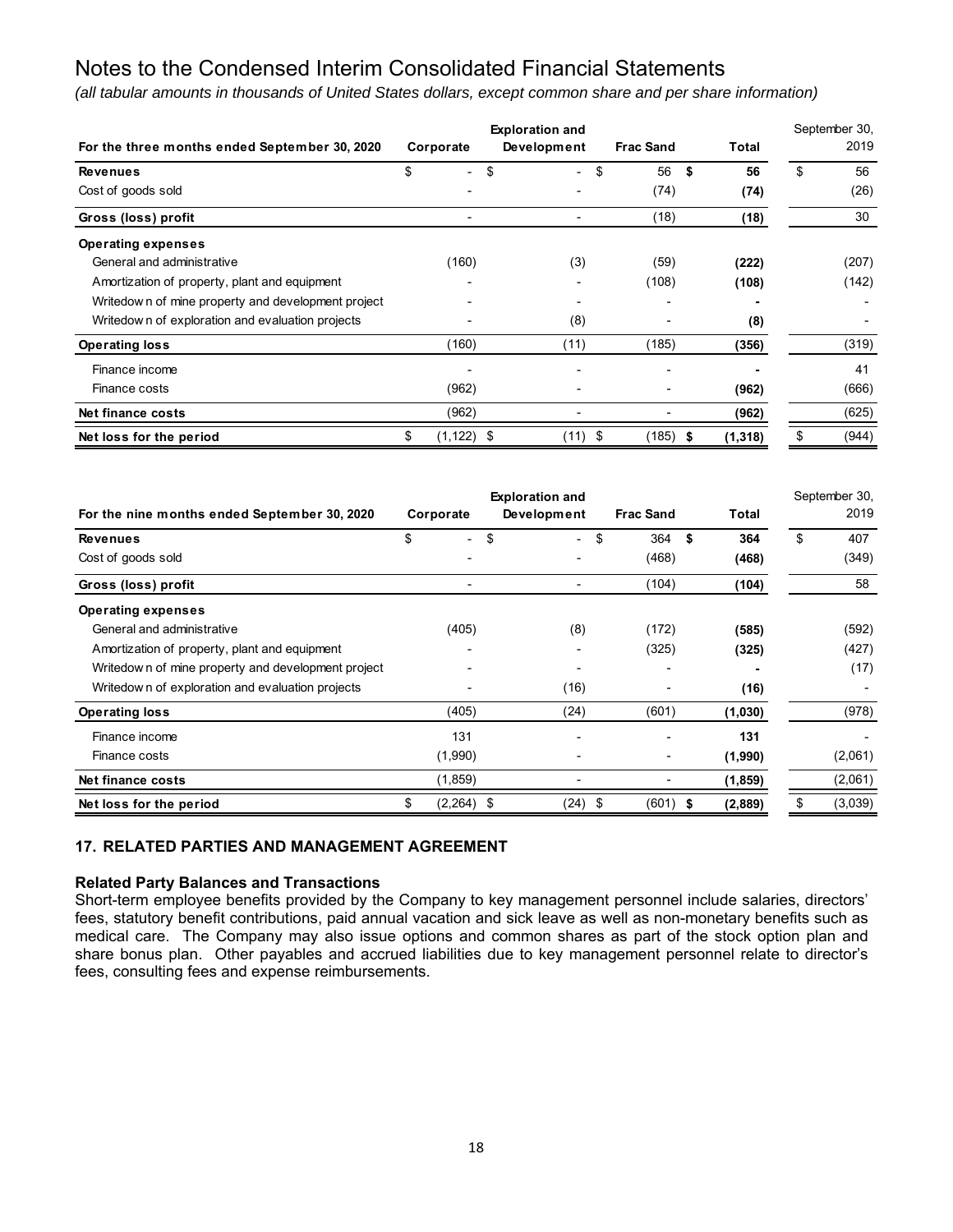*(all tabular amounts in thousands of United States dollars, except common share and per share information)*

Balances with related parties as at and for the periods ended are shown in the following table:

|                                                                        | September 30, | December 31, |
|------------------------------------------------------------------------|---------------|--------------|
|                                                                        | 2020          | 2019         |
| <b>Balances Outstanding</b>                                            |               |              |
| Debt due to key management personnel                                   | $383 \t{5}$   | 383          |
| Other payables and accrued liabilities due to key management personnel | 866           | 675          |
|                                                                        | 1.249         | 1,058        |

Key management personnel compensation is composed of:

|                              |               | Three months ended | Nine months ended |                                    |  |               |
|------------------------------|---------------|--------------------|-------------------|------------------------------------|--|---------------|
|                              | September 30. |                    |                   | September 30, <b>September 30,</b> |  | September 30, |
|                              | 2020          |                    | 2019              | 2020                               |  | 2019          |
| Short-term employee benefits |               | 115S               | 153               | 344                                |  | 429           |
|                              | 115           |                    | 153               | 344                                |  | 429           |

# **18. SUBSEQUENT EVENT**

### **Process initiated to improve capital structure**

The Company has engaged a third-party firm on an exclusive basis as its financial advisor to manage the Process on behalf of the Company to improve the capital structure of the Company. The firm will be paid a retainer fee of CAD\$50,000 and transaction fee. The firm and the Company will evaluate all potential opportunities and structures to improve the Company's capital structure and allow the Company to move forward to the benefit of all stakeholders. The Process is expected to be completed in the first quarter of 2021.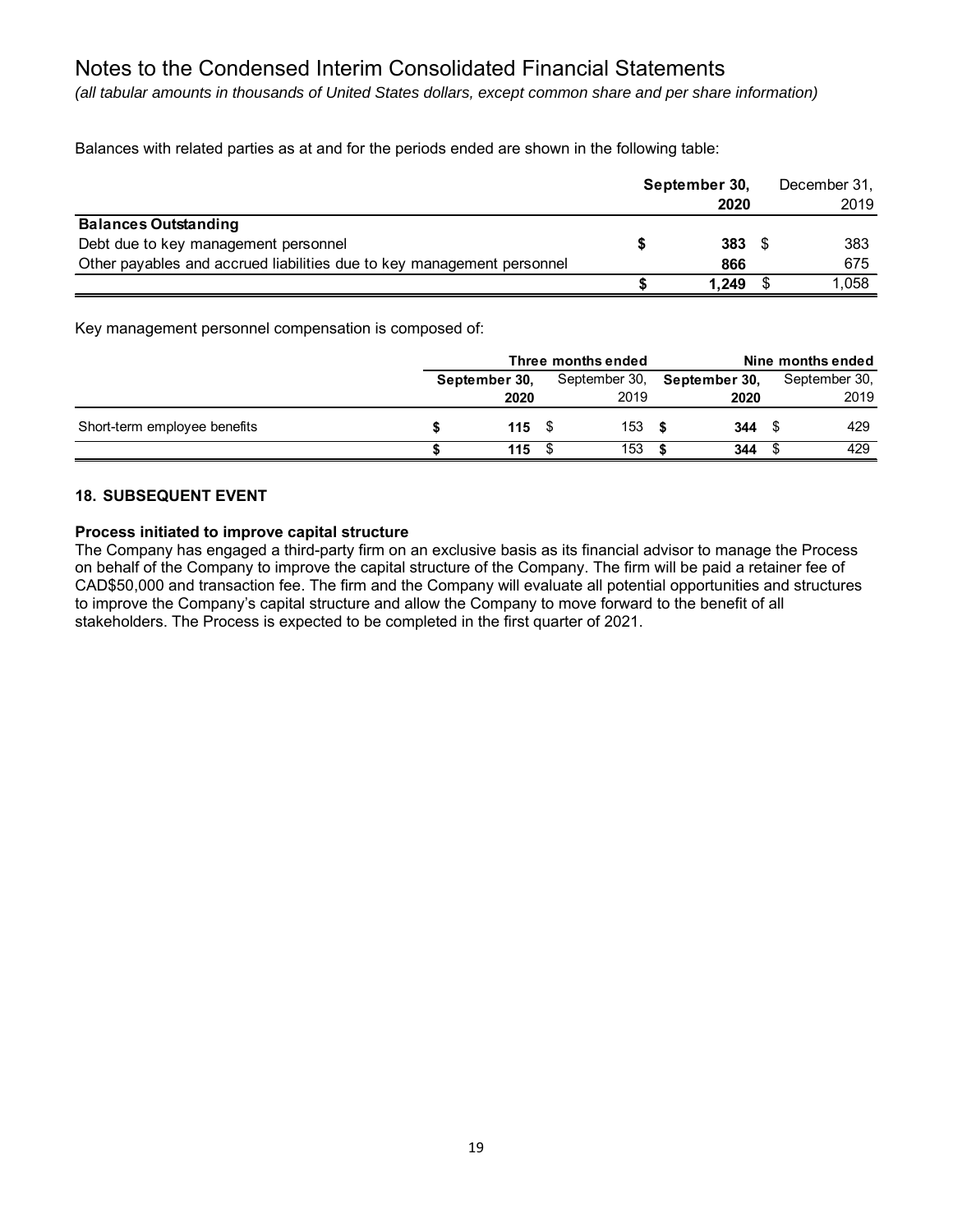

# **VICTORY NICKEL INC.**

# **MANAGEMENT'S DISCUSSION AND ANALYSIS FOR THE THREE AND NINE MONTHS ENDED SEPTEMBER 30, 2020**

**DATED NOVEMBER 26, 2020**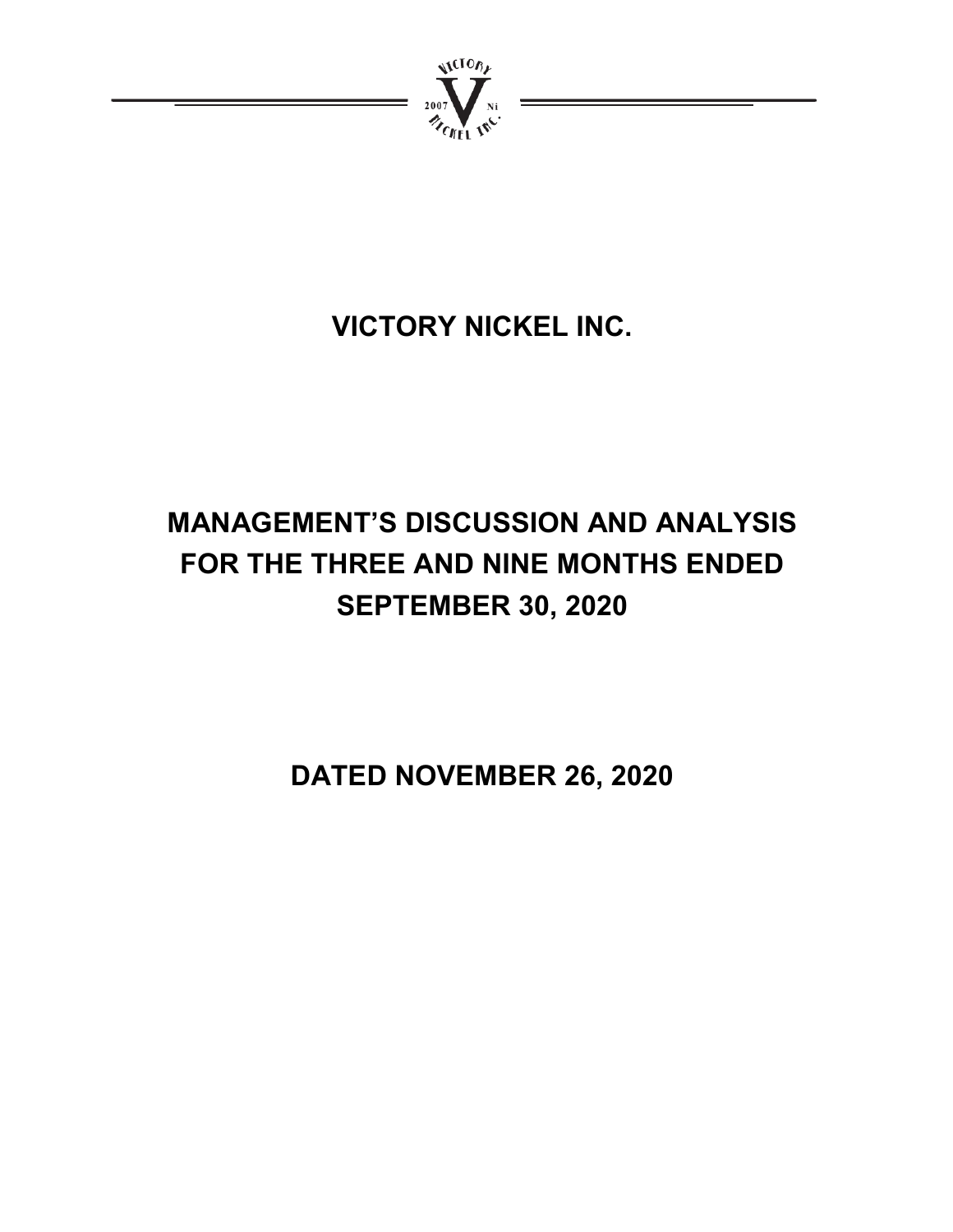# **VICTORY NICKEL INC. MANAGEMENT'S DISCUSSION AND ANALYSIS For The Three and Nine Months Ended September 30, 2020**

The following discussion of the results of operations, financial condition and cash flows of Victory Nickel Inc. ("Victory Nickel" or the "Company") prepared as of November 26, 2020 consolidates management's review of the factors that affected the Company's financial and operating performance for the three and nine months ended September 30, 2020, and factors reasonably expected to impact on future operations and results. This discussion is intended to supplement and complement the Company's unaudited condensed interim consolidated financial statements for the three and nine months ended September 30, 2020 (the "Condensed Interim Consolidated Financial Statements") and the notes thereto, which were prepared in accordance with International Financial Reporting Standards ("IFRS").

Certain information and discussion included in this management's discussion and analysis ("MD&A") constitutes forwardlooking information. Readers are encouraged to refer to the cautionary notes contained in the section Forward-Looking Statements at the end of this MD&A.

Readers are also encouraged to consult the audited consolidated financial statements for the years ended December 31, 2019 and 2018 (the "2019 Audited Financial Statements"). The Condensed Interim Consolidated Financial Statements and the 2019 Audited Financial Statements are available at www.sedar.com and at the Company's website www.victorynickel.ca. All amounts disclosed are in United States dollars ("US\$" or "US dollars") unless otherwise stated as Canadian dollars ("CAD\$") or Australian dollars ("AU\$"). All tabular amounts are in thousands of US dollars.

Common shares of the Company trade on the Canadian Securities Exchange ("CSE") under the symbol NI.

# **COMPANY OVERVIEW**

The Company was formed on February 1, 2007 as an exploration and development mineral resources company primarily engaged in the acquisition, exploration, evaluation and development of nickel projects and associated products in Canada. Victory Nickel owns 100% of four advanced sulphide nickel projects: the Minago, Lynn Lake (under option to Corazon Mining Ltd. ("Corazon"), an Australian public company (ASX: CZN)) and Mel projects in Manitoba, and the Lac Rocher project in Québec. The Minago project is the Company's most advanced nickel project. A feasibility study on the Minago Project ("Minago FS") was completed and the results were announced in December 2009. The Environmental Impact Study ("EIS") was filed in May 2010 and receipt of the Environmental Act Licence ("EAL") was announced in August 2011. Subsequent improvements to the project were announced in June 2010 and July 2011. In April 2014, the Company announced the filing of an amendment to the EAL to relocate the permitted Minago tailings facilities such that it will not interfere with potential nickel resources and should also reduce operating costs. Although this amendment would be preferable, it is not necessary for the Minago project to be developed. On completion of First Nations consultation by the government of Manitoba, it is expected that the government of Manitoba will issue the requested amendment to the existing EAL which remains valid.

The Company's decision to enter the frac sand business was initially based on the need to generate cash flow and the desire to highlight the value of frac sand, which can be sold into the oil & gas industry, as a co-product at its Minago nickel project in Manitoba. Based on the Minago FS, approximately 11 million tonnes of frac sand exist within the Minago pit footprint. The pit footprint represents only a small portion of the Minago property. The frac sand is a significant contributor to the economics of the Minago project.

During 2014, Victory Nickel became a producer and supplier of premium Wisconsin frac sand from its frac sand plant (the "7P Plant") located near Seven Persons, Alberta, approximately 18 kilometres southwest of Medicine Hat, Alberta. Highquality Northern White frac sand is sourced from Wisconsin, USA, through the Company's wholly-owned subsidiary Victory Silica Ltd. ("Victory Silica"). Northern White occurs predominantly in the US Midwest and generally exceeds American Petroleum Institute ("API") specifications for frac sand. For this reason, it is a highly-desirable and preferred frac sand. Frac sand is used as a proppant to enhance recovery from oil and gas wells. The 7P Plant comprises a wash plant with a nominal capacity of approximately 120,000 tons per annum ("tpa") and a fully-operational dry plant with a nominal capacity of 500,000 tpa. The Company established itself as a frac sand producer by acquiring concentrated sand in Wisconsin, USA, washing it prior to shipment to the 7P Plant for processing into four main categories of finished frac sand products.

Crucial to the success of its frac sand operations is the Company's ability to build a solid customer base within an economic distance of its production facilities or to acquire/build additional frac sand processing facilities to serve additional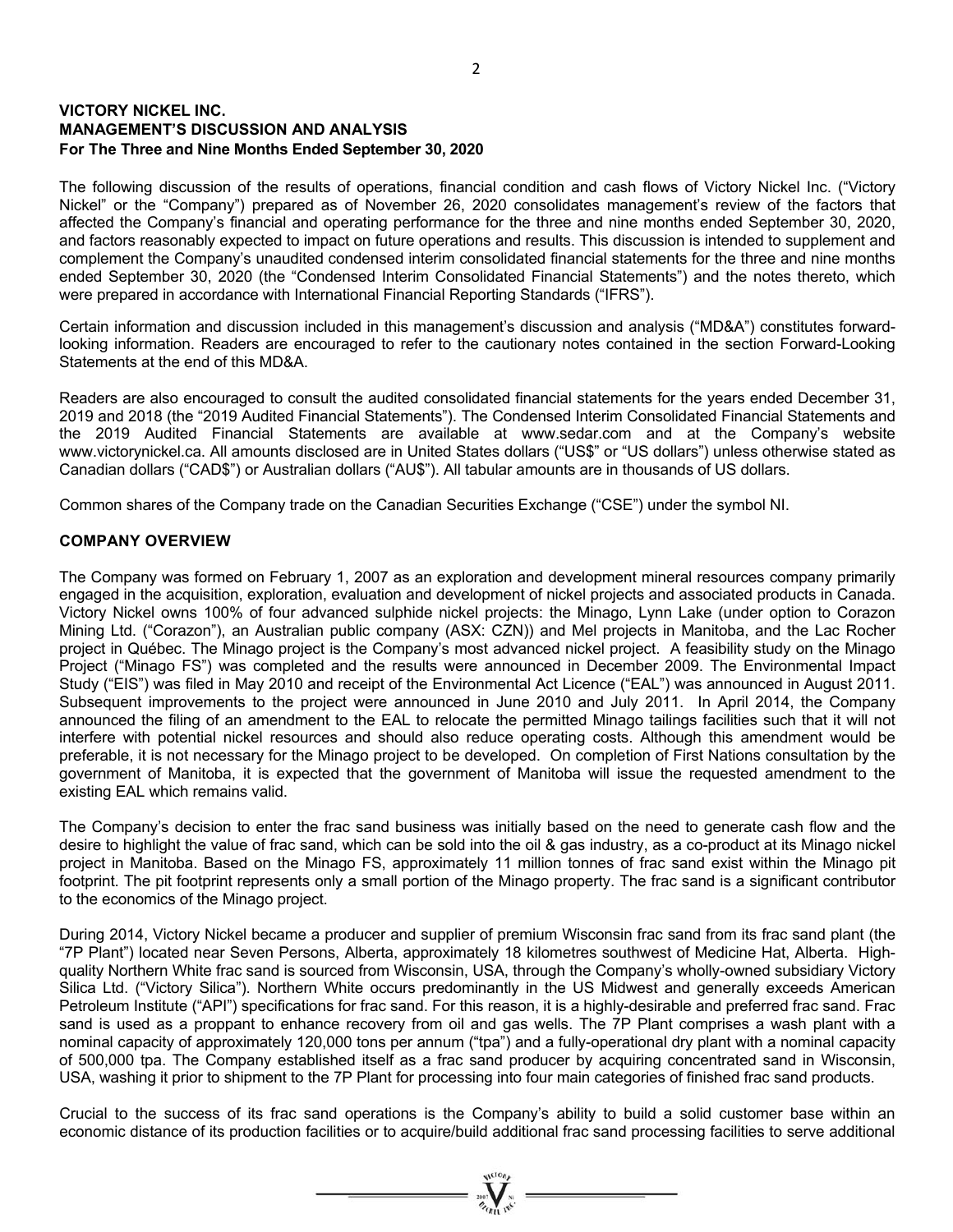markets. The Company was able to establish itself as a preferred supplier in the areas around Medicine Hat, Alberta through spot-market sales and short-term contracts. The Company's 7P Plant is located in close proximity to oil and gas producing plays in Alberta, BC, Saskatchewan and North Dakota, allowing customers to purchase sand FOB the 7P Plant and use their own trucks to deliver to the wellhead or, alternatively, to have the Company deliver frac sand directly to the wellhead. A small portion of finished sand is delivered by rail.

To ensure long-term supply of concentrated sand, the Company entered into an option to acquire a 100% interest in a frac sand land package totalling over 300 acres in Trempeleau County, Wisconsin, USA (the "Bear Coulee Property"). The option is valid for six months from receipt of permits with two equivalent extensions available under certain circumstances. Prior to production the Company will be required to pay \$40,000 per annum as an advance royalty on the initial 20,000 tons of sand production. Once the Bear Coulee Property is in production, the Company will be required to pay a royalty of \$2.00 per ton of frac sand sold from the property. In February 2015, the Company announced that a resource estimate of approximately 11 million tons of sand has been completed by Summit Envirosolutions Inc. on the Bear Coulee Property and was incorporated into a National Instrument 43-101 technical report.

The Company's board of directors approved the construction of a wash plant in Wisconsin or Minnesota and has considered building a second 1,000,000 tpa dry plant in or near Winnipeg, Manitoba. Market conditions necessitate the deferral of any such construction until more certainty returns to the oil and gas sector.

Due to the sudden drop in the price of oil during late 2014, drilling activity by oil and gas exploration and production ("E&P") companies decreased significantly and sustained relatively low oil and gas prices continued to negatively affect frac sand demand into 2019. The drop in sales required a temporary suspension in production at the 7P Plant in April 2015. The 7P Plant operates on an as-needed basis only (see Going Concern below). In March 2017, the Company announced that due to increasing market demand for frac sand, it had restarted the dry plant at its 7P Plant. In October 2017, the Company announced that it had completed the refurbishment of its frac sand wash plant at the 7P Plant, enhancing the ability to produce and sell frac sand.

In October 2018, the Company entered into an option agreement (the "Exploration and Option Agreement") "with Short Grass Ranches Ltd. (the "Owner") giving the Company the option to mine frac sand from one of the Owner's properties (the "Short Grass Property"). The strategy is in line with the Company's view to provide a full suite of import and domestic frac sand products to the northern oil and gas markets. Under the terms of the Exploration and Option Agreement, the Company had a 180-day period to evaluate the Short Grass Property and exercise its right to develop a commercial frac sand mine (the "Option"). On April 5, 2019, the Owner was notified of the exercise of the Option.

On February 6, 2020, Victory Silica executed an agreement (the "Non-Metallic Mineral Rights Agreement") with the Owner to develop a commercial frac sand mine. The initial term of the Non-Metallic Mineral Rights Agreement is for five years with the ability to extend for additional five-year terms and will pay the Owner a royalty for net frac sand sold from the Short Grass Property. The Non-Metallic Mineral Rights Agreement gives the Company the potential to produce in-basin domestic sand which has grown in popularity in North America as a means for the Company's customers and potential customers to reduce their overall frac cost. Any sand mined from the Short Grass Property would be trucked to the 7P Plant for processing and sale alongside existing inventory.

### **Going Concern**

The Condensed Interim Consolidated Financial Statements have been prepared using Generally Accepted Accounting Principles ("GAAP") applicable to a going concern, which contemplates the realization of assets and settlement of liabilities in the normal course of business as they come due. As at September 30, 2020, the Company had a working capital deficiency of \$23,383,000, calculated as current assets less current liabilities, a decrease from a working capital deficiency of \$20,643,000 as at December 31, 2019 mostly due to interest accrued on debt and the fact that the Secured Debt became a long term liability in January 2020 as described further below. At September 30, 2020, the current loans and borrowings and accrued interest of \$21,143,000 were the largest factor in the Company's working capital deficiency.

The Company's main assets are its nickel projects. Minago, the most advanced of its projects, is permitted and ready for development. However, development costs are estimated to be in excess of CAD\$500,000,000 and given the current price of nickel, it is unlikely that financing for this project will be available in the near future. If the Company is unable to finance and develop its nickel projects, the potential recovery via sale of these projects may be below the current carrying amounts. Given the defaults on loans discussed below, there is an increased risk that the Company's creditors could force the Company to liquidate its core assets under less than favourable terms.

 $\sum_{n=1}^{\infty} \sum_{n=1}^{\infty}$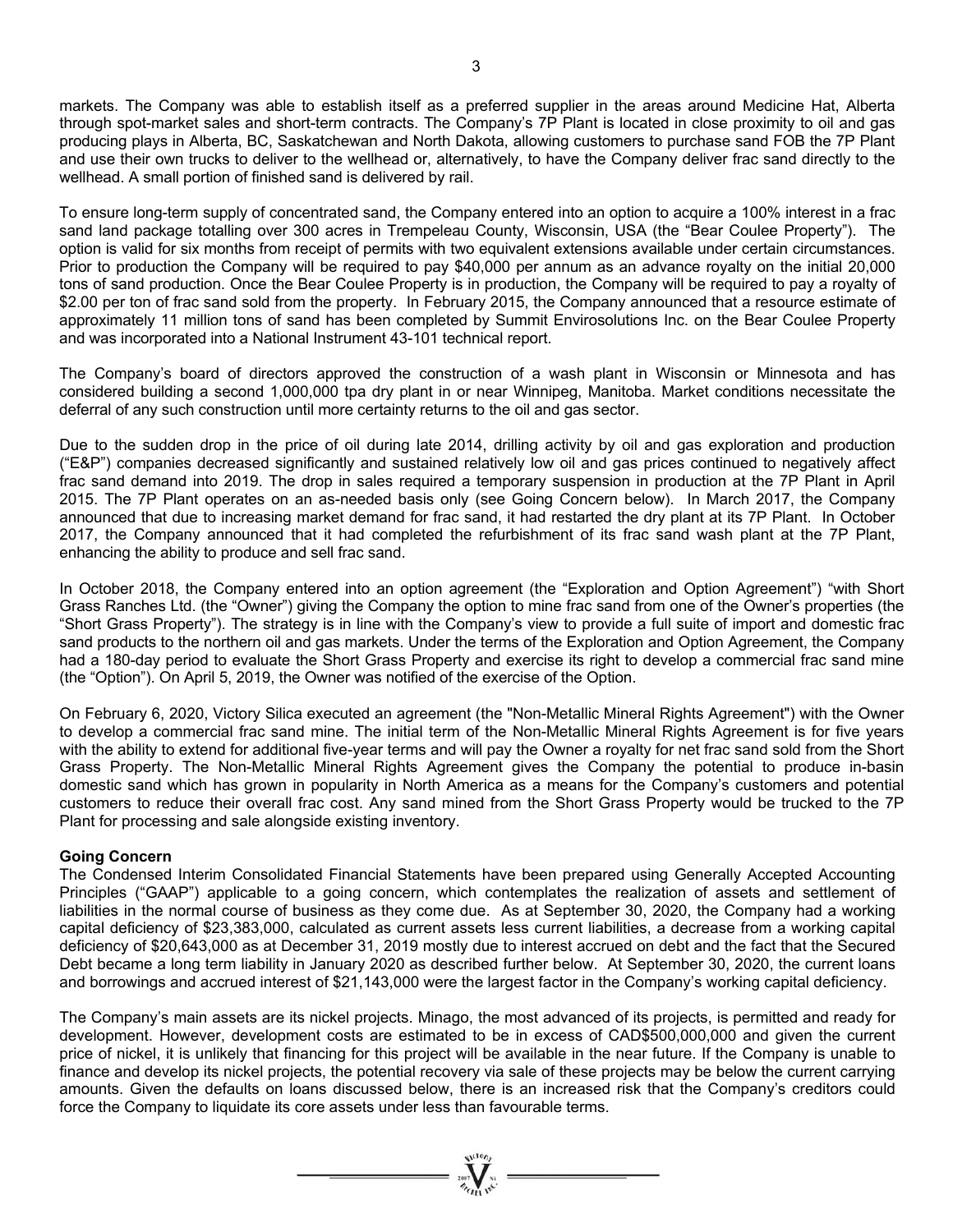As announced on October 30, 2020, the Company has engaged Red Cloud Securities Inc. ("Red Cloud") on an exclusive basis as its financial advisor to manage a process (the "Process") on behalf of the Company to improve the capital structure of the Company. Red Cloud and the Company will evaluate all potential opportunities and structures to improve the Company's capital structure and allow the Company to move forward to the benefit of all stakeholders.

In connection with the Process, the Company and its secured lender, City Hall Capital LLC (the "Secured Lender") have executed a forbearance agreement, effective October 30, 2020, related to the outstanding secured debt held by the Secured Lender in the aggregate amount of US\$11,364,685.58 (inclusive of accrued interest to and including October 30, 2020) under which the Secured Lender agrees to forbear from the exercise of its rights and remedies under the security in respect of the Indebtedness for a period of time during the course of the Process. During the forbearance period, the Secured Lender has agreed to fund the Company up to a maximum principal amount of US\$282,000.

The outcome of the Process, which is expected to be completed in the first quarter of 2021, is uncertain and could result in the Secured Lender taking any and all actions within its rights to claim amounts owed to it by the Company.

Due to market conditions beyond the Company's control the suspension of operations at the 7P Plant until the demand for frac sand improved was announced in April 2015. The 7P Plant was restarted in March 2017, and in October 2017 the Company announced that it had completed the refurbishment of its frac sand wash plant at the 7P Plant. The 7P Plant continues to serve customers, however sales remain well below the level required to generate positive cash flow.

The near-term outlook in the frac sand market remains unclear. The significant drop in oil prices subsequent to year-end adds further uncertainty for the demand and price of oil and gas as well as associated products including frac sand. The US dollar continues to negatively impact demand for high-quality Wisconsin frac sand in Canada due to the fact that the relative price for Canadian frac sand has dropped and service companies appear satisfied with using lower-quality domestic frac sand. The Company's existing inventory is Wisconsin frac sand, however the Company is planning to add Canadian sand to its inventory in order to be more competitive.

Cash flows from frac sand sales during 2019 and to date in 2020 were not sufficient to pay financing costs and the Company was not able to make most of its interest payments due.

During 2016, the Company restructured its debt (the "Debt Restructuring Agreement") with holders of promissory convertible notes and trade creditors, by issuing shares of the Company and unsecured promissory convertible notes ("Promissory Convertible Notes"). In 2017, the Company's secured debt ("Secured Debt") increased by the amount of unpaid interest to \$7,050,000 and the maturity date was extended to July 31, 2019. In 2018, the maturity date of the Secured Debt was further extended to January 31, 2020. On January 31, 2020, the Secured Debt increased by the amount of working capital advances and unpaid interest to \$10,009,000, and the maturity date was extended to July 31, 2021. The interest rate on the Secured Debt remained unchanged at 14.8% with interest payable in arrears.

Pursuant to the terms of the Secured Debt, the Company is prevented from making payments under outstanding unsecured debt until the Secured Debt is repaid. The Company has not been able to repay the Secured Debt. The Secured Lender of the Secured Debt has provided a forbearance agreement for the balance of the accrued interest and continues to make advances to cover non-discretionary costs. The Company's ability to make the required interest payments in 2020 is also in doubt and dependent upon frac sand sales and/or third-party funding or asset sales. The Company's Secured Lender continues to demonstrate its commitment to ensuring the protection of the Company's core assets by providing working capital advances and forbearance agreements with respect to the interest due under the Secured Debt. Should the support of the Secured Lender change, the going concern assumption would be in doubt.

During 2016, all of the Promissory Convertible Note holders participated in the Debt Restructuring Agreement, except for one holder of a \$3,000,000 promissory convertible note (the "Outstanding Note"). In March 2016, the Company announced that it had received notice that the holder of the Outstanding Note had filed a statement of claim concerning non-payment of principal and interest. The Company has reviewed the statement of claim with legal counsel to assess its impact on the Company and has concluded that there is no significant impact on the status of the Company's debt. The Outstanding Note matured in July 2016 and the Company has been unable to repay the amounts owing and interest payments due, which has resulted in the Company defaulting on the Outstanding Note.

The Company has not made interest payments due on any of its Promissory Convertible Notes, which has resulted in the Company defaulting on these notes.

 $\sum_{n=1}^{\infty} \sum_{n=1}^{\infty}$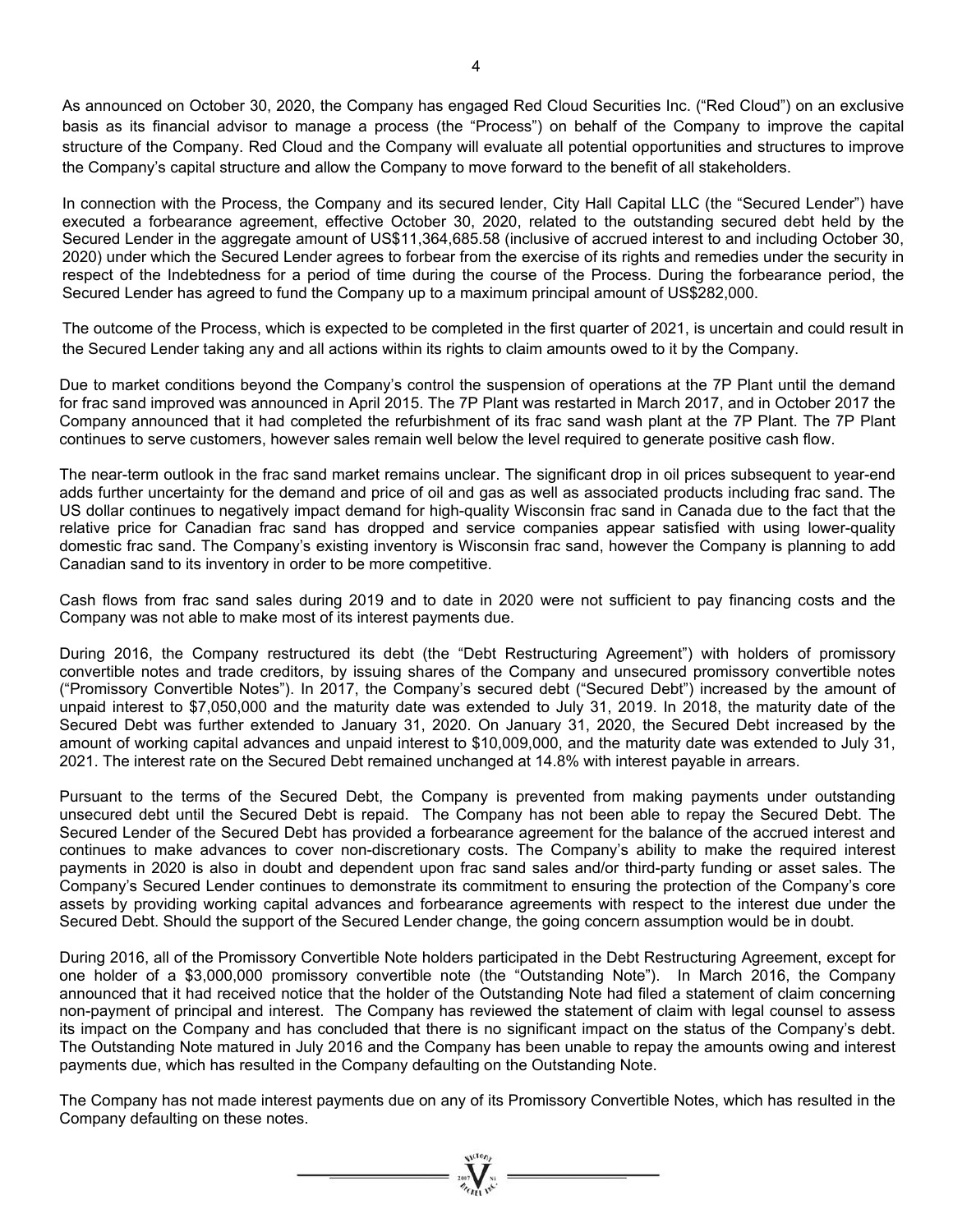On July 31, 2018, the Company obtained approval from certain holders of Promissory Convertible Notes amounting to CAD\$357,000 and \$1,396,000, to extend the maturity date to January 31, 2020, from July 31, 2018, upon the issuance of an aggregate total of 532,899 common shares of the Company. The balance of the promissory notes remained in default as the Company was unable to repay the Promissory Convertible Notes when they became due.

In addition to the liquidity and solvency uncertainties described above, the ability to resume full operations at the 7P Plant will require additional financing. As noted, the Company's Secured Lender has been supportive to date, however there are no assurances that this will continue, that the Company will be able to find alternative financing or that sand sales will achieve the level sufficient to generate cash flows to repay its outstanding obligations.

Per guidelines from the province of Alberta, the 7P Plant is considered an essential service and is therefore able to continue operations; the Company intends to continue to operate the 7P Plant for the foreseeable future. Throughout the evolution of the COVID-19 pandemic, the Company's head office personnel in Toronto have been working remotely and all staff in Ontario and Alberta has complied with applicable provincial and federal regulations and guidelines. The Company will continue to monitor the COVID-19 situation and adapt as necessary.

Management continues to advance its program to supplement existing sand inventory with domestic "in-basin" sand supply. Given the current situation as it relates to COVID-19, the timeline to development and sand production from the Short Grass Property, defined below, remains to be determined.

The Company has cut non-essential costs in an effort to reduce operating losses and has deferred payments wherever possible. During 2019, the Company, with the agreement of its Secured Lender, sold non-core assets to provide operating funds and liquidated the remainder of its marketable securities, eliminating this source of funds for operations. However, without an injection of capital and/or until the demand and pricing for frac sand returns, the Company will not be able to meet its outstanding obligations or any new obligations as they become due. The defaults on the Company's existing obligations add to the challenge of obtaining additional capital.

There can be no assurance that the Company will be able to restructure its debt further and/or recapitalize, and there is no certainty as to what further steps, if any, the secured and unsecured lenders may take. To date, management and the board of directors have reduced and/or deferred salaries and director fees until business recovers, but there is no certainty that this will continue. Management salary reductions and/or deferrals put the Company at risk of being unable to retain key personnel.

In addition to the above liquidity issues, the Company is subject to the risks and challenges experienced by other companies at a comparable stage. These risks include, but are not limited to, continuing losses, dependence on key individuals and the ability to secure adequate financing or to complete corporate transactions to meet the minimum capital required to successfully fund its projects and operating expenses.

None of the Company's mining projects have commenced commercial production and, accordingly, the Company is dependent upon debt or equity financings, the optioning and/or sale of resource or resource-related assets or interests, exploration results which have the potential for the discovery of economically-recoverable reserves and resources, and/or the ability to generate sufficient cash flow from its other operating activities for its funding. Development of the Company's current nickel mining projects to the production stage will require significant financing. Given the current economic climate, including the low nickel price, and the Company's existing liquidity challenges, the ability to raise sufficient funds will be difficult.

Should the Company not be able to overcome the risks described in this section, the carrying value of the Company's assets would be subject to material adjustment and, in addition, other adjustments may be necessary to the Condensed Interim Consolidated Financial Statements should such adverse events impair the Company's ability to continue as a going concern as contemplated under GAAP. There is no certainty that the Company will be able to generate sufficient cash to fund its activities including debt servicing, project expenditures and corporate costs. These conditions indicate the existence of a material uncertainty that may cast significant doubt about the Company's ability to continue as a going concern. Failure to continue as a going concern would require that the Company's assets and liabilities be restated on a liquidation basis, which would differ significantly from the going concern basis.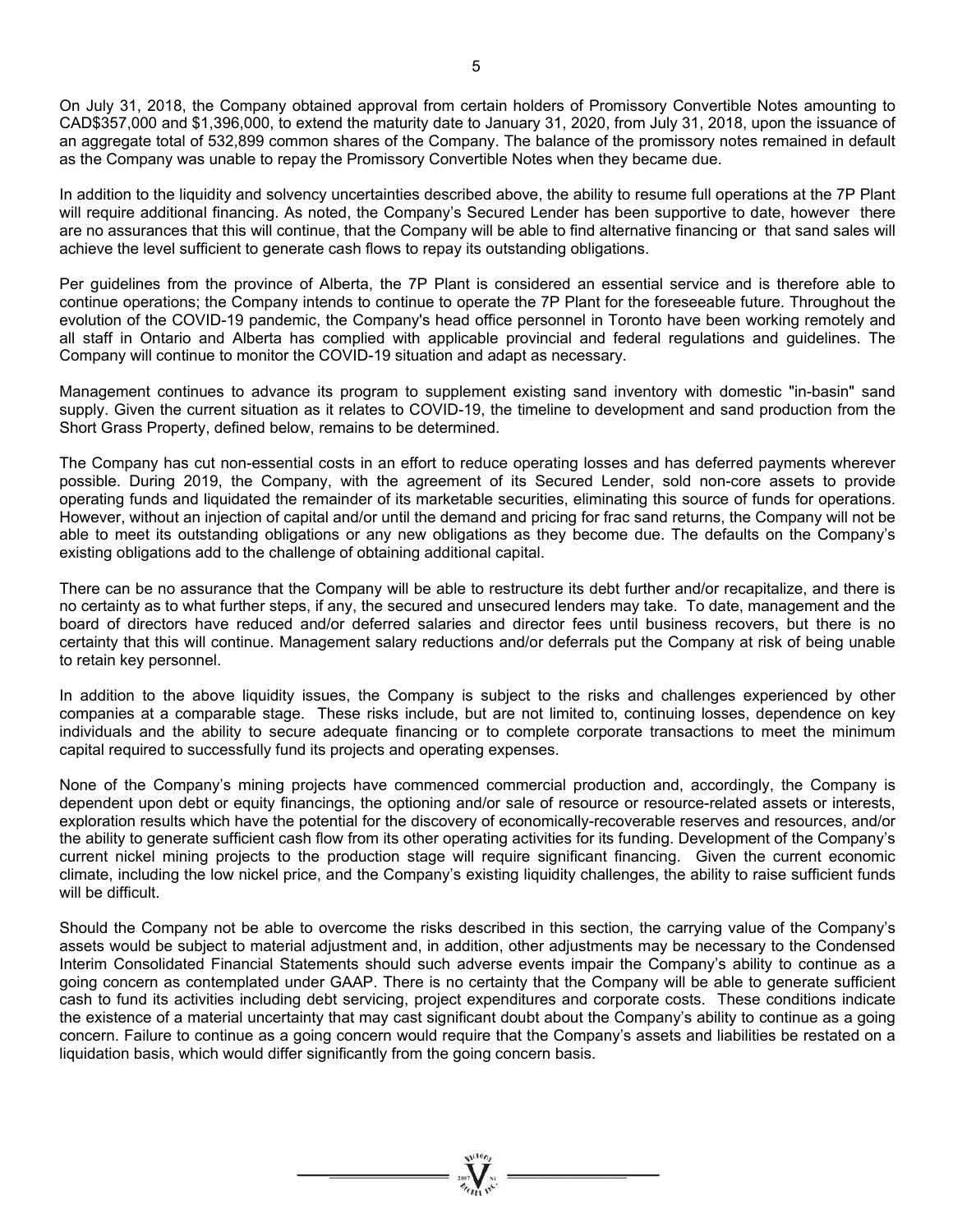### **OUTLOOK**

2020 has been uniquely challenging in many ways. Driven by COVID-19 and the global pandemic business paradigms have been swiftly and dramatically altered, leading companies of all sizes in all industries to reconfigure their businesses and strategies in order to survive and compete in a changed and changing environment. One thing that has not changed, however, is the quality of Victory Nickel's sulphide nickel assets in Manitoba and Quebec.

As announced in the news release of October 30, the Company has engaged a third-party as its financial advisor to manage a Process on behalf of the Company to improve the capital structure and allow the Company to move forward to the benefit of all stakeholders. In connection with the Process the Company's secured lender has issued to the Company and its subsidiaries customary demand letters and notices of intention to enforce security under subsection 244(1) of the Bankruptcy and Insolvency Act and the Lender and the Company have executed a forbearance agreement under which the Lender agrees to fund the Company during the Process. The Process is ongoing and is expected to be complete in the first quarter of 2021. The Company will continue to provide updates on developments as appropriate.

The 7P Plant continues to generate revenue from ongoing sand sales, albeit not in sufficient volume to fully fund Victory Nickel's operations. Management continues to look for new opportunities and markets into which the 7P Plant can sell its products. During the course of the Process the Lender has agreed to fund the Company

With regard to the Company's sulphide nickel assets, all of the projects remain in good standing. As previously announced, a small drill program took place at Minago early in the year, however reporting of results continues to be delayed due to restrictions arising from COVID-19.

The declaration of COVIS-19 as a global pandemic during the first quarter sent shockwaves through all sectors, negatively impacting commodity prices. However, since the end of the first quarter, the nickel price has increased by 43% on the London Metal Exchange. Standard & Poor's ("S&P") predicts a recovery in nickel demand of about 9% this year.

Much has been made of the electric vehicle ("EV") revolution and its impact on "energy metals" including Class 1 sulphide nickel, the type of nickel that is found at all of Victory Nickel's properties. The EV market is not immune to the forces impacting every segment of global life in 2020. For example, S&P foresees a weakness in battery-sector nickel demand this year. Significantly though, analysts like Roskill believe the momentum generated in EVs during 2019 will return, and they remain positive on the longer-term prospects for EVs, including the battery technology needed to power them and the sulphide nickel necessary to produce those batteries. Roskill forecasts the demand for nickel in batteries to be "explosive" over the coming decade, stating that "battery applications may have the potential to be the next largest application of nickel after stainless steel by 2029." As such, they expect nickel demand for use in batteries to grow from around 3-4% currently to 15-20% by 2029. This will drive new production of nickel sulphate, a crucial raw material in the Li-ion batteries used to electrify EVs, in significant volumes from primary nickel feedstock like Victory Nickel's Class 1 nickel resources.

2020 has been a year of significant change, but it is important to remember that the Company's sulphide nickel resources at Minago, Mel, Lac Rocher and Lynn Lake are rare, well located and combine to give your company one of Canada's most significant in-situ sulphide nickel inventories. We thank our shareholders, lenders and suppliers for their continued patience and support. Victory Nickel will continue to evaluate the impact of COVID-19 on its business and will promptly disclose any material impact on its operations.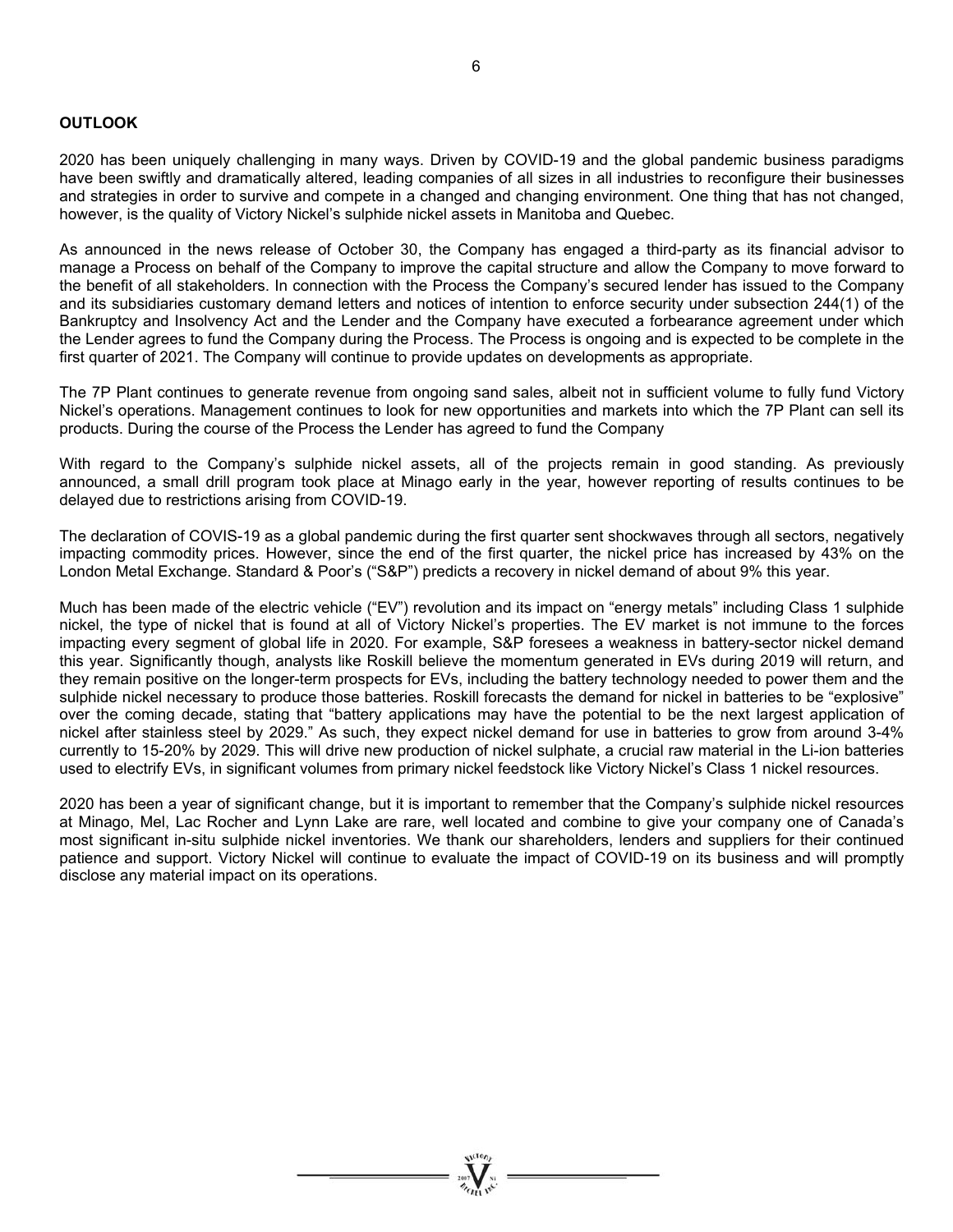### **RESULTS OF OPERATIONS**

| For the three months ended September 30, 2020       | Corporate           | <b>Exploration and</b><br>Development | <b>Frac Sand</b> | <b>Total</b>    | September 30,<br>2019 |
|-----------------------------------------------------|---------------------|---------------------------------------|------------------|-----------------|-----------------------|
| <b>Revenues</b>                                     | \$                  | \$<br>$\sim$                          | \$<br>56         | - \$<br>56      | \$<br>56              |
| Cost of goods sold                                  |                     |                                       | (74)             | (74)            | (26)                  |
| Gross (loss) profit                                 |                     |                                       | (18)             | (18)            | 30                    |
| <b>Operating expenses</b>                           |                     |                                       |                  |                 |                       |
| General and administrative                          | (160)               | (3)                                   | (59)             | (222)           | (207)                 |
| Amortization of property, plant and equipment       |                     |                                       | (108)            | (108)           | (142)                 |
| Writedow n of mine property and development project |                     |                                       |                  |                 |                       |
| Writedow n of exploration and evaluation projects   |                     | (8)                                   |                  | (8)             |                       |
| <b>Operating loss</b>                               | (160)               | (11)                                  | (185)            | (356)           | (319)                 |
| Finance income                                      |                     |                                       | ۰                |                 | 41                    |
| Finance costs                                       | (962)               |                                       |                  | (962)           | (666)                 |
| Net finance costs                                   | (962)               |                                       |                  | (962)           | (625)                 |
| Net loss for the period                             | $(1, 122)$ \$<br>S. | (11) \$                               | (185)            | (1,318)<br>- 56 | (944)                 |

|                                                    |    | <b>Exploration and</b>   |    |                          |    |                  |      |              | September 30, |         |
|----------------------------------------------------|----|--------------------------|----|--------------------------|----|------------------|------|--------------|---------------|---------|
| For the nine months ended September 30, 2020       |    | Corporate                |    | Development              |    | <b>Frac Sand</b> |      | <b>Total</b> |               | 2019    |
| <b>Revenues</b>                                    | \$ | $\overline{\phantom{0}}$ | \$ | $\overline{\phantom{0}}$ | \$ | 364              | \$   | 364          | \$            | 407     |
| Cost of goods sold                                 |    |                          |    |                          |    | (468)            |      | (468)        |               | (349)   |
| Gross (loss) profit                                |    |                          |    |                          |    | (104)            |      | (104)        |               | 58      |
| <b>Operating expenses</b>                          |    |                          |    |                          |    |                  |      |              |               |         |
| General and administrative                         |    | (405)                    |    | (8)                      |    | (172)            |      | (585)        |               | (592)   |
| Amortization of property, plant and equipment      |    |                          |    |                          |    | (325)            |      | (325)        |               | (427)   |
| Writedown of mine property and development project |    |                          |    |                          |    |                  |      |              |               | (17)    |
| Writedow n of exploration and evaluation projects  |    |                          |    | (16)                     |    |                  |      | (16)         |               |         |
| <b>Operating loss</b>                              |    | (405)                    |    | (24)                     |    | (601)            |      | (1,030)      |               | (978)   |
| Finance income                                     |    | 131                      |    |                          |    |                  |      | 131          |               |         |
| Finance costs                                      |    | (1,990)                  |    |                          |    | -                |      | (1,990)      |               | (2,061) |
| Net finance costs                                  |    | (1, 859)                 |    |                          |    |                  |      | (1,859)      |               | (2,061) |
| Net loss for the period                            | \$ | $(2,264)$ \$             |    | (24)                     | \$ | (601)            | - \$ | (2,889)      | \$            | (3,039) |

### **Overall**

For the three and nine months ended September 30, 2020, the Company had a net loss of \$1,318,000 and \$2,889,000, or a loss of \$0.01 and \$0.03 per share (September 30, 2019 - \$944,000 and \$3,039,000, or a loss of \$0.01 and \$0.03 per share), respectively. The following narrative discusses the relevant operations of the Frac Sand and Exploration and Development segments first, and then addresses the corporate segment.

### **Frac Sand Segment**

Due to the decline in the price of oil beginning in 2014, demand for frac sand in the Company's target markets was under pressure throughout 2019 and into 2020. The Company holds inventory of 13,000 tons as at September 30, 2020 (December 31, 2019 – 17,000 tons) at various stages of the process and made sales of 598 and 4,440 tons of various grades of frac sand during the three and nine months ended September 30, 2020 (September 30, 2019 – 650 tons and 4,791 tons) by drawing down inventories and/or brokering sand, generating a gross loss of \$104,000 and \$18,000 (September 30, 2019 – gross profit of \$58,000 and \$30,000), respectively.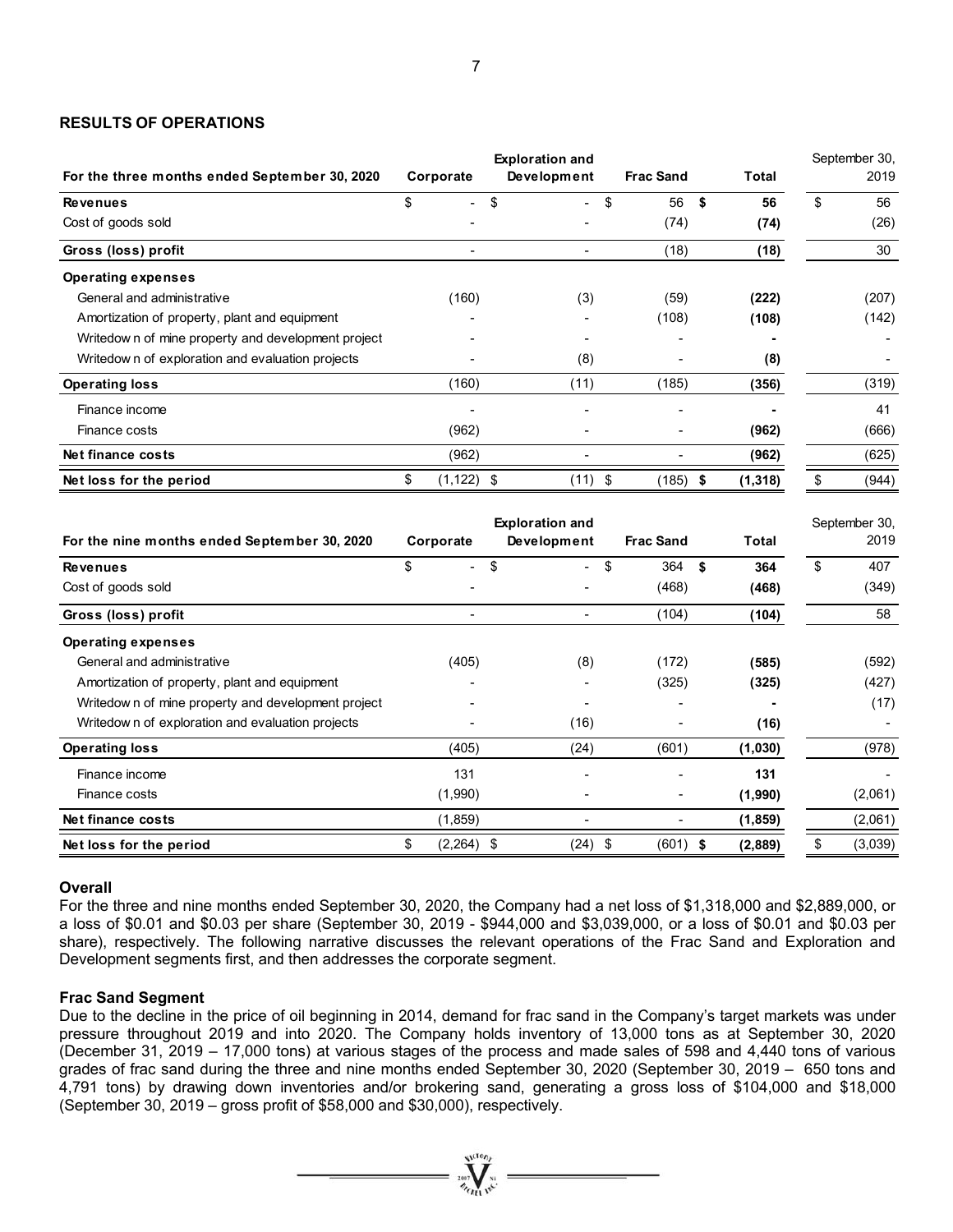#### *Revenues*

The Company recognized revenue on frac sand sales during the three and nine months ended September 30, 2020 aggregating \$56,000 and \$364,000, or \$93.65 and \$81.98 per ton, on frac sand sales (September 30, 2019 - \$56,000 and \$407,000, or \$86.15 and \$84.95 per ton), respectively. Revenue includes freight for sales delivered to certain customers at certain times. While sales and pricing periodically show signs of improvement, the market has not improved sufficiently in the Company's target areas where it can generate positive cash flow sufficient to service debt.

#### *Cost of goods sold*

The cost of goods sold includes the cost of concentrated sand purchased in Wisconsin, the cost of delivery to the 7P Plant including handling and trans-loading costs and the operating cost to dry and screen the concentrated sand into four main dry products. Cost of goods sold may also include sand purchased from third parties. These costs are capitalized as a component of inventory on a normalized basis and are charged to cost of goods sold when title to the product passes to the customer. Cost of goods sold may also include any write-down or recovery of impairment of inventory values to the lower of cost or net realizable value.

The cost of goods sold was \$74,000 and \$468,000 during the three and nine months ended September 30, 2020 (September 30, 2019 - \$26,000 and \$349,000), respectively. The 7P Plant continues to operate on an as-needed basis, resulting in higher operating costs per ton of product produced than what is expected on a continuous operating basis. The Company has reduced manpower to a level sufficient to start production as demand returns on a consistent basis.

Costs per ton are per dry ton, unless otherwise stated.

#### *Gross profit (loss)*

The 7P Plant generated a gross loss during the three and nine months ended September 30, 2020 and a gross profit during the three and nine months ended September 30, 2019. The 7P Plant continues to operate on an as-needed basis, resulting in higher operating costs per ton of product produced than what is expected on a continuous operating basis, while finished goods inventory is written-down when impaired to the lower of cost of net realizable value.

#### *General and administrative and other costs*

General and administrative costs for the frac sand segment amounted to \$59,000 and \$172,000 for the three and nine months ended September 30, 2020 (September 30, 2019 - \$69,000 and \$210,000), respectively. These costs include Victory Silica salaries, administration, marketing and logistics management. The Company reduced manpower and overhead as noted above.

Amortization of property, plant and equipment of \$108,000 and \$325,000 was recorded for the three and nine months ended September 30, 2020 (September 30, 2019 - \$142,000 and \$427,000), respectively, for items in use at the 7P Plant.

#### *Net loss*

All of the above items combined to produce a net loss for the frac sand segment of \$185,000 and \$601,000 for the three and nine months ended September 30, 2020 (September 30, 2019 – \$181,000 and \$579,000), respectively.

### **Exploration and Development Segment**

For the three and nine months ended September 30, 2020, the Company recorded an impairment of \$8,000 and \$16,000 on its exploration and evaluation projects (September 30, 2019 - \$nil and \$17,000), respectively.

### **Corporate Segment**

The corporate component of net loss for the three and nine months ended September 30, 2020 was \$1,122,000 and \$2,264,000 (September 30, 2019 – \$763,000 and \$2,443,000), including operating expenses of \$160,000 and \$405,000 (September 30, 2019 - \$138,000 and \$382,000) and net finance costs of \$962,000 and \$1,859,000 (September 30, 2019 – \$625,000 and \$1,859,000), respectively.

Operating expenses were mainly related to general and administrative expenses. These costs include statutory costs incurred as a public company, general investor relations expenses, consulting, travel, health benefits, salaries and director costs.

### *Net finance income (costs)*

The Company considers financing activities to be part of the Corporate segment.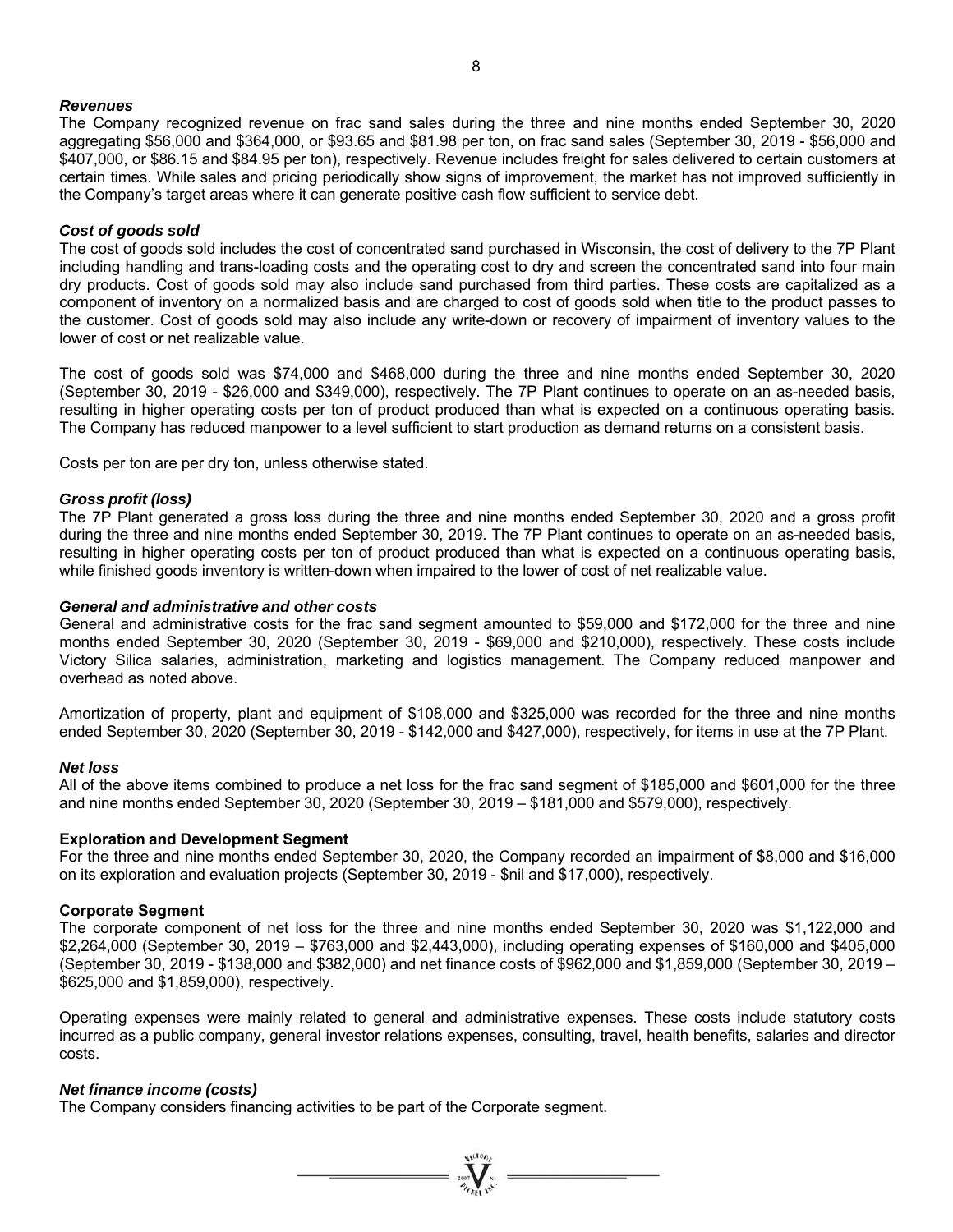Finance costs were \$962,000 and \$1,990,000 for the three and nine months ended September 30, 2020 (September 30, 2019 - \$666,000 and \$2,061,000), representing the Company's most significant expense. Cash and accrued interest expense were \$810,000 and \$1,943,000 for the three and nine months ended September 30, 2020 (September 30, 2019 - \$543,000 and \$1,556,000), respectively. The increase in interest expense during 2020 compared with 2019 is mainly related to the compounding of interest outstanding on various unsecured debts and interest accrued on the principal balance of the Secured Debt that was increased on January 31, 2020.

The Company has several tranches of Promissory Convertible Notes issued. There are several elements of finance costs associated with these notes: accrued and cash-settled interest expense, non-cash amortization of loan fees, non-cash amortization of the embedded derivatives related to the value of the convertibility feature, the change in the fair value of the embedded derivatives, and the non-cash amortization of the present value discount on the Promissory Convertible Notes. All amortizable elements are calculated using the effective interest rate method. During the three and nine months ended September 30, 2020, the amortization of the embedded derivatives on the Promissory Convertible Notes amounted to \$nil and \$47,000 (September 30, 2019 - \$119,000 and \$325,000), respectively.

The embedded derivatives are calculated using the Black-Scholes option-pricing methodology and are a function of share price, the conversion price, risk-free interest rate, length of time to expiry and share price volatility as well as the US dollar exchange rate for loans denominated in US dollars, but convertible using a Canadian dollar price. All other things being equal, one would expect the value of the option to decline as time approaches the expiry date. However, because of the volatility of exchange rates and the Company's share price, this may not always be the case.

Finance income during the three and nine months ended September 30, 2020 was \$nil and \$131,000 (September 30, 2019 - \$41 and \$nil), respectively, which relates to a net foreign exchange gain due to the change in the foreign exchange rate between US and Canadian dollars.

#### *Income tax expense (recovery)*

The Company does not allocate income taxes between segments. The Company has significant deferred tax assets that do not meet the criteria for recognition and as a result, did not record a tax recovery. Certain components of finance income and finance costs are not taxable, and their volatility has an apparent effect on the effective income tax rate.

#### *Other comprehensive income*

The foreign exchange gain in OCI during the three and nine months ended September 30, 2019 of \$15,000 and \$48,000, respectively, was due to the translation of the Company's subsidiaries' functional currency of CAD\$ to the Company's functional currency of US\$.

### *Deferred tax asset*

Deferred income tax assets and liabilities are recognized for temporary differences between the carrying value of the balance sheet items and their corresponding tax values, as well as for the benefit of losses available to be carried forward to future years for tax purposes that are considered probable to be realized. The deferred tax amount reflects a rate of 27% (September 30, 2019 – 27%).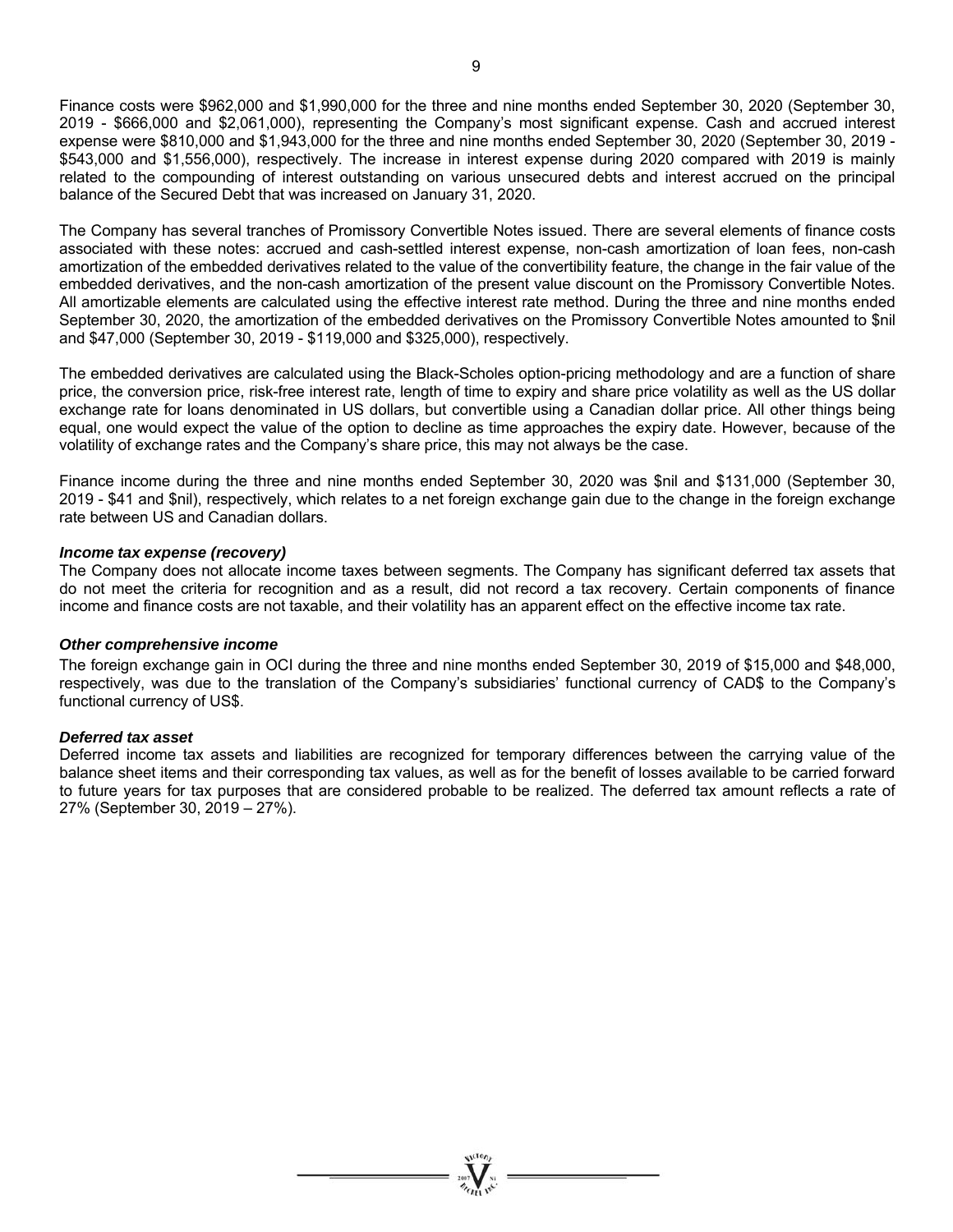### **SUMMARY OF QUARTERLY RESULTS**

Selected financial information for each of the last eight quarters is as follows:

(in thousands of United States dollars)

| <b>Fiscal year 2020/2019</b>       | 3rd Quarter<br>2 <sup>nd</sup> Quarter |                         |                         | <b>1st Quarter</b> | 4 <sup>th</sup> Quarter |        |                         |           |
|------------------------------------|----------------------------------------|-------------------------|-------------------------|--------------------|-------------------------|--------|-------------------------|-----------|
| Sales                              |                                        | 56                      |                         | 51                 | \$                      | 257    | \$                      | 54        |
| Gross loss                         |                                        | (18)                    | \$                      | (58)               | \$                      | (28)   | \$                      | (343)     |
| General and administrative         |                                        | (222)                   | \$                      | (208)              | \$                      | (155)  | \$                      | (224)     |
| Net finance costs                  |                                        | (962)                   | \$                      | (535)              | \$                      | (362)  | \$                      | (785)     |
| Net loss                           | \$                                     | (1, 318)                | \$                      | (913)              | \$                      | (658)  | \$                      | (1, 545)  |
| Total comprehensive loss           |                                        | (1,318)                 | \$                      | (913)              | \$                      | (658)  | \$                      | (1, 555)  |
| Loss per share - basic and diluted | \$                                     | (0.01)                  | \$                      | (0.01)             | \$                      | (0.01) | \$                      | (0.02)    |
| <b>Fiscal year 2019/2018</b>       |                                        | 3 <sup>rd</sup> Quarter | 2 <sup>nd</sup> Quarter |                    | 1 <sup>st</sup> Quarter |        | 4 <sup>th</sup> Quarter |           |
| Sales                              |                                        | 56                      | \$                      | 190                | \$                      | 161    | \$                      | 35        |
| Gross profit (loss)                |                                        | 30                      |                         | 34                 | \$                      | (6)    | \$                      | (371)     |
| General and administrative         |                                        | (207)                   | \$                      | (243)              | \$                      | (142)  | \$                      | (220)     |
| Net finance costs                  |                                        | (625)                   | \$                      | (744)              | \$                      | (692)  | \$                      | (168)     |
|                                    |                                        |                         |                         |                    |                         |        |                         |           |
| Net loss                           |                                        | (944)                   | \$                      | (1, 112)           | \$                      | (983)  | \$                      | (28, 239) |
| Total comprehensive loss           |                                        | (929)                   | \$                      | (1, 139)           | \$                      | (923)  | \$                      | (28, 288) |

The gross profit or loss includes cost of goods sold, which contain operating costs for a full period despite production being at less-than-full capacity. During the last quarter of 2019, the Company recorded impairment on inventory to net realizable value. During the last quarter of 2018, the Company recorded a significant impairment in its exploration and evaluation ("E&E") projects and its Minago project. Impairment on inventory to net realizable value was also recorded during the same period.

Net finance income and costs have fluctuated period-over-period during 2018 and 2019, due to the gain in restructuring of debt, change in the fair value of the embedded derivatives, change in the fair value of the Participating Interest (defined below), and amortization of embedded derivatives and loan fees on the Promissory Convertible Notes.

#### **LIQUIDITY AND CAPITAL RESOURCES**

As at September 30, 2020, the Company had a working capital deficiency of \$23,383,000, compared with a working capital deficiency of \$20,643,000 as at December 31, 2019. The decrease in the working capital deficiency resulted mainly from the movement of debt from short-term to long-term.

#### **Participating Interest**

Pursuant to a participating interest loan (the "Participating Interest") with Nuinsco Resources Limited (or the "Lender"), the Lender converted its outstanding balance into a limited participating interest (the "Conversion"), whereby the Lender is entitled to receive a share of cash flows earned from the sale of frac sand from the 7P Plant. The Conversion constituted payment of the loan in full. This obligation will be settled through a 52.16% participation in net operating cash flows from the frac sand business after recoupment of capital costs for phase one and pre-operating expenses. The participation is capped at CAD\$7,667,124 provided the Company proceeds with phase two (see FRAC SAND SEGMENT below for a description of phases one, two and three), otherwise the cap is approximately CAD\$10,222,831. Distributions under the Participating Interest terms are calculated based on operating cash flow after recovery of capital and pre-operating costs and take into account working capital. Until there is an improvement in the frac sand market from the uncertainty seen in recent years and given the operating losses incurred since 2014, it is not likely that any payments will be made on the participating interest. As a result, at September 30, 2020, the carrying value of the Participating Interest was \$1,000, compared with \$1,000 at December 31, 2019. Any change in value is recorded through Finance Income or Cost in the statement of operations. The Company will continue to reassess the carrying value of the Participating Interest as circumstances warrant.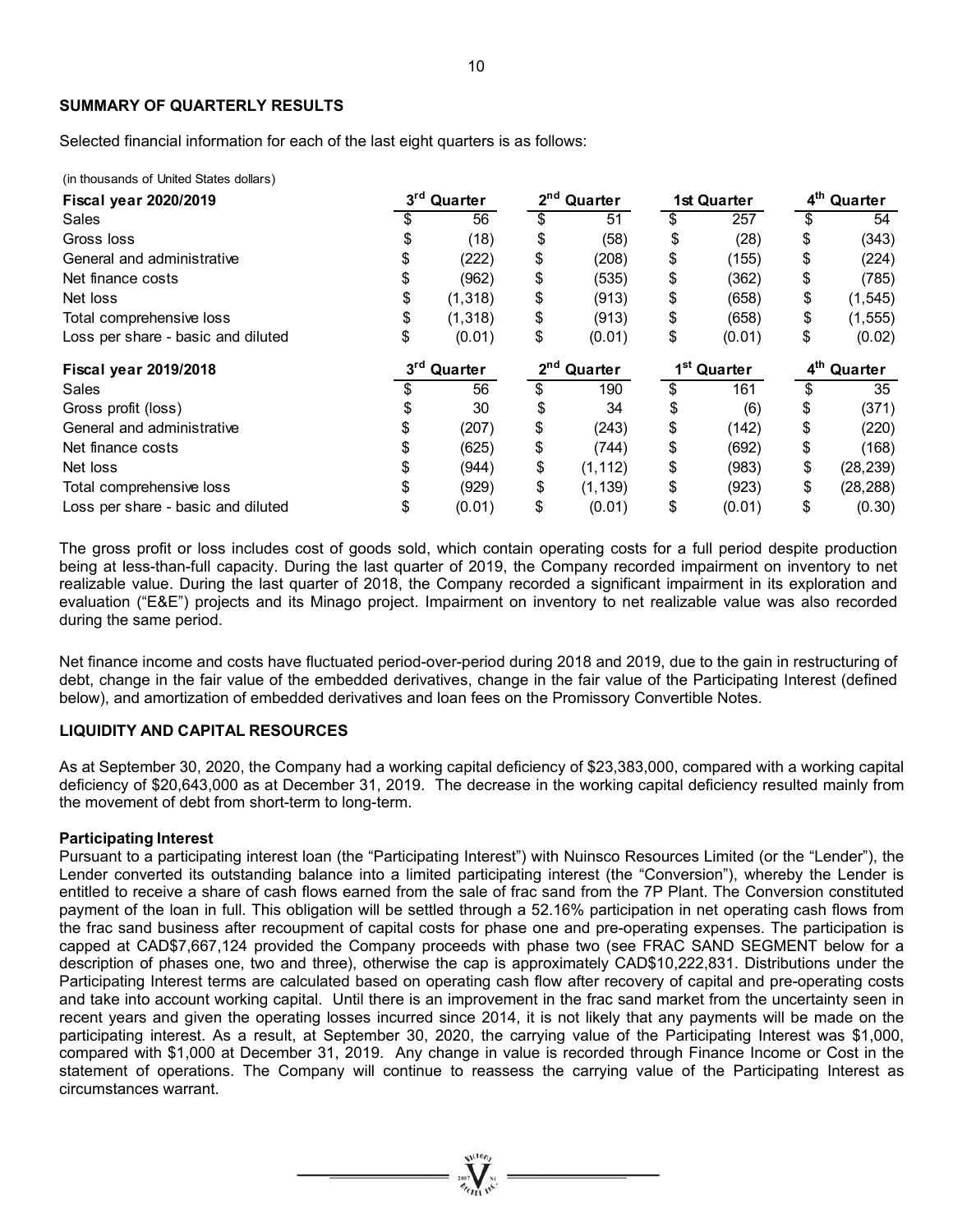### **Secured Debt**

As at December 31, 2019, the Secured Debt of \$7,050,000 had a maturity date of January 31, 2020. On January 31, 2020, the Secured Debt increased by the amount of working capital advances and unpaid interest to \$10,009,000, and the maturity date was extended to July 31, 2021. The interest rate on the Secured Debt and additional loans remained unchanged at 14.8% with interest payable in arrears.

The Secured Debt is due in full on the date of maturity, subject to a cash sweep of 75% of free cash flow ("Free Cash Flow") payable within 45 days following the end of each fiscal quarter and 90 days from each fiscal year end. Free Cash Flow will be calculated based on the Company's quarterly unaudited and annually audited consolidated statements of cash flows, as net cash from operating and investing activities, plus interest and lease payments from financing activities. Allowable investing activities must be approved in advance by the Secured Lender.

In addition, the Company has agreed to not make any payments to settle past unsecured debt prior to the repayment of the Secured Debt, without the Secured Lender's approval. Based on current conditions, no payments are expected to be made under the terms of the cash sweep during 2019.

### **Promissory Convertible Notes**

During 2016, the Company announced that it had restructured a portion of its debt through private placements of common shares and Promissory Convertible Notes, in settlement of current indebtedness to certain of its unsecured lenders and trade creditors.

The Company has not made any interest payments due on its Promissory Convertible Notes, which has resulted in the Company defaulting on these notes.

# *Promissory Convertible Note Holders*

The Promissory Convertible Notes have the following original terms:

- A maturity date of July 31, 2018;
- An interest rate of 7% per annum, payable annually or at any time in cash or in common shares valued at market, at the option of the Company;
- Convertible at CAD\$0.25 per share, at the option of the holder; and
- Holders of the Promissory Convertible Notes will also receive one common share purchase warrant for every four common shares acquired upon conversion of the Promissory Convertible Notes, with an exercise price of CAD\$0.50 per share, exercisable for a five-year period from the date of conversion.

On July 31, 2018, the Company obtained approval from certain holders of Promissory Convertible Notes amounting to CAD\$357,000 and \$1,396,000, to extend the maturity date to January 31, 2020, from July 31, 2018, upon the issuance of an aggregate total of 532,899 common shares of the Company. These Promissory Convertible Notes increased by the amount of unpaid interest of CAD\$72,000 and \$281,000. Concurrent with the extension of these Promissory Convertible Notes, the conversion option above was also extended to January 31, 2020 with the same terms as noted above. All other terms remain the same as the original terms. Those notes which were not extended to January 31, 2020 remain in default and are presented as current. The conversion rights on those notes expired.

### **Debt Owed to Directors and Management**

Current directors and management deferred payment, until January 31, 2020, of all outstanding debt and director fees accumulated up to July 31, 2019. As a result, the long-term debt of \$383,000 owed to current and previous directors and management is comprised of a portion of the restructured debt owed to current and previous directors and management amounting to CAD\$224,000, and unpaid director fees incurred by current directors during 2016, 2017, 2018 and the first half of 2019 totalling CAD\$283,000.

### **Outstanding Note**

During 2016, all of the then holders of promissory convertible notes participated in the Debt Restructuring Agreement except for the one holder of the Outstanding Note of \$3,000,000. In March 2016, the Company announced that it had received notice that the holder of the Outstanding Note had filed a statement of claim concerning non-payment of principal and interest. The Company has reviewed the statement of claim with legal counsel to assess its impact on the Company and has concluded that there is no significant impact on the status of the Company's debt. Pursuant to the terms of the Secured Debt, the Company is prevented from making payments under outstanding unsecured debt until the Secured Debt is repaid. As a result, the Company has not paid interest accrued on the Outstanding Note. The Outstanding Note

 $\sum_{\alpha}$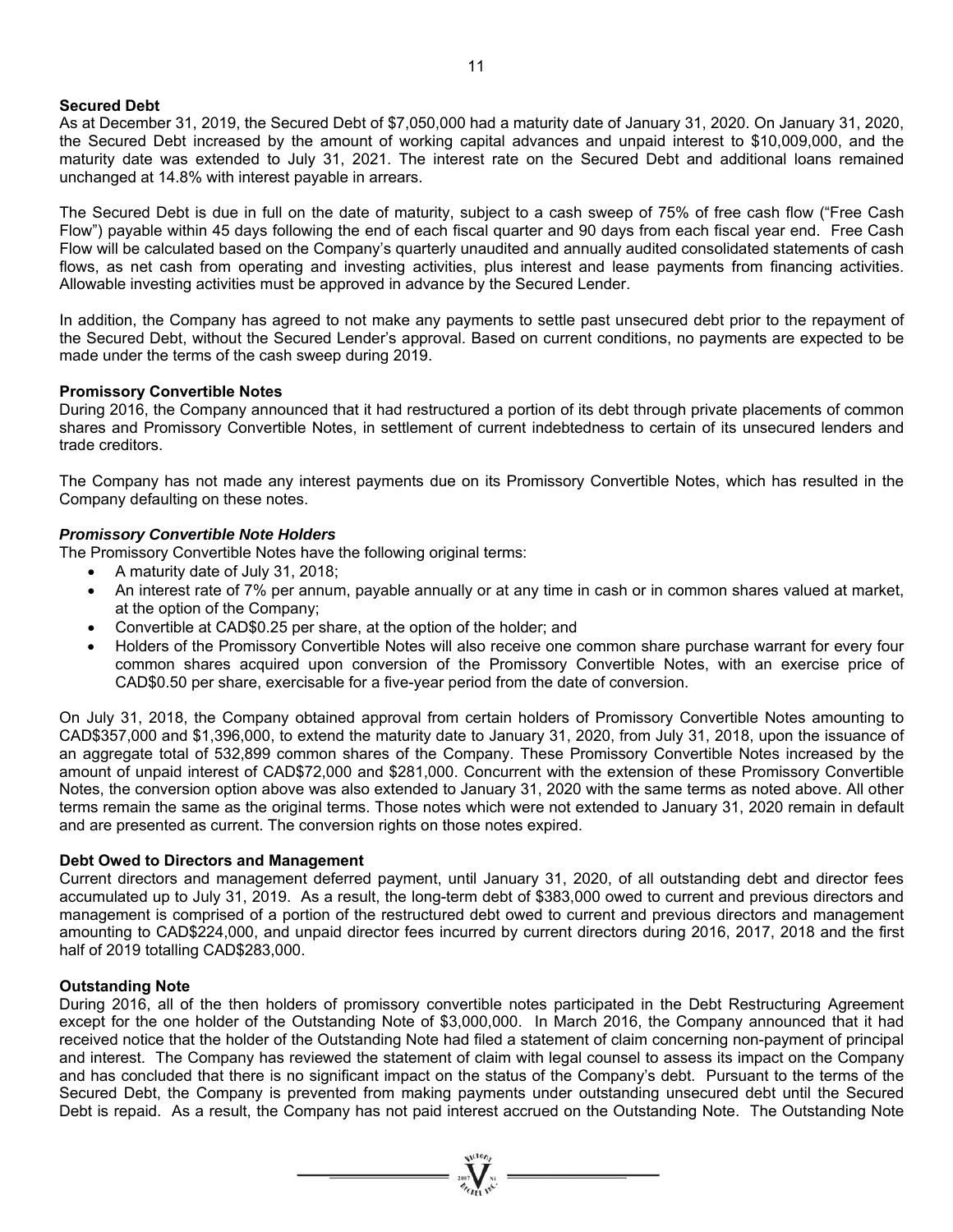### **Other loans with Secured Lender**

The Company's Secured Lender has provided working capital advances on a monthly basis, to ensure the protection of the Company's core assets. These loans also bear interest at 14.8% per annum and are secured by a general security agreement over the Company's assets and have a maturity date of July 31, 2021.

#### **Canada Emergency Business Account ("CEBA")**

resulted in the Company defaulting on the Outstanding Note.

In April 2020, the Government of Canada implemented the CEBA, whereby certain businesses could apply for an interestfree loan of up to CAD\$40,000 to help cover their operating costs. The Company applied for, and received, this loan during April 2020. Up to 25% of the loan will be forgiven if repaid by December 31, 2022.

#### **Cash Flows during the period**

Cash as at September 30, 2020 was held with major Canadian banks. The Company has a policy of investing its available cash in Canadian government instruments and certificates of deposit or other direct obligations of major Canadian banks. For the nine months ended September 30, 2020, the Company generated cash of \$5,000 through operating activities (September 30, 2019 - \$507,000 was used by operating activities).

During the nine months ended September 30, 2020, net cash used by investing activities was \$222,000 (September 30, 2019 – provided \$125,000). During the nine months ended September 30, 2020, the company incurred \$206,000 on drilling activities at its Minago property. The Company generated \$149,000 in net proceeds on the sale of marketable securities during the nine months ended September 30, 2019.

The Company received \$299,000 from net financing activities during the nine months ended September 30, 2020 (September 30, 2019 - \$381,000), mainly due to net receipts of loans from the Secured Lender to support working capital.

The Company's activities during the nine months ended September 30, 2020 provided cash of \$82,000 (September 30, 2019 – cash used of \$1,000).

### **Other Potential Sources of Cash Flow**

The Company has over 13,000 tons of sand in inventory at September 30, 2020. The Company has eliminated all discretionary costs that should not have a negative impact on its ability to resume production. Staffing, salaries and director fees have been previously reduced or accrued and deferred where possible.

### **REPORTING SEGMENT**

The Company is engaged in the exploration, evaluation and development of properties for the mining and production of nickel and associated products. The Company also produces frac sand for the oil and gas industry in Canada and the northern US. The Company has three reporting segments: Corporate, Exploration and Development, and Frac Sand. The Corporate segment supports all of the Company's activities.

Senior management makes decisions with respect to exploration and development by considering exploration and development potential and results on a project basis. The Company's projects are all located in Canada.

The frac sand segment is managed and operated by Victory Silica's executives and employees although the business and operating assets are part of Victory Nickel. The segment is located in Canada.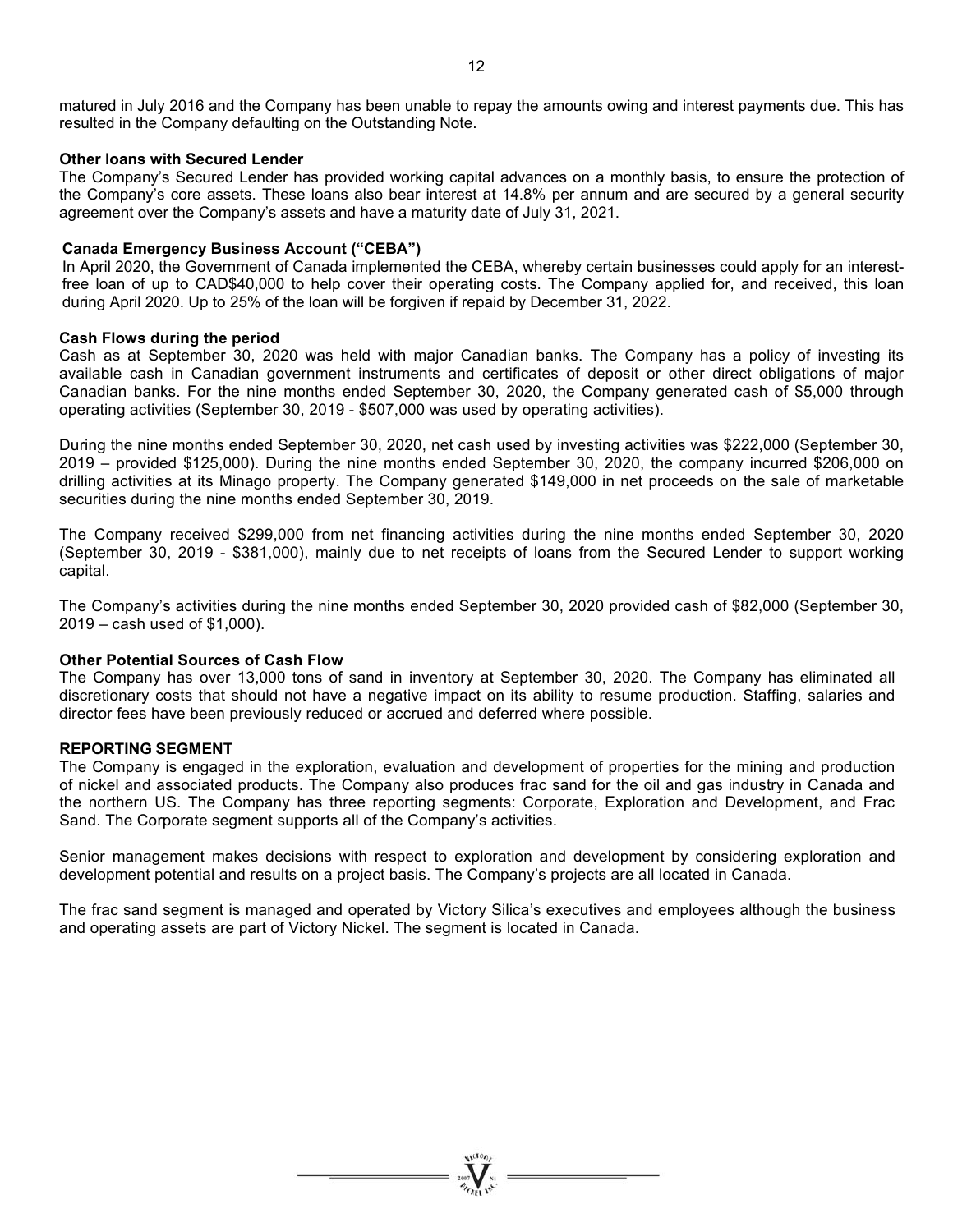The following table provides additional information on the Company's total segment assets:

|                             | September 30,<br>2020 |            | December 31,<br>2019 |
|-----------------------------|-----------------------|------------|----------------------|
| Canada                      |                       |            |                      |
| Corporate                   | \$                    | $1,505$ \$ | 1,531                |
| Exploration and development | 16,436                |            | 16,230               |
| Frac sand                   | 2,395                 |            | 2,989                |
| Intersegment elimination    | (1, 441)              |            | (1, 441)             |
| <b>Total Assets</b>         | 18,895                | - \$       | 19,309               |

# **EXPLORATION AND DEVELOPMENT ACTIVITIES**

*Paul Jones is a "qualified person" as defined under NI-43-101 and has approved the preparation of the information relating to the material mineral projects of the Company described herein.* 

# **MINE PROPERTY AND DEVELOPMENT ACTIVITIES**

#### **Minago Project**

During the nine months ended September 30, 2020, \$206,000 was incurred on the Minago project (September 30, 2019 - \$17,000).

The Company's 100%-owned Minago project is a permitted project ready for development. It is located on the unexposed southern part of the Thompson Nickel Belt in Manitoba, and is one of Canada's largest undeveloped sulphide nickel deposits. Minago has been shown to be capable of producing a nickel concentrate grading from 22.3% up to 35.0%, making it reportedly the world's highest grade nickel concentrate. In addition to metal by-products such as copper, cobalt, gold, platinum, palladium, silver and rhodium, a layer of silica sand averaging approximately nine metres thick overlies the nickel mineralization within the open pit. Approximately 84% of the sand is marketable as frac sand. The frac sand forms part of the overburden that must be removed prior to mining the nickel ore. According to the Minago FS, production of frac sand could begin 20 months after the start of mine development.

The analytical data and geological interpretations obtained from a work program in 2010 were incorporated into an updated geological model and resource estimate. The updated resource incorporates a 24% increase (over the previous resource estimate) in the NI 43-101 measured and indicated and pit-constrained sulphide nickel resource used in the Minago FS. The Minago FS is available at www.sedar.com. Note that all resources are contained in the Nose Deposit and the update below does not include the results of the 2011 drilling program.

|                  | <b>Resource</b> | <b>April 2011 Pit-Constrained</b> |                   |                 | March 2010 In-Pit Resource <sup>2</sup> | Increase (Decrease) in<br><b>Contained Metal</b> |                   |        |
|------------------|-----------------|-----------------------------------|-------------------|-----------------|-----------------------------------------|--------------------------------------------------|-------------------|--------|
|                  | Tonnes          | Grade                             | <b>Ni Content</b> | Tonnes          | Grade                                   | Ni Content                                       | <b>Ni Content</b> | Change |
| Category         | <b>Millions</b> | $%$ Ni $S3$                       | <b>MLb</b>        | <b>Millions</b> | %NiS <sup>3</sup>                       | M Lb                                             | <b>MLb</b>        | %      |
| <b>Measured</b>  | 8.2             | 0.473                             | 85.0              | 6.6             | 0.488                                   | 71.4                                             | 13.7              | 19.2   |
| <b>Indicated</b> | 22.8            | 0.432                             | 217.2             | 19.1            | 0.410                                   | 172.6                                            | 44.6              | 25.9   |
| M&I              | 31.0            | 0.443                             | 302.2             | 25.7            | 0.430                                   | 243.9                                            | 58.3              | 23.9   |
| <b>Inferred</b>  | 0.2             | 0.380                             | 1.4               | 1.4             | 0.402                                   | 12.2                                             | (10.8)            | (88.4) |

 $1$  Lerch-Grossman pit optimization shell  $2$  Whittle pit optimization shell  $3$  Nickel in sulphide form

On August 23, 2011, the Manitoba Government issued Victory Nickel's final EAL for the Minago project. The licence was to expire on August 22, 2014 unless the Company completes a certain amount of work to move the project forward. During 2014, the Company complied with the conditions of the EAL and, in December 2014, filed an Environmental Act Proposal ("EAP") to amend the EAL to relocate the proposed tailings and waste rock management facility. The construction of drainage ditches installed to lower the water table within the pit shell limits, the installation of Flow Gauging and Telemetry systems and the implementation of a comprehensive environmental monitoring program are considered part of the site development necessary to maintain the EAL. Consultations with First Nations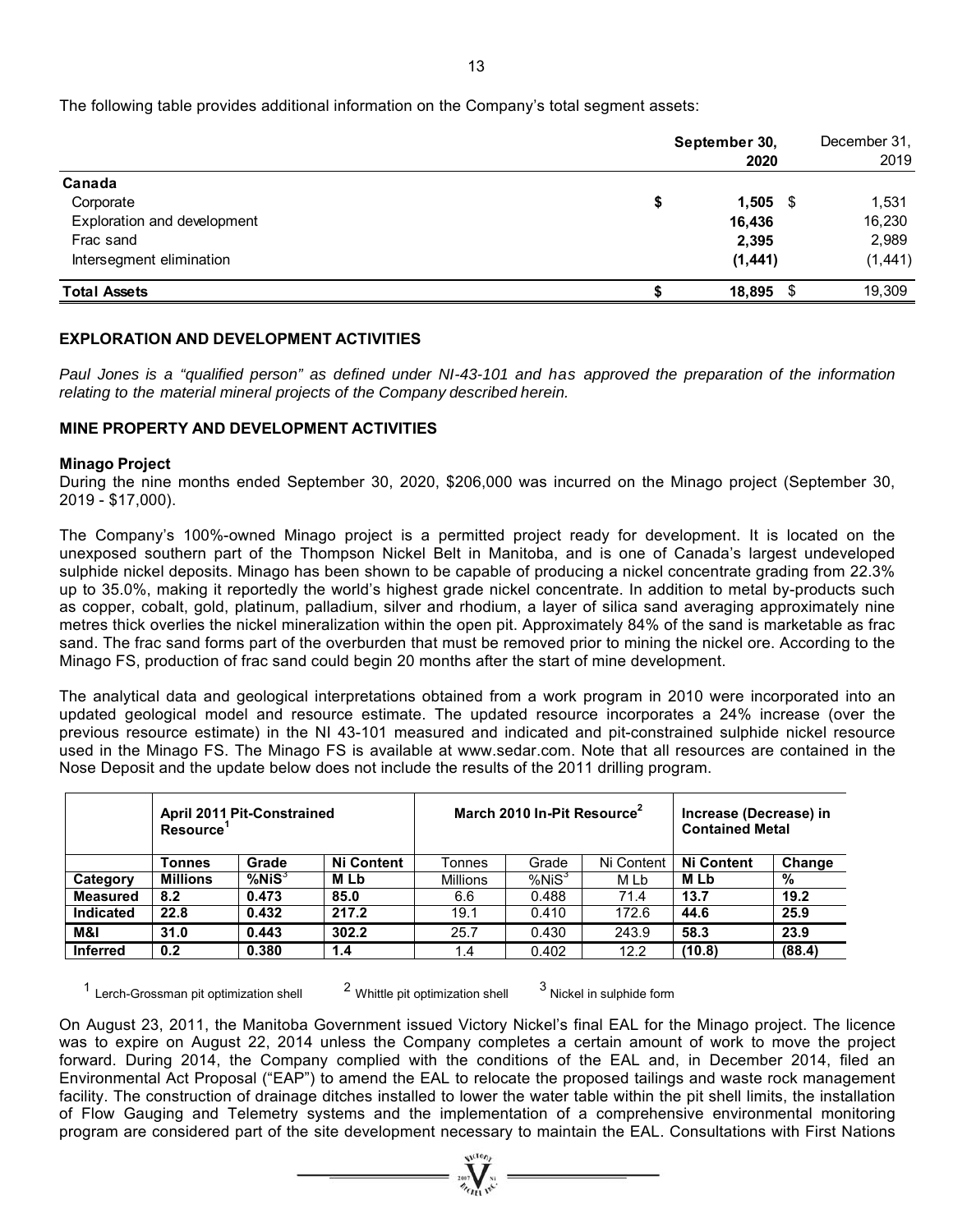by the government of Manitoba continue. The existing EAL continues to be valid and although the amendment would be preferable, it is not necessary for the Minago project to be developed. On completion of consultations, the government is expected to issue the amendment to the existing EAL.

On April 8, 2020, the Company announced the completion of two exploration diamond drill holes at Minago. The twohole program at the Minago project targeted geophysical responses underlying the northern part of the property and constitutes condemnation testing related to potential infrastructure development for future project purposes. The geophysical targets tested were identified during historic surveys conducted by previous workers as well as a VTEM survey conducted for the Company in 2007. Due to the limitations on personnel movement resulting from restrictions stemming from the on-going COVID-19 pandemic, processing of core and receipt of assay results are likely to be significantly delayed.

### *Minago Frac Sand*

An indicated resource of 15 million tonnes of sandstone has been estimated to occur within the current Minago pit shell. The frac sand component of this resource is approximately 11 million tonnes and is a significant contributor to the positive economics at Minago. As part of the FS, Outotec produced a feasibility-level design for a frac sand plant complete with capital and operating costs to produce 1,140,000 tonnes of frac sand annually for a ten-year period. Considerable potential exists to expand the resource beyond the limits of the current pit.

### **EXPLORATION AND EVALUATION ACTIVITIES**

For the nine months ended September 30, 2020, the Company incurred \$16,000 on exploration expenditures on its E&E projects (September 30, 2019 – \$nil). Expenditures have been reduced due to the tight equity markets and management's focus on Victory Silica and the frac sand business.

#### **Frac Sand**

#### *Bear Coulee Property*

In October 2014, the Company entered into an option to acquire a 100% interest in a frac sand land package totaling over 300 acres in Trempeleau County Wisconsin, USA (the "Bear Coulee Property"). The option agreement provides for a cash payment of \$10,000 on signing of the agreement (paid in 2014), a second cash payment on delivery of permits (which has not yet been completed) and a third cash payment on exercise of the option. The option is valid for six months following receipt of permits with two equivalent extensions available under certain circumstances. Prior to production, the Company will be required to pay \$40,000 per annum as advance royalties on the initial 20,000 tons of sand production. Once the Bear Coulee Property is in production, the Company will be required to pay a royalty of \$2.00 per ton of frac sand sold from the property.

In February 2015, the Company announced the completion of a National Instrument 43-101 technical report describing a resource estimate of approximately 11 million tons of frac sand on the Bear Coulee Property.

#### **Short Grass Property**

In October 2018, Victory Silica entered into the Exploration and Option Agreement with Short Grass Ranches Ltd. giving the Company the option to mine frac sand from the Short Grass Property, located in Alberta, Canada, approximately 52 kilometres from the 7P Plant.

Under the terms of the Exploration and Option Agreement, the Company had a 180-day period to evaluate the Short Grass Property. The Company completed third-party testing of sand resources on the Short Grass Property. In April 2019 the Company notified the Owner of its exercise of the Exploration and Option Agreement.

On February 6, 2020, Victory Silica executed the Non-Metallic Mineral Rights Agreement with the Owner to develop a commercial frac sand mine. The initial term of the Non-Metallic Mineral Rights Agreement is for five years with the ability to extend for additional five-year terms and will pay the Owner a royalty for net frac sand sold from the Short Grass Property. The Non-Metallic Mineral Rights Agreement gives the Company the potential to produce in-basin domestic sand which has grown in popularity in North America as a means for the Company's customers and potential customers to reduce their overall frac cost. Any sand mined from the Short Grass Property would be trucked to the 7P Plant for processing and sale alongside existing inventory.

The Short Grass Property has a high-quality sand resource, is well-located and gives the Company the opportunity to access new customers in evolving markets.

=  $\sum_{\substack{\text{asymatrix} \\ \text{on} \\ \text{on} \\ \text{on} \\ \text{on} \\ \text{on} \\ \text{on} \\ \text{on} \\ \text{on} \\ \text{on} \\ \text{on} \\ \text{on} \\ \text{on} \\ \text{on} \\ \text{on} \\ \text{on} \\ \text{on} \\ \text{on} \\ \text{on} \\ \text{on} \\ \text{on} \\ \text{on} \\ \text{on} \\ \text{on} \\ \text{on} \\ \text{on} \\ \text{on} \\ \text{on} \\ \text{on} \\ \text{on} \\ \text{on} \\ \text{on} \\ \text{on} \\ \text{on} \\ \text{on} \\$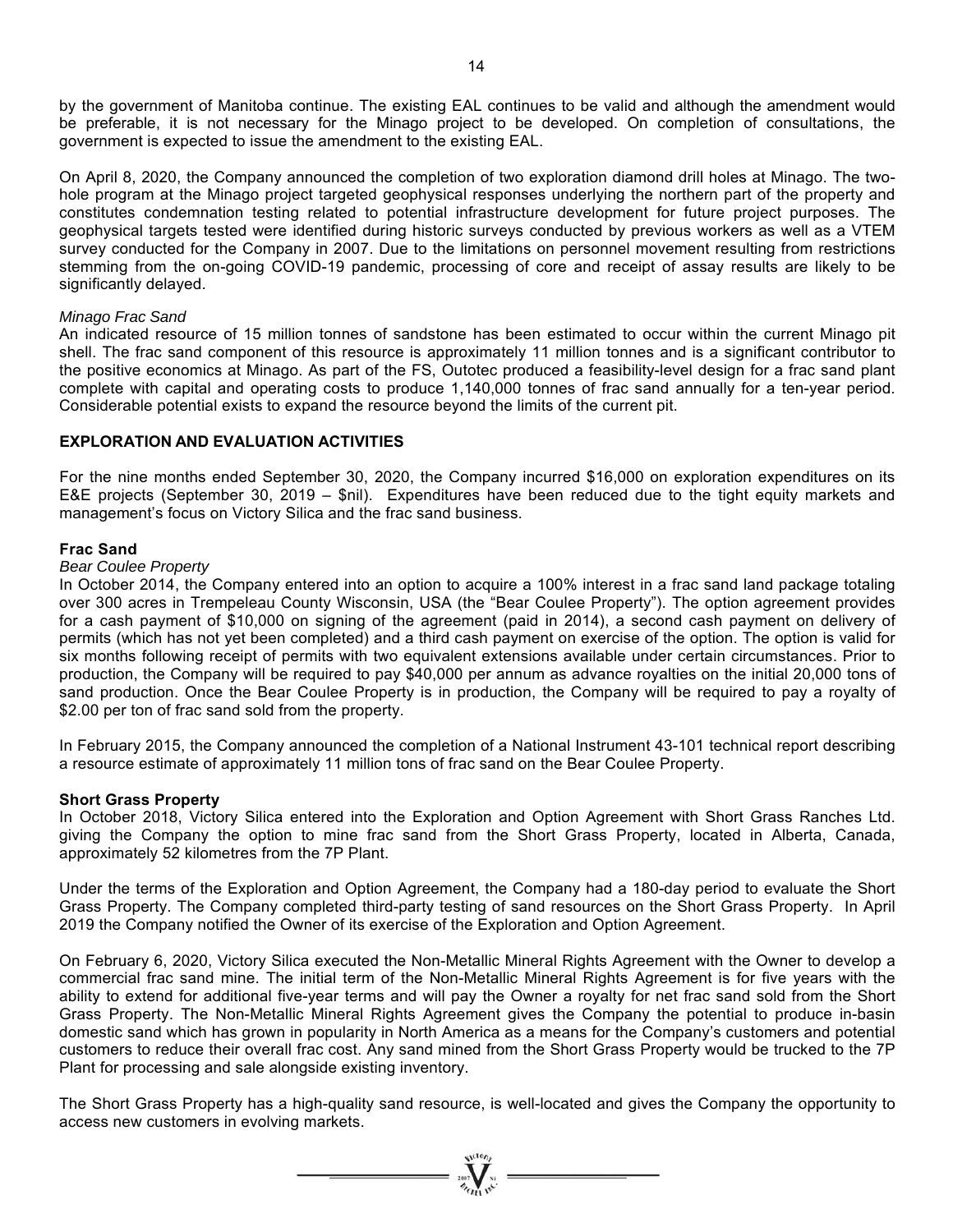### **Nickel**

### *Lac Rocher*

Lac Rocher, with year-round access, is located in northwestern Québec and has measured (0.29 million tonnes grading 1.23% Ni) and indicated (0.51 million tonnes grading 1.05% Ni) resources of 0.80 million tonnes grading 1.12% nickel, at a 0.5% nickel cutoff, for approximately 20 million pounds of in-situ nickel located between surface and 125 vertical metres. Additional inferred resources total 0.44 million tonnes grading 0.65% Ni. Mineralization remains open to the southwest. The breakeven price of nickel per pound in the Lac Rocher PEA was US\$9.74 with copper at US\$3.65 with an exchange of CAD\$0.95 / US\$1.00.

The Lac Rocher property is subject to a discovery incentive plan (the "DIP") to reward certain individuals involved in the discovery of Lac Rocher with a 2% net smelter royalty ("NSR") for mines that were discovered on certain properties prior to the expiry of the DIP. The NSR is payable only on revenues earned after recovery of all development costs for any mine on the property. The terms of the DIP provide the Company with a right of first refusal on any proposed disposition of the NSR. In addition, the DIP contains put/call provisions under which the Company may be required to purchase, or may exercise an option to purchase, the NSR at the value of its discounted cash flows, as defined therein. The Lac Rocher property is the only property subject to the DIP. As the Lac Rocher property is not yet in production, no royalties are currently payable. No work has been conducted on site since December 2009.

# *Mel Project*

The 100% owned Mel project is located on the Thompson Nickel Belt, just north of Thompson, Manitoba and remains underexplored.

Mel has an indicated resource of 4.3 million tonnes grading 0.88% nickel (approximately 83 million pounds in-situ nickel) and an additional inferred resource of one million tonnes grading 0.84% nickel (approximately 19 million pounds in-situ nickel) and offers significant exploration upside as well as near-term production potential.

The re-evaluation of the Mel dataset has been completed for both the drill hole data on the Mel deposit and the considerable drilling (111 drill holes) conducted on the claims portion of the property. The study has included reinterpretation of the geological context in order to evaluate new or under-tested target areas for future work that can be incorporated into further, more refined, modelling of the Mel resource. No fieldwork has been conducted since 2011. An application to renew Mel mining lease ML-007 was successful and the lease has been renewed for a 21-year term.

Under the terms of the Mel option agreement with Vale, Vale must mill ore from the Mel project at cash costs plus 5% subject to capacity availability and metallurgy – this is unaffected by Vale's decision not to exercise its back-in right. Furthermore, in accordance with the terms of the agreement with Vale, they now are entitled to a 10% royalty on "distributable earnings" as defined in the agreement. Distributable earnings is defined as net revenue less operating expenses, before federal and provincial income taxes, after provincial mining taxes and less aggregate pre-production capital but before depreciation.

# *Lynn Lake*

The Lynn Lake property is located in the historic mining town of Lynn Lake in northern Manitoba, about 320km by road northwest of the Thompson mining camp. The property is the former Sherritt Gordon Mines Limited ("Sherritt") mine site known as the Lynn Lake A Mine and Farley Mine, comprised of 13 mining claims, 14 mining claim leases and 2 mineral leases covering an area of 2,170.26 hectares. The property was operated by Sherritt from 1953 to 1976 with reported production of 22.2 million tons at an average grade of 1.023% nickel and 0.535% copper.

The Lynn Lake nickel property covers approximately 600 ha in northern Manitoba. In November 2014, the Company announced that it had optioned Lynn Lake to Corazon. Under the terms of the option agreement, subject to any required regulatory approvals, Corazon can acquire a 100% interest in Lynn Lake by issuing to Victory Nickel, 40,000,000 Corazon shares upon closing and incurring AU\$3,500,000 in exploration expenditures or payments (in cash or Corazon shares at Corazon's option) to Victory Nickel before December 19, 2019. In April 2015, the Company received 40,000,000 shares of Corazon valued at \$192,000 as part of the option agreement. These shares were subsequently sold. On January 14, 2020, the Company received an interim report from Corazon, indicating that over AU\$3,500,000 in exploration expenditures has been incurred. The Company is currently in the process of reviewing the interim report.

If the terms of the option are determined to not have been met, Corazon shall either pay to the Company (in cash or in

 $=\prod_{\substack{i=1\\ \text{odd }i}}^{\text{val}(i)}$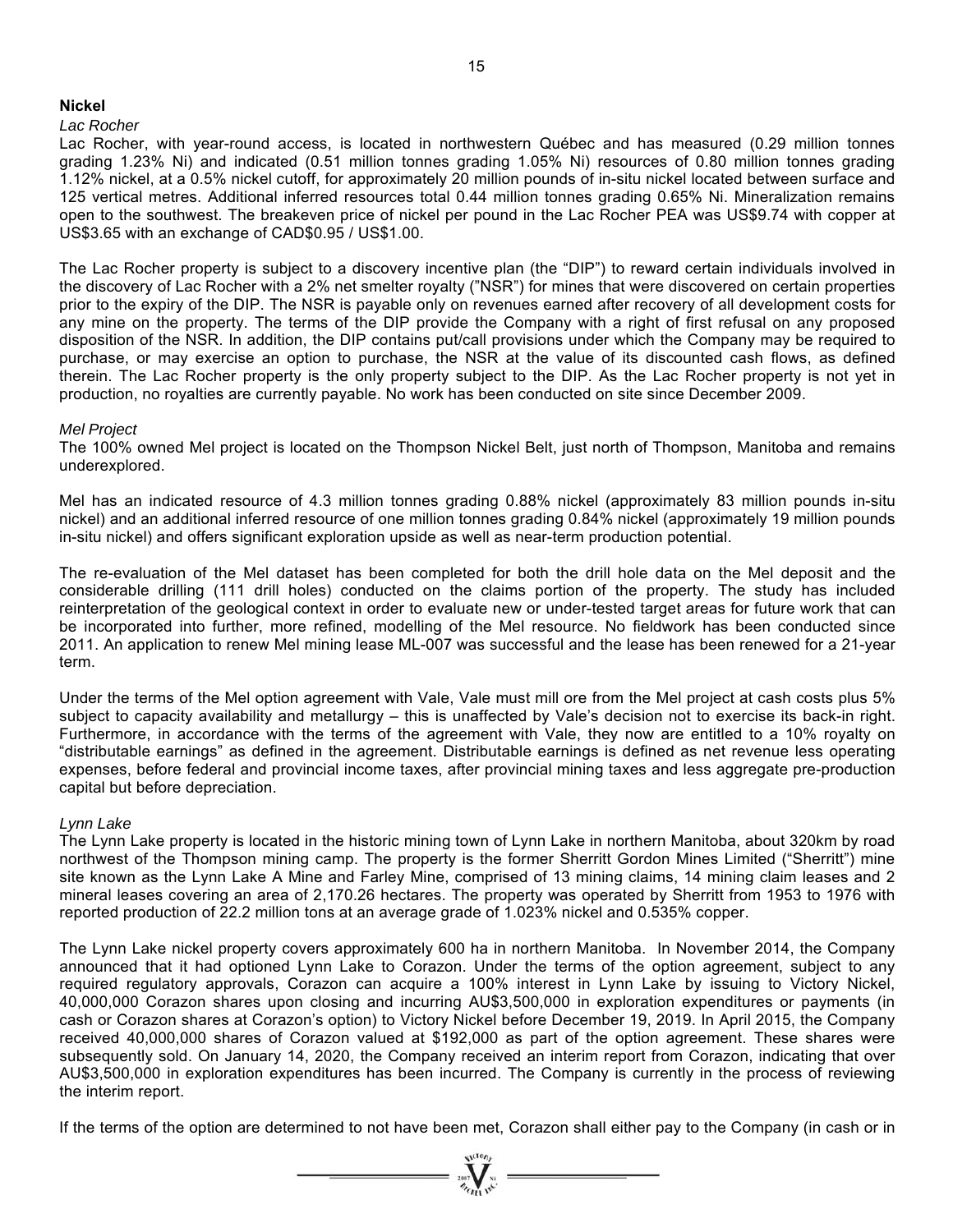Corazon shares, at the discretion of Corazon) the difference between AU\$3,500,000 and the amount spent by Corazon on Lynn Lake or elect to return the property to the Company. If the terms of the option are met, Victory Nickel will retain a 1.5% net smelter royalty on production from Lynn Lake and receive a payment of AU\$1,000,000 (in cash or Corazon shares at Corazon's option) within 30 days of the commencement of ore processing activities.

### **FRAC SAND SEGMENT**

As explained above, the frac sand segment is managed and operated by Victory Silica, although the business and operating assets are part of Victory Nickel. The segment is located in Canada although sand as raw material is currently imported from the United States. The plan is to eventually produce both domestic and imported sand.

The Company completed phase one of its three phase business plan. Phase one provided for the refurbishment and upgrading of the 7P Plant to a capacity of 500,000 tpa of high-quality frac sand. Phase one was completed in 2014.

The Board of Directors approved proceeding with phase two, provided non-dilutive financing could be arranged. However, in 2015, the Company announced that phase two had been deferred due to the uncertainty caused by the drop in the price of oil. However, phase two remains a desirable next step which could not only make the Company more competitive, but also provide significant flexibility to target certain markets which often require different grades of sand.

Phase two is to build a wash plant on a Wisconsin sand resource. Frac sand production is a two-stage process: the wet stage (washing) and the dry stage. The Company has historically contracted out the wet stage in Wisconsin prior to shipping the wet sand to its plant in Alberta. The wet stage removes impurities, enabling transport of only the desired sand size fractions. The dry stage, where the sand is dried and separated into several products of different sizes, is completed at the Company's 7P Plant.

Phase three of the business plan is to build a second dry processing facility in or around Winnipeg, Manitoba capable of producing 1,000,000 tpa. A site serviced by multiple rail carriers would give the Company more flexibility in accessing only the highest quality sand from the Wisconsin/Minnesota region. The ultimate plan is to provide customers with a variety of qualities, which would include domestic sand from the Company's Minago project in Manitoba (see above). The Minago project is a nickel project overlain by overburden, which includes high-purity silica sand. The sand located at Minago is the highest-quality domestic sand and would be a welcome addition to the Company's mix of products as not all of the Company's customers' applications require Wisconsin sand.

As a result of commodity market uncertainty, the 7P Plant operates on an as-needed basis only. Due to continued uncertainty in the oil price E&P companies have reduced capital expenditure programs, placing pressure on Victory Nickel's oilfield service company customers to reduce E&P company drilling costs. These companies, in turn, look to their suppliers, including frac sand producers, to help lower their costs. Accordingly, frac sand prices in Canada have decreased to levels that do not appear to be sustainable over the long term.

# **TRANSACTIONS WITH RELATED PARTIES**

#### *Related Party Balances and Transactions for Services*

Short-term employee benefits provided by the Company to key management personnel include salaries, directors' fees, statutory contributions, paid annual vacation and paid sick leave as well as non-monetary benefits such as medical care. The Company may also issue options and common shares as part of the stock option plan and the share bonus plan. Payables to key management personnel generally relate to directors' fees, consulting fees and expense reimbursements.

Balances with related parties are shown in the following table for the periods ended:

| (in thousands of United States dollars)                                | September 30, | December 31, |
|------------------------------------------------------------------------|---------------|--------------|
|                                                                        | 2020          | 2019         |
| <b>Balances Outstanding</b>                                            |               |              |
| Debt due to key management personnel                                   | $383\quad$    | 383          |
| Other payables and accrued liabilities due to key management personnel | 866           | 675          |
|                                                                        | 1,249         | 1.058        |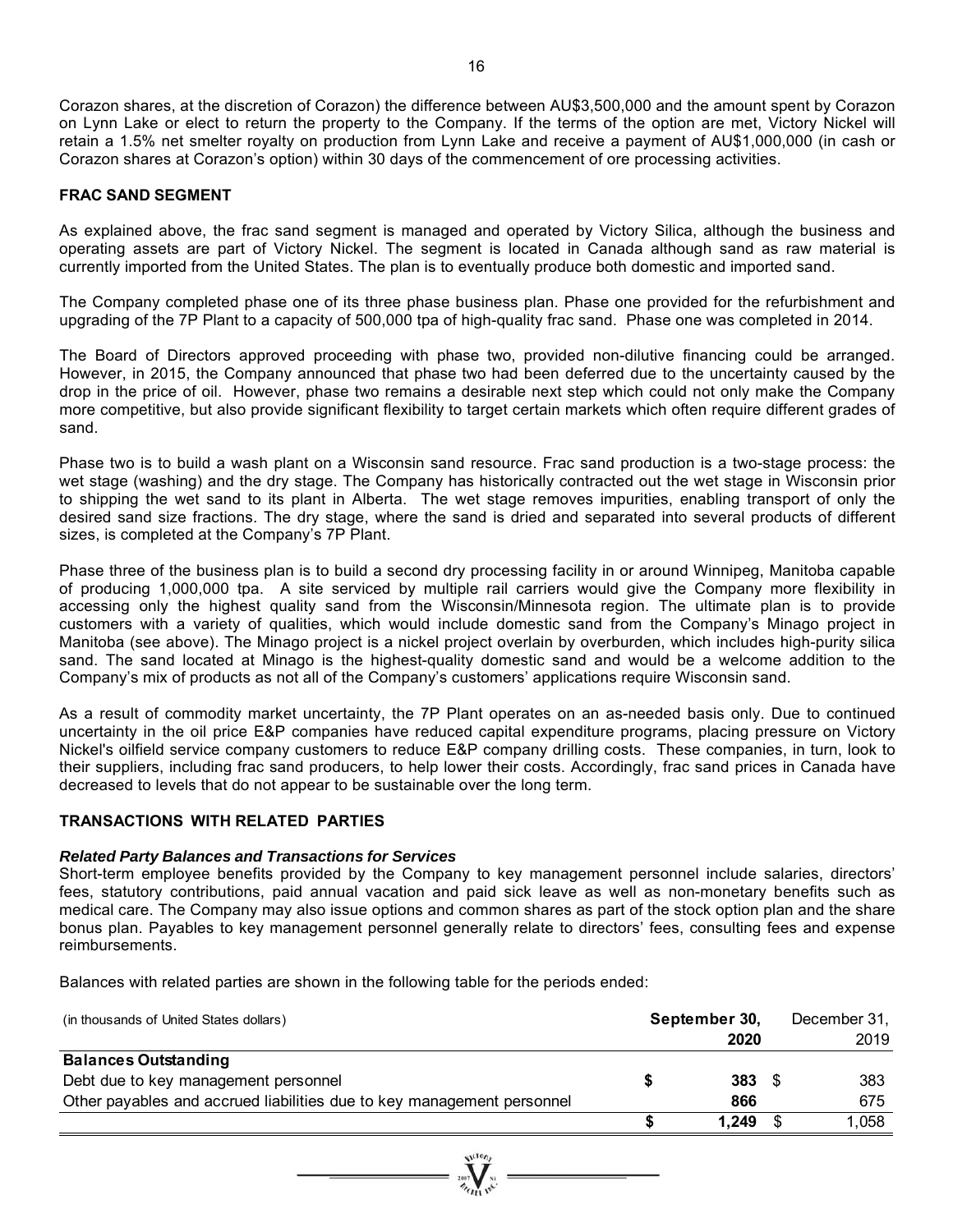Key management personnel compensation is comprised of:

| (in thousands of United States dollars) | Three months ended     |               | Nine months ended |               |  |  |
|-----------------------------------------|------------------------|---------------|-------------------|---------------|--|--|
|                                         | September 30.          | September 30, | September 30,     | September 30, |  |  |
|                                         | 2020                   | 2019          | 2020              | 2019          |  |  |
| Short-term employee benefits            | $115 \quad$ $\sqrt{5}$ | 153           | 344               | 429           |  |  |
|                                         | 115                    | 153           | 344               | 429           |  |  |

### **OUTSTANDING SHARE DATA**

As at November 26, 2020, the Company had 97,903,867 common shares issued and outstanding. In addition, there were 9,900,000 stock options outstanding with a weighted average exercise price of CAD\$0.05.

#### **SUBSEQUENT EVENTS**

#### **Process initiated to improve capital structure**

The Company has engaged a third-party firm on an exclusive basis as its financial advisor to manage a process (the "Process") on behalf of the Company to improve the capital structure of the Company. The firm will be paid a retainer fee of CAD\$50,000 and transaction fee. The firm and the Company will evaluate all potential opportunities and structures to improve the Company's capital structure and allow the Company to move forward to the benefit of all stakeholders. The Process is expected to be completed in the first quarter of 2021.

#### **CORPORATE GOVERNANCE**

#### *Disclosure Controls and Procedures*

The Company's Interim Chief Executive Officer and Acting Chief Financial Officer (the "Certifying Officer"), is responsible for designing a system of disclosure controls and procedures, or causing them to be designed under their supervision, to provide reasonable assurance that information required to be disclosed in reports filed with or submitted to, securities regulatory authorities is recorded, processed, summarized and reported within the time periods specified under Canadian securities laws and that material information relating to the Company is made known to them with respect to financial and operational conditions to allow timely decisions regarding required disclosure. Such controls are facilitated by the small size of the Company's senior management team and their access to material information.

### *Internal Control over Financial Reporting*

The Company's Certifying Officer is responsible for designing a system of internal controls over financial reporting, or causing them to be designed under their supervision, to provide reasonable assurance regarding the reliability of financial reporting and the preparation of consolidated financial statements for external purposes in accordance with Canadian GAAP. Management of the Company was required to apply its judgement in evaluating the cost-benefit relationship of possible controls and procedures. The result of the inherent limitations in all control systems means no evaluation of controls can provide absolute assurance that all control issues and instances of fraud, if any, have been detected.

### **FORWARD-LOOKING STATEMENTS**

This MD&A contains forward-looking information. All statements, other than statements of historic fact, that address activities, events or developments that the Company believes, expects or anticipates will or may occur in the future (including, without limitation, statements regarding estimates and/or assumptions in respect of production, revenue, cash flow, costs, economic return, net present value, mine life and financial models, mineral resource estimates, potential mineralization, potential mineral resources, timing of possible production, the Company's development plans and objectives and the ability of the Company to restructure its debt with the relevant lenders and the ability of the Company to pay future interest and other payments in connection with such debts) constitute forward-looking information